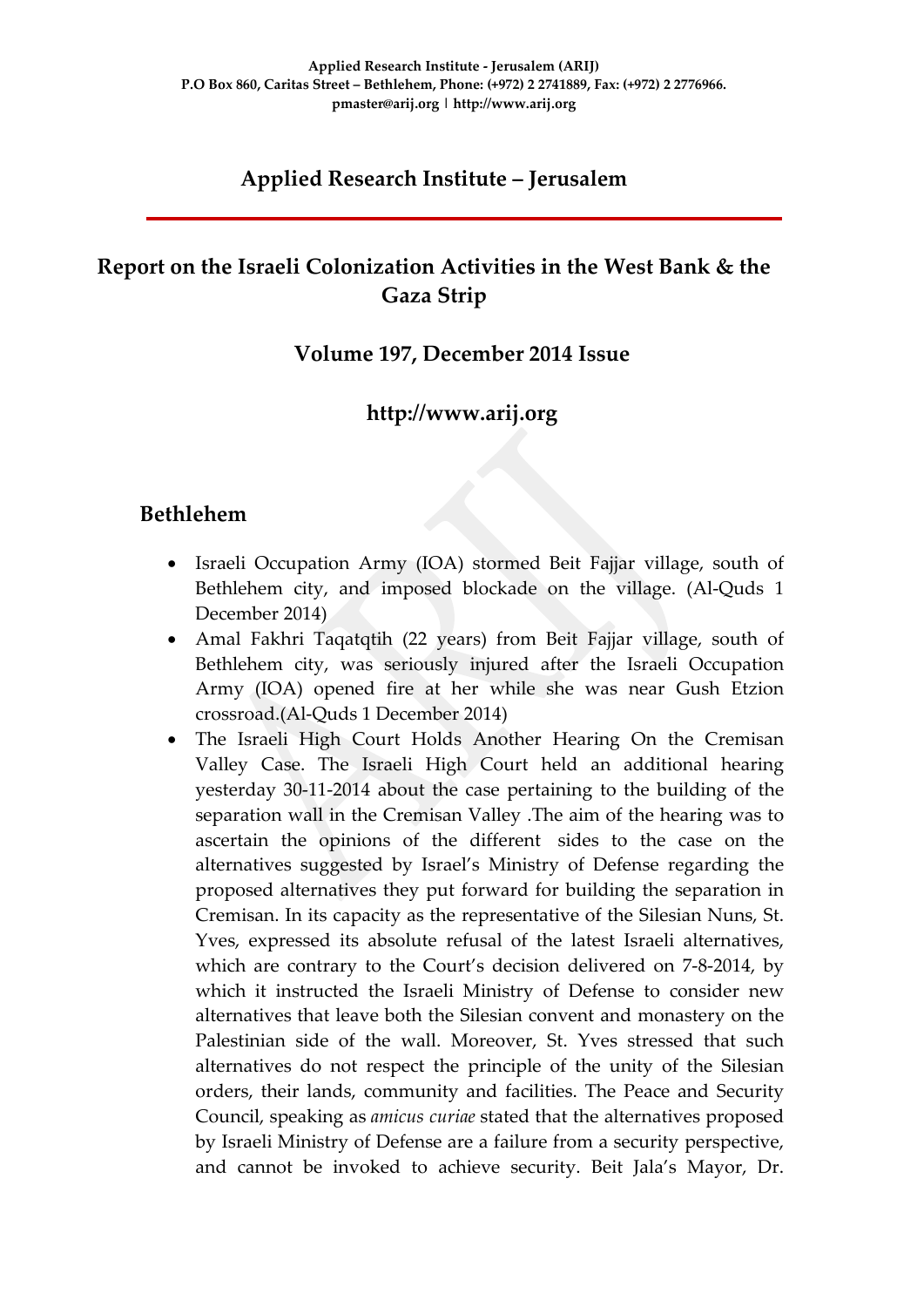Salman, highlighted the serious harm of the proposed alternatives on the community and their historical attachment to their lands, whereas Mrs. Vera Baboun, the Mayor of Bethlehem added that such alternatives will hinder the livelihood of the community in Cremisan the majority of whom are Christians- and will, inevitably lead, to their immigration from the country. [\(Saint Yves](http://saintyves.org/index.php?option=com_content&view=article&id=217%3Athe-israeli-high-court-holds-another-hearing-on-the-cremisan-valley-case&catid=49%3Apress-release&Itemid=18&lang=en) 1 December 2014)

- Israeli Occupation Army (IOA) raided and searched a Palestinian Bakery in Al-Khader village, southwest of Bethlehem city, and questioned Palestinians. During the operation, the IOA summoned Ahmed Salah to interview the Israeli Intelligence Police. (RB2000 2 December 2014)
- Israeli Occupation Army (IOA) invaded and searched a Palestinian house in Tequ village, southeast of Bethlehem city. The targeted house is owned by Mohammad Jum'a Abed Al-Khalil. (RB2000 2 December 2014)
- Clashes erupted between Palestinians and the Israeli Occupation Army (IOA) in Al-Khader village, southwest of Bethlehem city. The IOA fired teargas grenades, causing dozens of suffocation cases. (Wafa 3 December 2014)
- Israeli Occupation Army (IOA) handed out military orders to demolish an under construction house (150 square meters) and a two-storey house (500 square meters) in Al-Louh area in Al- Khader village, southwest of Bethlehem city. The targeted houses are owned by: Ashraf Mohammad Sabeh and Ashraf Mohammad Abu Ghalun. (Sama News 3 December 2014)
- Clashes erupted between Palestinians and the Israeli Occupation Army (IOA) in Ayda refugee camp, north of Bethlehem city. The IOA fired rubber bullets and teargas grenades, causing dozens of suffocation cases. During the clashes, the IOA detained and assaulted Samer 'Awiss (38 years). (Al-Quds 5 December 2014)
- Israeli Occupation Army (IOA) tightened its procedures in several areas and neighborhoods in Husan village, west of Bethlehem city. The IOA stopped and searched Palestinian vehicles and checked ID cards. (Al-Quds 5 December 2014)
- Israeli Occupation Army (IOA) stationed at the western entrance of Beit Fajjar village, south of Bethlehem city. The IOA stopped and searched Palestinian vehicles. (Al-Quds 5 December 2014)
- Israeli Occupation Army (IOA) tightened its procedures at the northern entrance of Tequ village, southeast of Bethlehem city. The IOA stopped and searched Palestinian vehicles and checked ID cards. As a result, clashes erupted between Palestinians and the IOA, where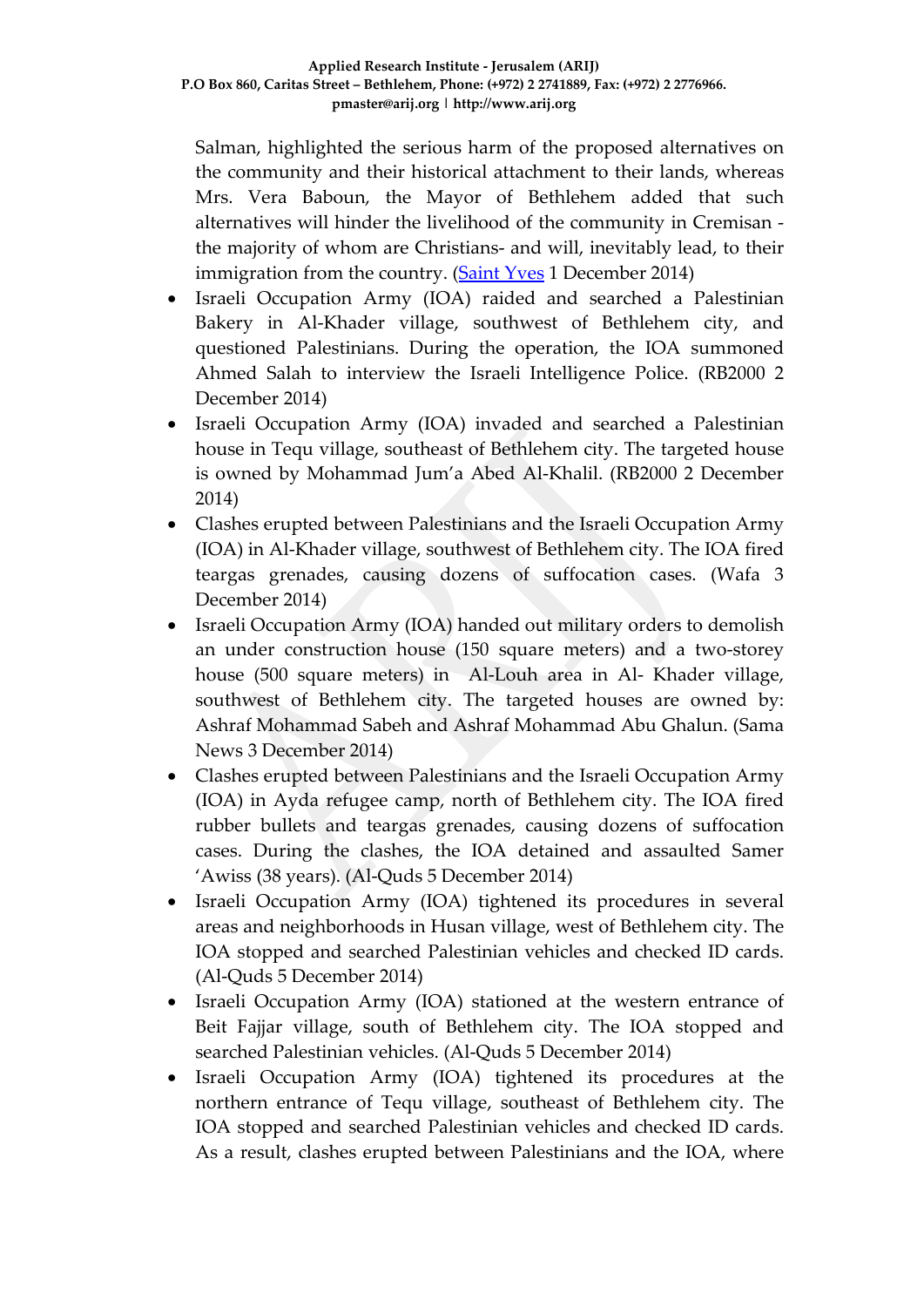the IOA fired teargas grenades at Palestinians. (Al-Quds 5 December 2014)

- Israeli Occupation Army (IOA) stormed Qabir Hilwa area, near Dar Salah village, east of Bethlehem city and carried out military trainings. (Wafa 9 December 2014)
- Israeli settlers attacked a group of Palestinian workers while they were at the eastern entrance of Marah Rabah village, south of Bethlehem city. (Al-Quds 10 December 2014)
- Clashes erupted between Palestinians and the Israeli Occupation Army (IOA) in Ayda refugee camp, north of Bethlehem city. During the clashes, the IOA arrested Anan Faris. (Shasha News 11 December 2014)
- Israeli Occupation Army (IOA) assaulted Osama Issa Mohammad from Bethlehem city, while he was crossing Gilo 300 checkpoint, north of Bethlehem city. (Shasha News 11 December 2014)
- Clashes erupted between Palestinians and the Israeli Occupation Army (IOA) at the northern entrance of Bethlehem city. The IOA firesd rubber bullets, teargas and stun grenades, causing dozens of suffocation cases and the injury of 3 people. (Al-Quds 12 December 2014)
- Israeli Occupation Army (IOA) attacked the weekly non-violent protest against the segregation wall and settlements in Al-Masara village, south of Bethlehem city. The IOA assaulted participants.(Wafa 12 December 2014)
- Israeli Occupation Army (IOA) invaded Tequ village, southeast of Bethlehem city and fired teargas and stun grenades at Palestinians and houses, causing dozens of suffocation cases. (Al-Quds 12 December 2014)
- Jamal Abed Al-Majed Ghaitha (45 years), from Nahhalin village, southwest of Bethlehem city, was injured after an Israeli settler opened fire at him while he was at Aqaba Hafna area, west of Al-Khader village in Bethlehem, governorate. The Israeli Occupation Army (IOA) came to the sense and arrested Mr. Ghaitha. (Wafa 12 December 2014)
- Israeli settlers escorted the Israeli Occupation Army (IOA) closed an agricultural road in Ash-Sha'af area, south of Al-Khader village, southwest of Bethlehem city. (Wattan 12 December 2014)
- Israeli Occupation Army attacked a non-violent protest near DCO checkpoint, north of Bethlehem city. Yousef Abu Mariya was injured after the IOA assaulted him. (Maannews 13 December 2014)
- Israeli Occupation Army (IOA) stormed Janata and Hindaza villages, south of Bethlehem city. The IOA erected two military checkpoints in the villages, stopped and searched Palestinian vehicles and checked ID cards. (Al-Quds 14 December 2014)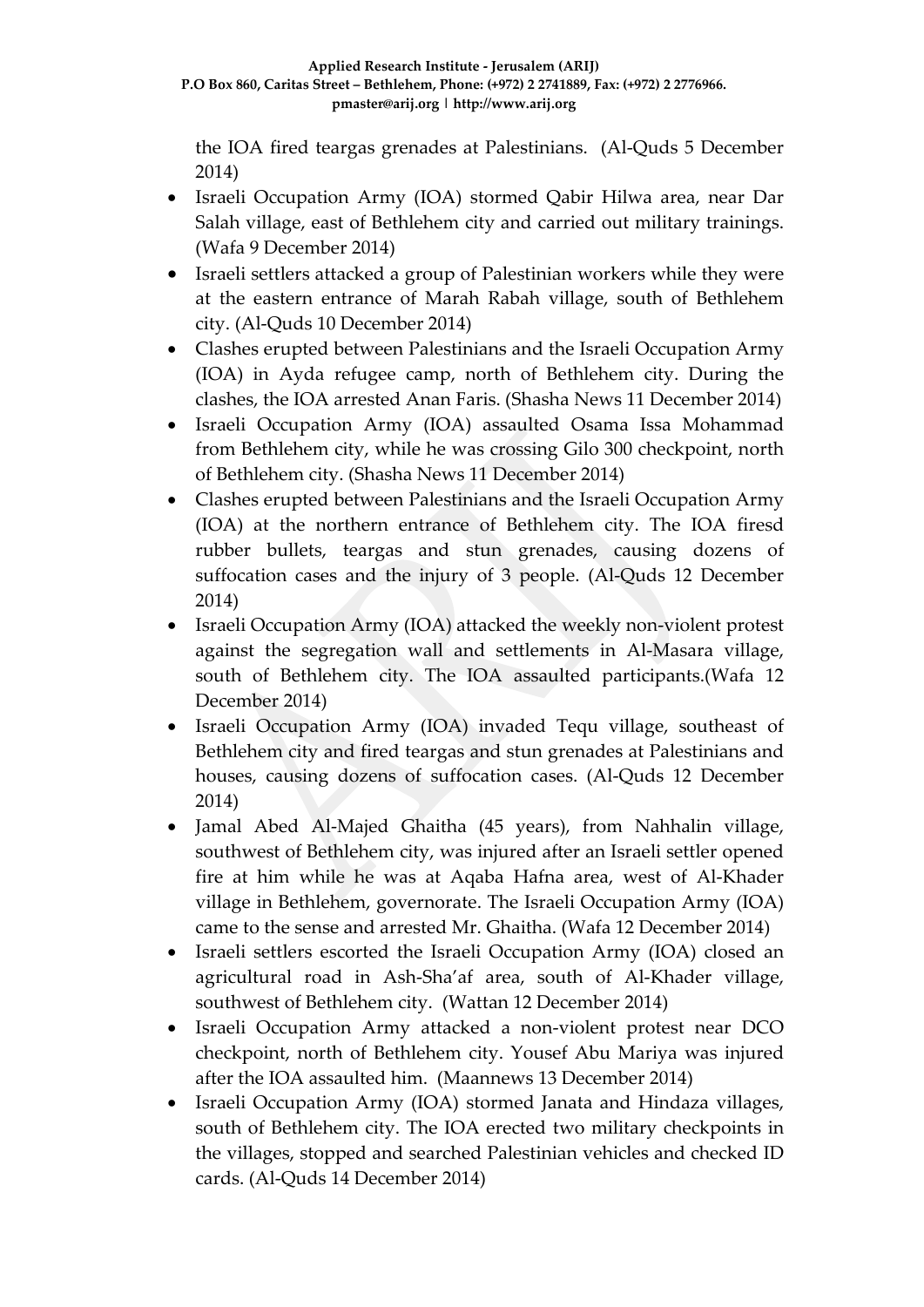- Muhiy Ad-Diyn Najajra (22 years) from Nahhalin village, southwest of Bethlehem city, was injured after an Israeli settlers ran over him while he was near Betar Illit settlement. (Watta 16 December 2014)
- Israeli Occupation Army (IOA) issued military orders to stop the construction in 4 under construction houses in Khirbet Ad-Dair area in Tequ village, southeast of Bethlehem city. The targeted houses are owned by: Musa Salem Musa, Ahmed Mohammad Suliman, Sahir Salem Ali Hajahja and Mahmoud Ayesh Hajahja. (Maannews 16 December 2014)
- Israeli Occupation Army (IOA) attacked the weekly non-violent protest against the segregation wall and settlements in Al-Masara village, south of Bethlehem city. (Al-Quds 19 December 2014)
- Israeli Occupation Army (IOA) handed out a military order to stop the construction in a water well in a Palestinian land in Al-Khader village, southwest of Bethlehem city. The targeted well is owned by Khalid Ali Ghnem. (Al-Quds 19 December 2014)
- Israeli Occupation Army (IOA) tightened its procedures around Beit Fajjar village, south of Bethlehem city. The IOA stopped and searched Palestinian vehicles and checked ID cards. (Al-Quds 21 December 2014)
- Israeli settlers escorted by the Israeli Occupation Army (IOA) stormed and toured in Beit Bassa area in Beit Sahour town, east of Bethlehem city. (Al-Quds 21 December 2014)
- An Israeli settler tried to attack Sidra Muhannad Salah (9 years) while she was crossing a road in the old town of Al-Khader village, southwest of Bethlehem city. (RB2000 21 December 2014)
- Israeli Occupation Army (IOA) closed for hours Al-Container military checkpoint, north of Bethlehem city. (Al-Quds 21 December 2014)
- Israeli settlers living Nekedim settlement attacked Palestinian farmers while they were working in their land at Ka'ybana area in Tequ village, southeast of Bethlehem city. (NBPRS 22 December 2014)
- Israeli Occupation Army (IOA) closed Al-Container military checkpoint, north of Bethlehem city, and prevented Palestinians from crossing it. (Pal Info 22 December 2014)
- Clashes erupted between Palestinians and the Israeli Occupation Army (IOA) in Al-Khader village, southwest of Bethlehem city. The IOA fired teargas grenades, causing dozens of suffocation cases. (Al-Quds 23 December 2014)
- Clashes erupted between Palestinians and the Israeli Occupation Army (IOA) in Ayda refugee camp, north of Bethlehem city. The IOA fired teargas grenades at Palestinians and houses, causing a number of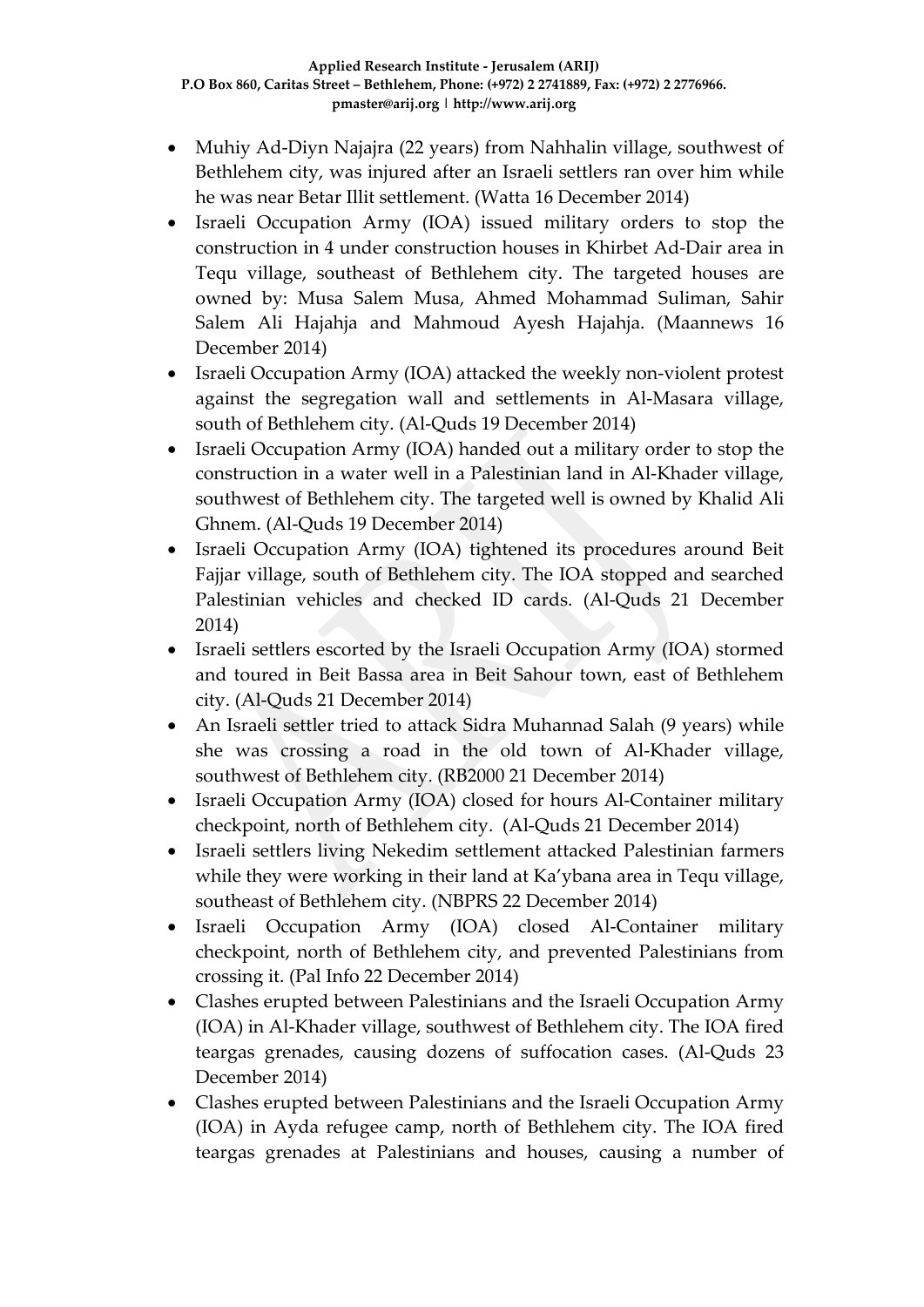suffocation cases. During the clashes, the IOA arrested Rami Nasser Asaf (15 years). (Al-Quds 23 December 2014)

- Israeli Occupation Army (IOA) attacked a non-violent protest (a protest to celebrate the Christmas day) near Giloo 300 checkpoint at the northern entrance of Bethlehem city. The IOA fired teargas grenades at participants, causing dozens of suffocation cases. (RB2000 23 December 2014)
- Israeli Occupation Army (IOA) assaulted the participants in the weekly non-violent protest against the segregation wall and settlements in Al-Masara village, south of Bethlehem city. (Wafa 26 December 2014)

## **Jenin**

- Clashes erupted between Palestinians and the Israeli Occupation Army (IOA) in Yabad town, east of Jenin city, after the IOA invaded and the town and assaulted Palestinians. (Safa 2 December 2014)
- Israeli Occupation Army (IOA) invaded and toured in areas and neighborhoods in Al-Yamun, Al-'Araqa and Silat Al-Harithiya villages in Jenin governorate. (Safa 2 December 2014)
- Clashes erupted between Palestinians and the Israeli Occupation Army (IOA) in Jenin refugee camp, west of Jenin city. The IOA fired teargas grenades at Palestinians, causing dozens of suffocation cases. During the clashes, the IOA arrested Fathi Bassam As-Sa'di (20 years) after raiding his family house. (Al-Quds 4 December 2014)
- Israeli Occupation Army (IOA) invaded and searched dozens of Palestinian commercial structures in At-Tayba, Rummana, Al-Yamun, Silat Al-Harithiya, Al-Araqa and Jaba' villages in Jenin governorate. The IOA erected military checkpoints in these village. The IOA stopped and searched Palestinian vehicles and checked ID cards. (Wafa 4 December 2014)
- Israeli Occupation Army (IOA) erected a sudden checkpoint near Arraba village, south of Jenin city. The IOA detained tens of Palestinian vehicles. (ARN 5 December 2014)
- Israeli Occupation Army (IOA) invaded and toured in several areas in Jenin city, occupied the roof of a Palestinian house in Al-Jabriyat neighborhood and transformed it to a military base. The targeted house is owned by: At-Tubasi family. (Zamn Press 7 December 2014)
- Israeli Occupation Army (IOA) erected a sudden checkpoint between Al-Jalama and Arrana villages, north of Jenin city. The IOA stopped and searched Palestinian vehicles and checked ID cards. (Wafa 10 December 2014)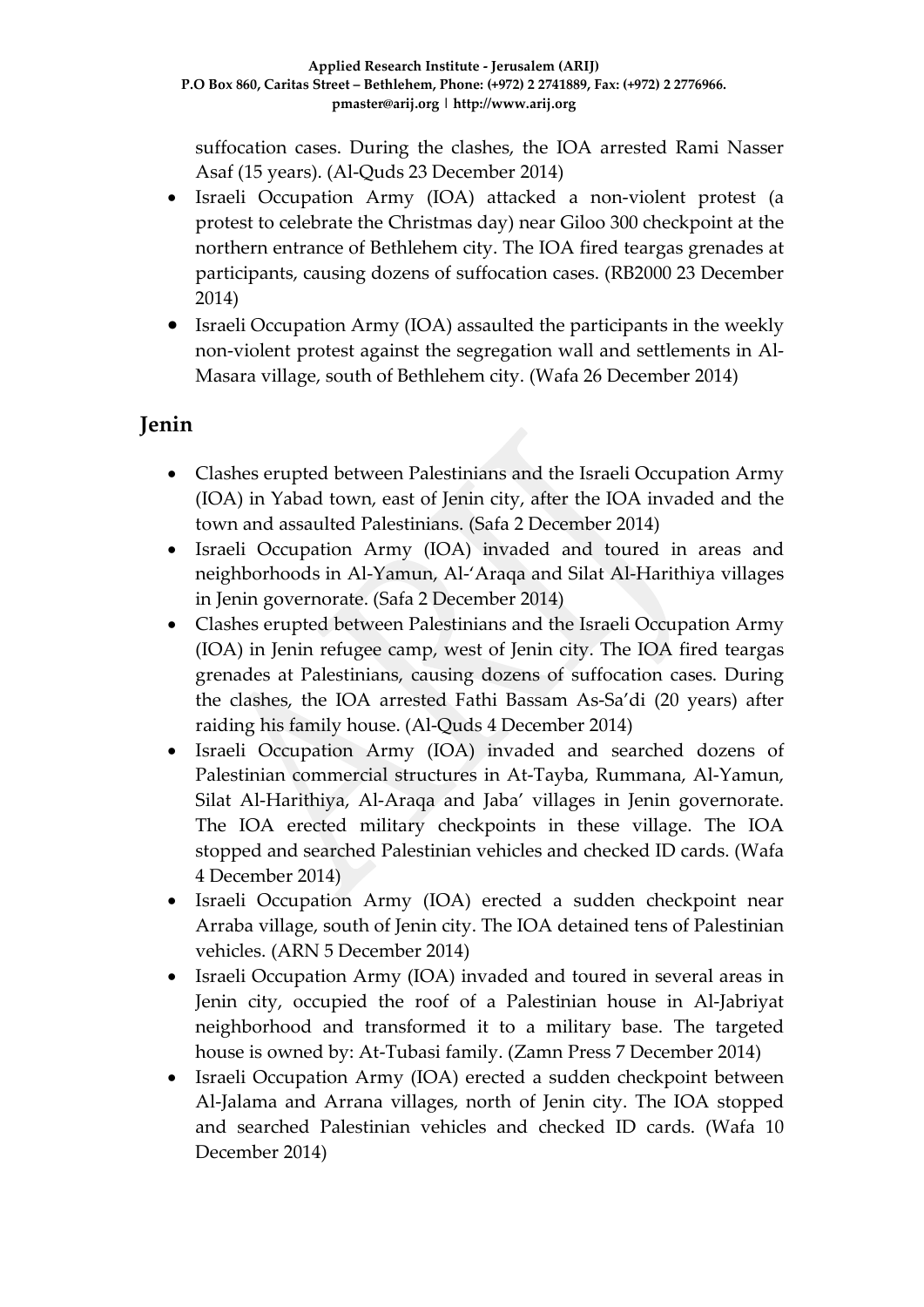- Israeli Occupation Army (IOA) erected a military checkpoint at the entrance of Deir Abu Da'if village, east of Jenin city. The IOA stopped and searched Palestinian vehicles and checked ID cards. (Wafa 10 December 2014)
- Israeli Occupation Army (IOA) stormed Fahma village, southwest of Jenin city. Clashes erupted between Palestinians and the IOA, where the IOA fired teargas and stun grenades, causing dozens of suffocation cases. (Wafa 11 December 2014)
- Israeli Occupation Army (IOA) raided and toured in several areas in Kafr Ra'I, Arraba and 'Ajja villages in Jenin governorate. (Wafa 11 December 2014)
- Israeli Occupation Army (IOA) stormed Zububa village, northwest of Jenin city. The IOA stopped and questioned Palestinians and checked ID cards. As a result, clashes erupted between Palestinians and the IOA, where the IOA fired teargas grenades, causing dozens of suffocation cases. (Wattan 17 December 2014)
- Israeli Occupation Army (IOA) held military trainings in Yabed, Al-Yamun, Jaba, Deir Abu De'if and Beit Qud villages in Jenin governorate. The IOA stormed houses and occupied their roofs. (Wafa 17 December 2014)
- Israeli Occupation Army (IOA) erected a military checkpoint between Silat Al-Harithiya and Ti'nnik villages, northwest of Jenin city. The IOA assaulted and detained Bassam Abed Al-Yassen Yahya (47 years). (Safa 19 December 2014)
- Israeli Occupation Army (IOA) closed for hours Al-Jalamah military checkpoint, north of Jenin city. The IOA prevented Palestinians from crossing the checkpoint. (Safa 21 December 2014)
- Israeli Occupation Army (IOA) erected a military checkpoint at the eastern entrance of Yabad town, west of Jenin city. The IOA stopped and searched Palestinian vehicles and checked ID cards. (Maannews 22 December 2014)
- Clashes erupted between Palestinians and the Israeli Occupation Army (IOA) in Yabed town, west of Jenin city. The IOA fired metal bullets, teargas and stun grenades at Palestinians, causing dozens of suffocation cases. During the clashes, the IOA arrested Ahmed Abu Shamala. The IOA also, erected a military checkpoint at the eastern entrance of Yabed town. The IOA detained Palestinians. (Wafa 24 December 2014)
- Israeli Occupation Army (IOA) invaded Al-Yamun village, northwest of Jenin city. (Wafa 24 December 2014)
- Israeli Occupation Army (IOA) tightened its procedures in Barta'a Ash-Sharqiya village, east of Jenin city. The IOA stopped and searched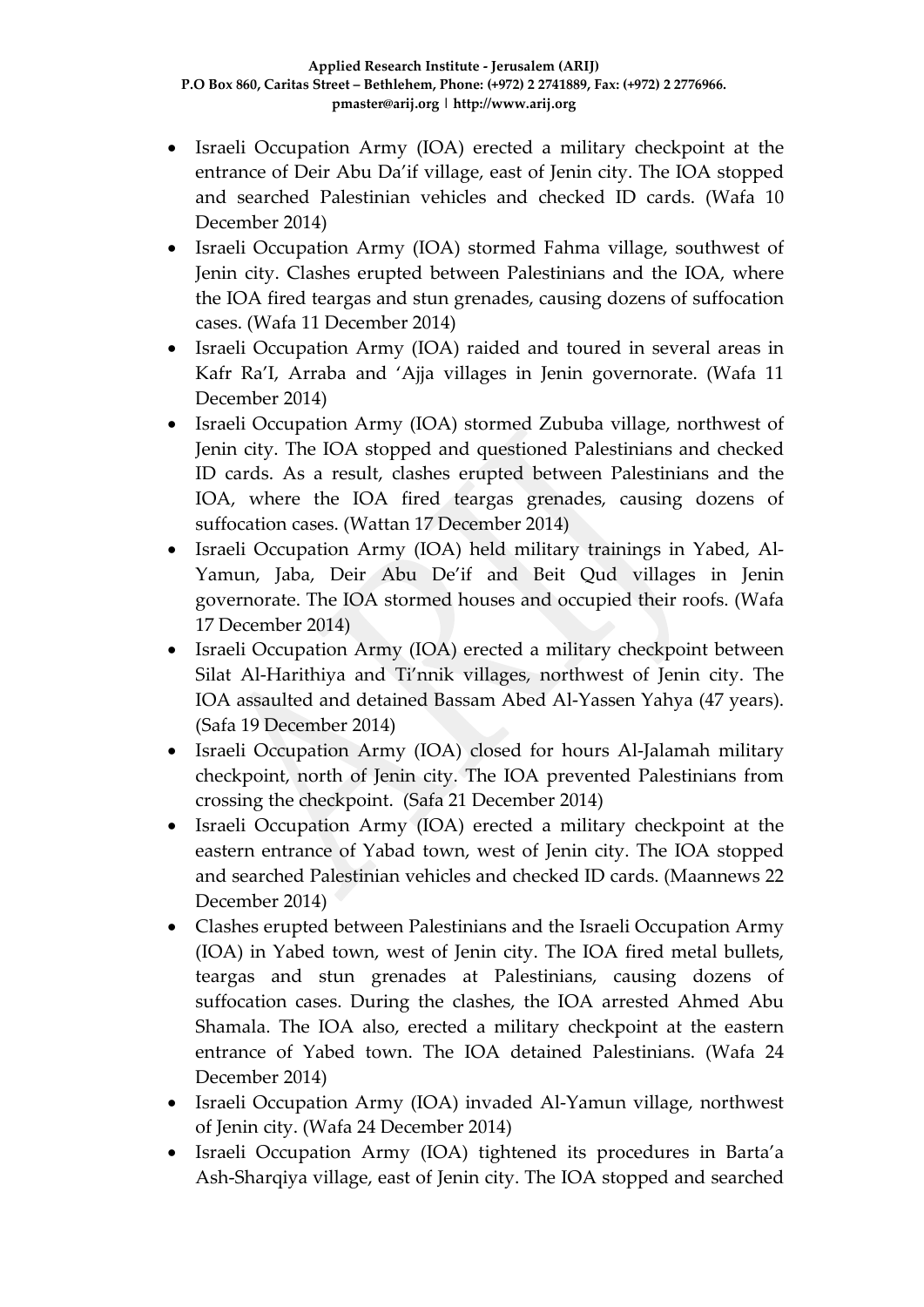Palestinian vehicles and checked ID cards. (Zamn Press 25 December 2014)

- Israeli Occupation Army (IOA) stormed and searched dozens of Palestinian houses in Jenin city and Al-'Araqa village. The IOA detained and questioned residents. (Al-Quds 25 December 2014)
- Israeli settlers invaded the evacuation site of Homesh, south of Jenin city and carried out provocative actions on Jenin-Nablus road. (Wafa 26 December 2014)

### **Jerusalem**

- Israeli settlers escorted by the Israeli Occupation Army (IOA) stormed Al-Aqsa mosque in Jerusalem city and toured in its courtyard. During the operation, the IOA stationed at the entrance of the mosque, stopped Palestinians and checked ID cards. The IOA also, summoned three Palestinians to interview the Israeli Intelligence Police. (Safa 1 December 2014)
- Israeli Occupation Army (IOA) and bulldozers demolished a 200 square meters house in Al-Issawiya town in Jerusalem city. The targeted house is owned by Ishaq Mustafah Hamdan. (Sama News 1 December 2014)
- Israeli Occupation Army (IOA) fired teargas grenades inside a Palestinian house in Ath-Thawri neighborhood in Silwan town in Jerusalem city. (SilwanIC 2 December 2014)
- Israeli Occupation Army (IOA) stormed and toured in Shufat refugee camp, north of Jerusalem city and fired stun grenades at houses. (Maannews 2 December 2014)
- Israeli Occupation Army (IOA) and staff from the Israeli company for Water (Gigoun) stormed Wadi Hilwah neighborhood in Silwan town in Jerusalem city and removed a number of water meters. (Maannews 2 December 2014)
- Israeli settlers escorted by the Israeli Occupation Army (IOA) stormed Al-Aqsa mosque in Jerusalem city and toured in its courtyard. At the same time, the IOA stationed at the entrance of the mosque, stopped Palestinians and detained their ID cards. (Shasha News 2 December 2014)
- Israeli Occupation Army (IOA) invaded a neighborhood in Jabal Al-Mukabbir town, south of Jerusalem city, and fired stun and teargas grenades at Palestinians, causing dozens of suffocation cases. During the operation, the IOA assaulted and arrested Mohammad Abed As-Salam Abdo (12 years), while he was in front of his family house. The IOA also, invaded Palestinian houses and arrested Fadi Azmi Abdo (28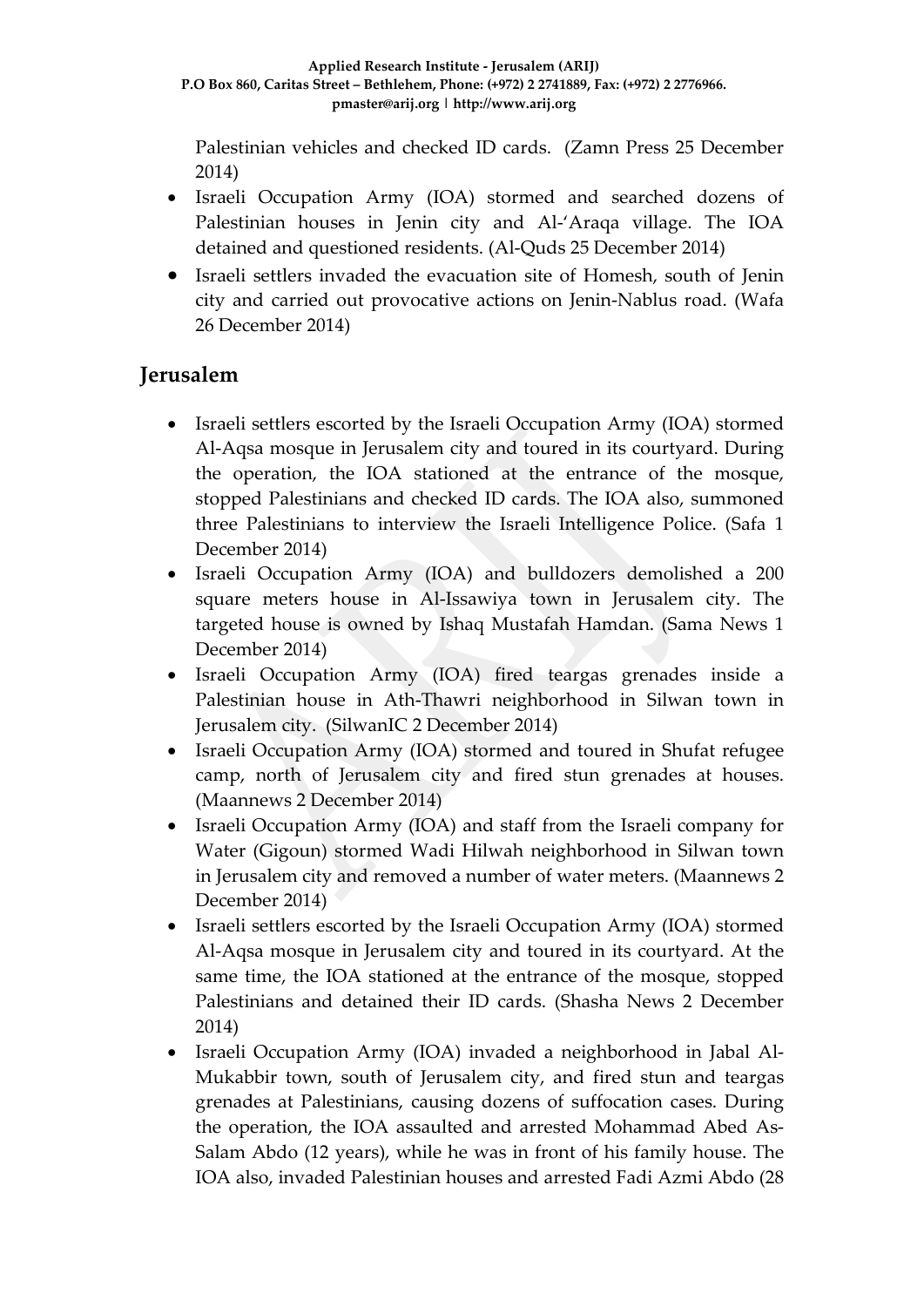years) and Jamal Ahmed Abu Tair (28 years). (Al-Quds 3 December 2014)

- Israeli Occupation Army (IOA) stormed Ein Al-Louza neighborhood in Silwan town in Jerusalem city and fired teargas grenades at Palestinians. (Al-Quds 3 December 2014)
- Israeli settlers escorted by the Israeli Occupation Army (IOA) stormed Al-Aqsa mosque in Jerusalem city and toured in its courtyard. At the same time, the IOA stationed at the entrance of the mosque, stopped Palestinians and detained their ID cards. The IOA also, stopped the repair and maintenance work inside Ar-Rahma gate in the mosque. (Wafa 3 December 2014)
- Israeli Occupation Army (IOA) demolished Al –Cola building (800 square meters) and 10 commercial structures in Shufat refugee camp, north of Jerusalem city, to expand Shufat military checkpoint. As a result, clashes erupted between Palestinians and the IOA, where the IOA fire rubber bullets and teargas grenades, causing dozens of suffocation cases. (SilwanIC & RB2000 3 December 2014)
- Israeli settlers escorted by the Israeli Occupation Army (IOA) stormed Al-Aqsa mosque in Jerusalem city and toured in its courtyard. (Al-Quds 4 December 2014)
- Israeli Occupation Army (IOA) attacked Palestinians in Ein Al-Louza neighborhood in Silwan town in Jerusalem city while they were celebration the release of Ahmed Al-Qaq. During the operation, the IOA arrested Jamel Issa Al-Abbasi (34 years). (SilwanIC 5 December 2014)
- Clashes erupted between Palestinians and the Israeli Occupation Army (IOA) in Al-Issawiya town in Jerusalem city. The IOA fired rubber bullets, teargas grenades, causing the injury of two people. During the clashes, the IOA arrested Bashar Jabareen (14 years), Anan Abed and Ali Nassri. . (Wafa 5 December 2014)
- Israeli Occupation Authorities forced Rashid Mohammad Ishqirat to demolish his house in Jabal Al-Mukabbir town, south of Jerusalem city, after the IOA handed him an order to demolish the house within 12 hours. (Al-Quds 5 December 2014)
- Clashes erupted between Palestinians and the Israeli Occupation Army (IOA) in Ein Al-Louza and Beir Ayoub neighborhoods in Silwan town in Jerusalem city. The IOA fired teargas grenades at Palestinians and houses. (Al-Quds 7 December 2014)
- Israeli Occupation Army (IOA) stormed Al-Issawiya town in Jerusalem city and fired teargas and stun grenades at Palestinians. (Al-Quds 7 December 2014)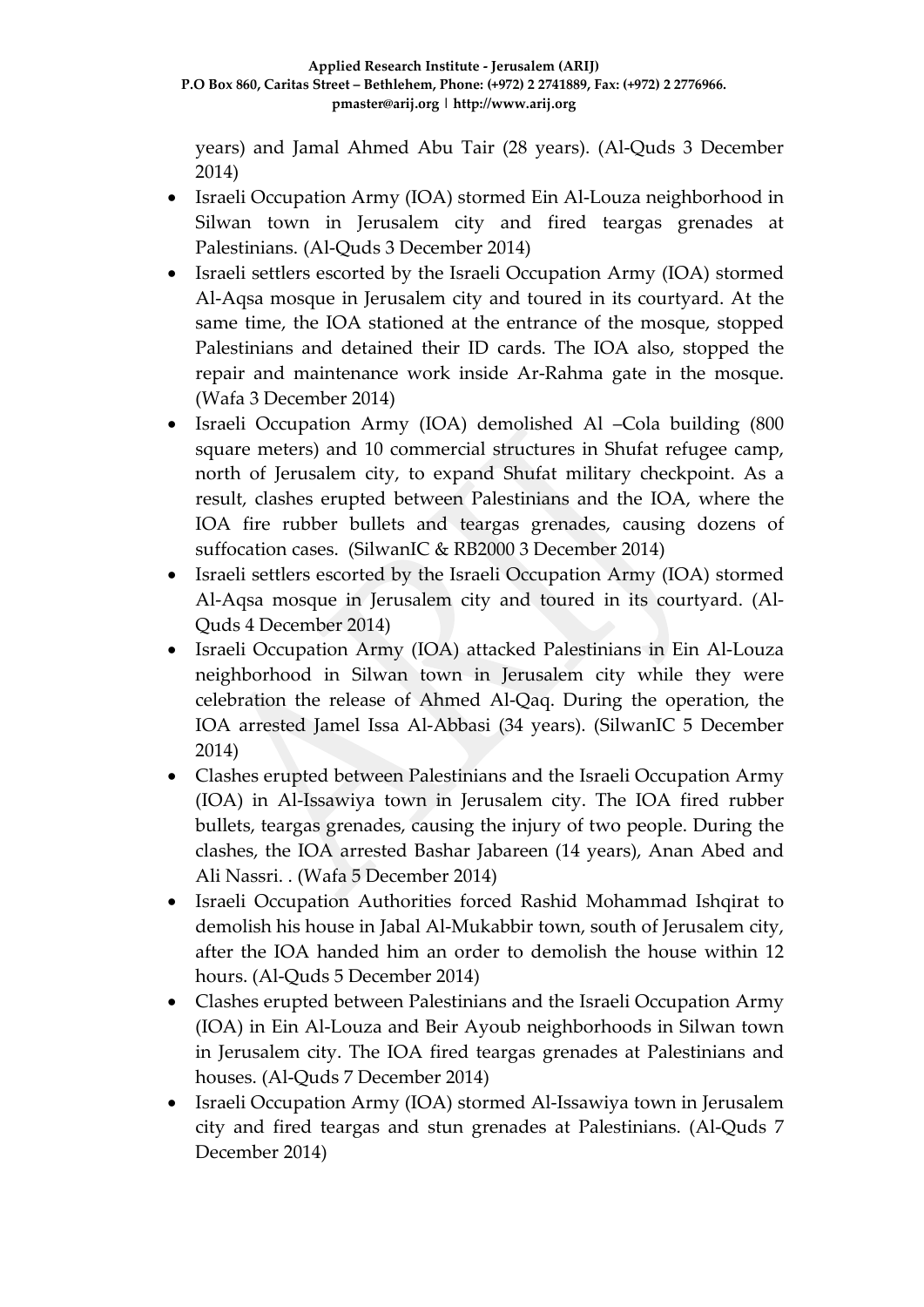- An Israeli settler take off his clothes while they was at the courtyard of Al-Aqsa mosque in Jerusalem city. During the operation, the IOA forced three Palestinian children to leave the courtyard of the mosque. (Safa 7 December 2014)
- Israeli settlers escorted by the Israeli Occupation Army (IOA) stormed Al-Aqsa mosque in Jerusalem city and toured in its courtyard. (Wafa & Al-Quds 7 December 2014)
- Israeli settlers assaulted and injured two Palestinians identified as: Mutasem Issam Shwiki (24 years) and Shadi Al-Mashni, in Jerusalem city. (Maannews 7 December 2014)
- Israeli Occupation Army (IOA) invaded and searched a Palestinian house owned by Al-Hindi family in Shufat refugee camp in Jerusalem city and assaulted Mohammad Al-Hindi. (Safa 8 December 2014)
- Israeli settlers escorted by the Israeli Occupation Army (IOA) stormed Al-Aqsa mosque in Jerusalem city and toured in its courtyard. (Al-Quds 8 December 2014)
- Israeli Occupation Army (IOA) invaded a Palestinian commercial store in Al-Issawiya town in Jerusalem city and confiscated all of its contents. (Wafa 9 December 2014)
- Clashes erupted between Palestinians and the Israeli Occupation Army (IOA) in Anata town, northeast of Jerusalem city. The IOA fired rubber bullets and teargas grenades. During the clashes the IOA arrested 6 Palestinian children. The arrestees were identified as: Malek Yousif Nimir, Mohammad Wajeh Nimir, Yousif Mahmoud Al-Jamela, Samer Al-Kaswani, Malak Mahmoud Al-Yamani and Mohammad Faraj Aliyan. (Al-Quds 9 December 2014)
- Clashes erupted between Palestinians and the Israeli Occupation Army (IOA) at Shufat military checkpoint, north of Jerusalem city. The IOA fired teargas and stun grenades, causing dozens of suffocation cases. (Safa 9 December 2014)
- Israeli settlers escorted by the Israeli Occupation Army (IOA) stormed Al-Aqsa mosque in Jerusalem city and toured in its courtyard. At the same time, the IOA stationed at the entrance of the mosque, stopped Palestinians and detained their ID cards. (Wafa 9 December 2014)
- Awad Nicola Ghnem (28 years), a Palestinian bus driver, was injured after a group of Israeli settlers attacked him in Jerusalem city. (Baladna FM 9 December 2014)
- Israeli bulldozers demolish a retaining wall owned by Al-Hadir family in At-Tur town in Jerusalem city. (SilwanIC 9 December 2014)
- Israeli Occupation Authorities handed out orders to demolish two floor building (first one 140 square meters and the second floor 150 square meters), a 160 square meter house, a barracks, a restaurant, a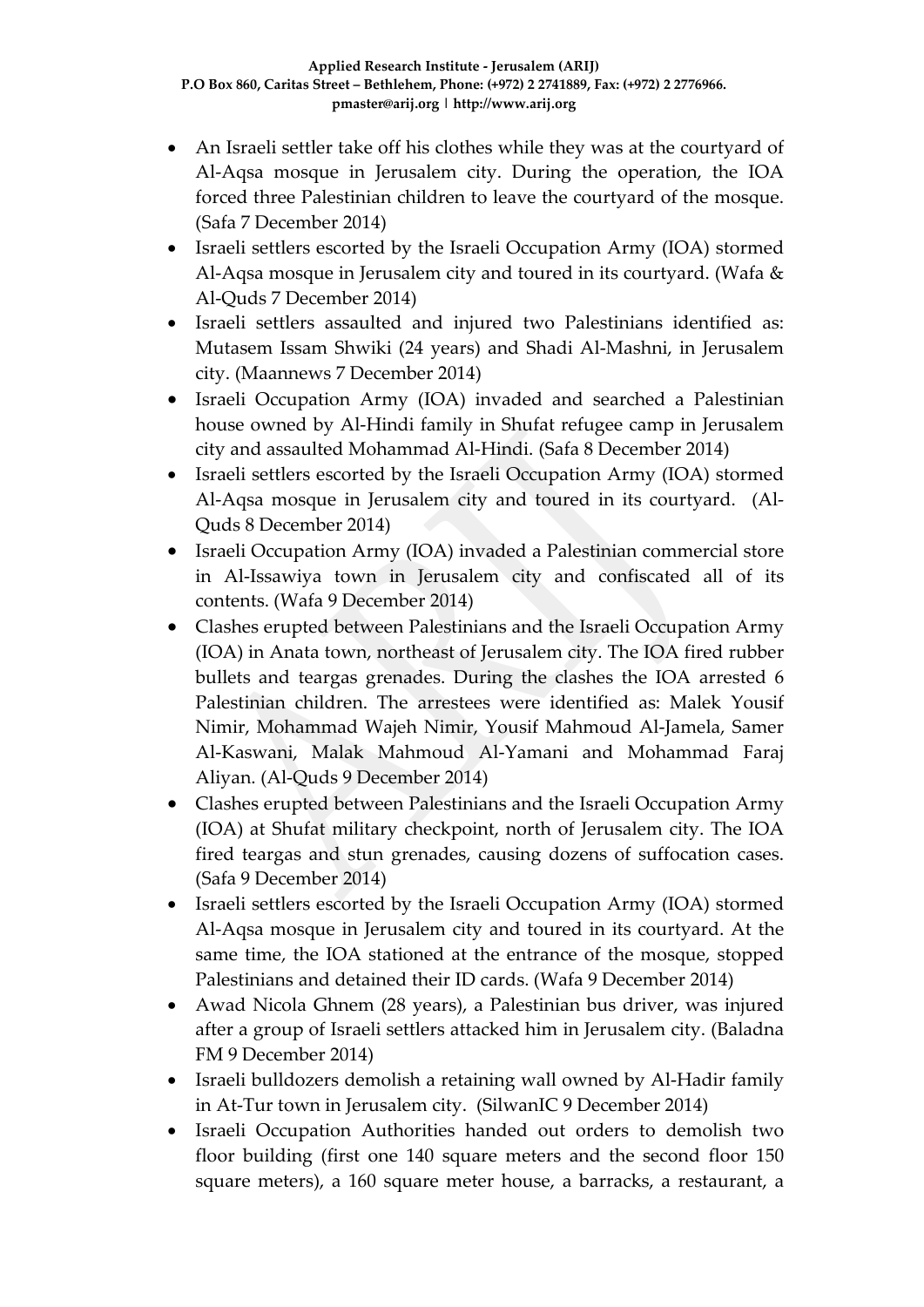bakery and three commercial structures in Ein Al-Louza neighborhood in Silwan town in Jerusalem city. The targeted houses and structures are owned by: Ziyad Zidani, Khalil Al-Abbasi, Hussen Zalum, Khalid Az-Zair, Munther Aliyan and Waled Al-Awar. (SilwanIC 9 December 2014)

- Israeli Occupation Authorities handed out administrative orders to demolish three Palestinian houses in Jabal Al-Mukabbir town, south of Jerusalem city. The targeted houses are owned by: Ahemd Salem Awisat (the house inhabited by 7 family members), Amer Aliyan Awisat and Said Abu Al-Jamal (the house inhabited by 10 family members). (SilwaIC 9 December 2014)
- Israeli Occupation Army (IOA) issued orders to demolish two Palestinian houses in Sur Baher town in Jerusalem city. The targeted houses are owned by: Mohammad Khalil Amira and Mamdoh Al-Qarout. (Al-Quds 9 December 2014)
- Israeli settlers escorted by the Israeli Occupation Army (IOA) stormed Al-Aqsa mosque in Jerusalem city and toured in its courtyard. At the same time, the IOA arrested Muntaha Abu Isninah while she was trying to enter the mosque. (Wafa 10 December 2014)
- Israeli settlers tried to attacked a Palestinian bus driver in Jerusalem city. (Wafa 10 December 2014)
- Israeli settlers torched a Palestinian vehicle in Ein Al-Louza neighborhood in Silwan town in Jerusalem city. The targeted vehicle is owned by Wahbe Abu Tayeh. (Al-Quds 10 December 2014)
- Israeli Occupation Army (IOA) handed out five Palestinian families a number of military orders to demolish a number of commercial and agricultural structures in Al-Khaliyla neighborhood in Jit village, northwest of Jerusalem city. (Al-Quds 10 December 2014)
- Clashes erupted between Palestinians and the Israeli Occupation Army (IOA) at the entrance of Shufat refugee camp in Jerusalem city. The IOA fired teargas and stun grenades and wastewater at Palestinians. At the same time, the IOA closed Shufat military checkpoint. (Sama News 11 December 2014)
- Clashes erupted between Palestinians and the Israeli Occupation Army (IOA) in Silwan town in Jerusalem city. (Sama News 11 December 2014)
- Israeli Occupation Army (IOA) stationed at the entrance of Al-Issawiya town in Jerusalem city, stopped and searched Palestinian vehicles and checked ID cards. Clashes erupted between Palestinians and the IOA in the town. (Sama News 11 December 2014)
- Clashes erupted between Palestinians and the Israeli Occupation Army (IOA) at the entrance of Al-Eaziriya town, east of Jerusalem city. The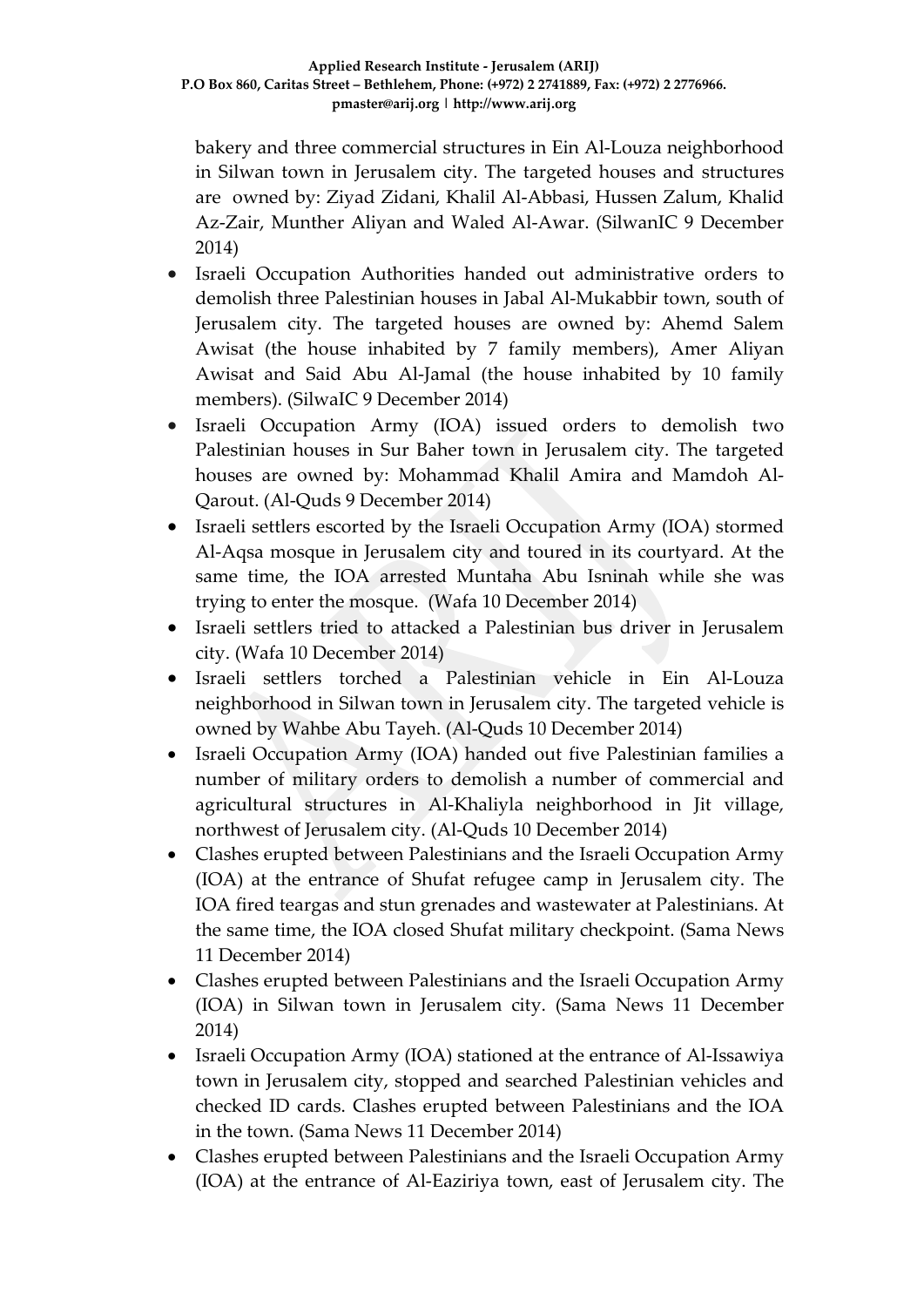IOA fired rubber bullets and teargas grenades, causing dozens of suffocation cases. (Sama News 11 December 2014)

- Clashes erupted between Palestinians and the Israeli Occupation Army (IOA) at Wadi Al-Jouz neighborhood in the old city of Jerusalem. The IOA fired teargas grenades at Palestinians and houses. (Sama News 11 December 2014)
- Clashes erupted between Palestinians and the Israeli Occupation Army (IOA) in Ar-Ram and Anata towns, north of Jerusalem city. (Sama News 11 December 2014)
- Israeli Occupation Army (IOA) attacked a non-violent protest at Salah Ad-Din Street in Jerusalem city. The IOA fired stun grenades and live bullets at the participants. During the operation, the IOA arrested a Palestinian. (Al-Quds 11 December 2014)
- Israeli settlers escorted by the Israeli Occupation Army (IOA) stormed Al-Aqsa mosque in Jerusalem city and toured in its court yard. (Wafa 11 December 2014)
- Israeli Occupation Army (IOA) stormed a Palestinian house in Al-Bustan neighborhood in Silwan town in Jerusalem city. The targeted house is owned by the family of a Palestinian martyr; Abed Ar-Rahman Ash-Shilwadi. (SilwanIC 12 December 2014)
- Clashes erupted between Palestinians and the Israeli Occupation Army (IOA) at Qalandiya military checkpoint, north of Jerusalem city. The IOA fired rubber bullets and teargas grenades, causing dozens of suffocation cases and the injury of three people. (Safa 12 December 2014)
- A Palestinian prisoner; Loay Ar-Rajabi (19 years), was injured after the Israeli Occupation Army (IOA) assaulted him while he was in the office of an Israeli court in Jerusalem city. (SilwanIC 14 December 2014)
- Israeli Occupation Army (IOA) stormed a Palestinian house in the old city of Jerusalem. The targeted house is owned by Abu Tareq Al-Hashlamun. The IOA forced the family to pay fine reach to NIS 2500 (SilwanIC 14 December 2014)
- Israeli settlers escorted by the Israeli Occupation Army (IOA) stormed Al-Aqsa mosque in Jerusalem city and toured in its courtyard. (Al-Quds 14 December 2014)
- Israeli Occupation Authorities issued orders to demolish 5 Palestinian houses in Silwan town in Jerusalem city. The targeted houses are owned by: Abnan Ghaith, Mohammad Tawfiq Ghaith and Ahmed al Abbasi. (SilwanIC 14 December 2014)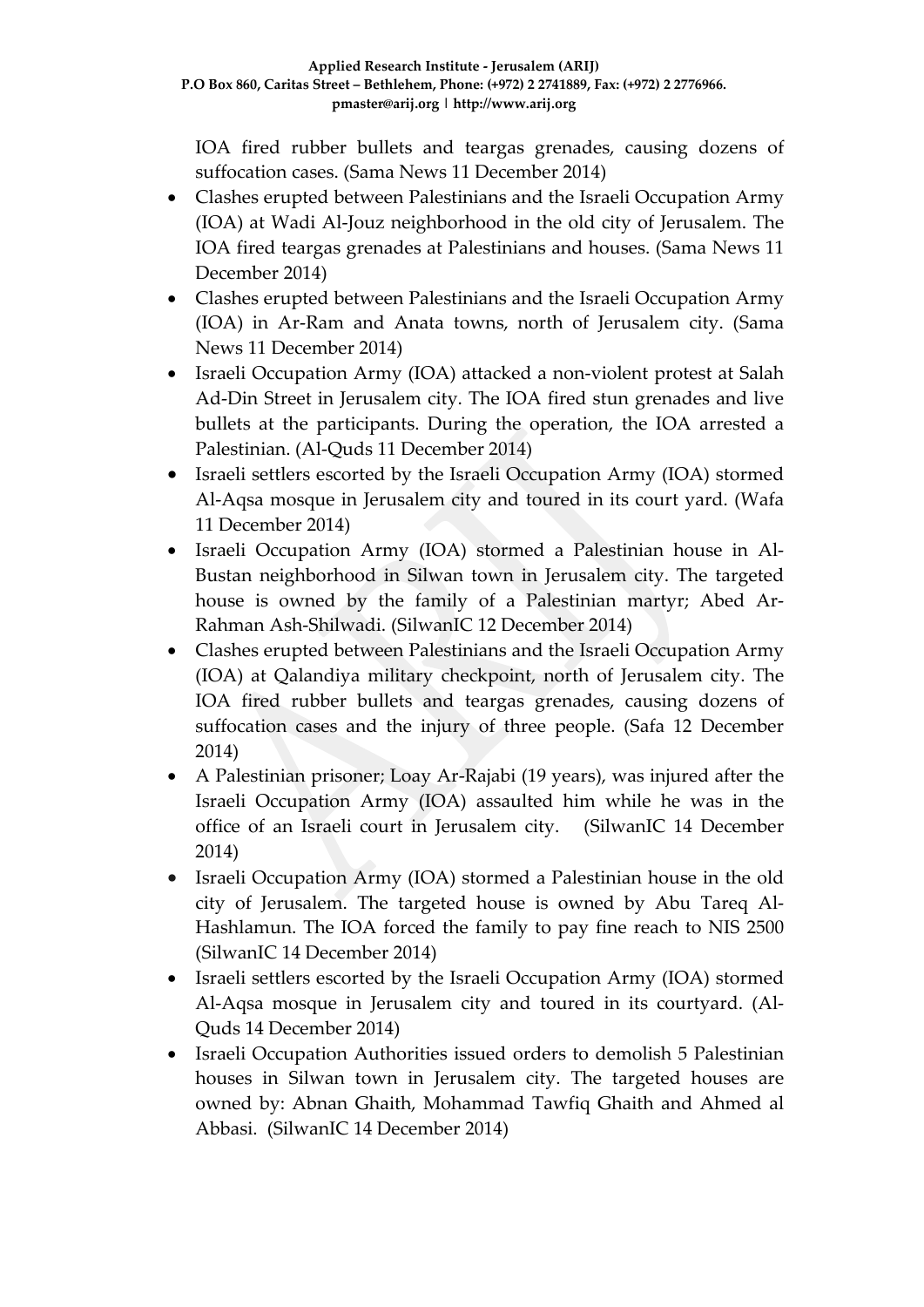- Israeli settlers escorted by the Israeli Occupation Army (IOA) stormed Al-Aqsa mosque in Jerusalem city and toured in its courtyard. (Maannews 15 December 2014)
- Israeli Occupation Authorities handed out an administrative order to demolish a Palestinian house in Ath-Thawri neighborhood in Silwan town in Jerusalem city. The targeted house is owned by the family of the Palestinian martyr; Mutaz Hijazi. (Maannews 15 December 2014)
- Israeli Occupation Army (IOA) invaded and searched two Palestinian houses and a school in Silwan town in Jerusalem city, and assaulted the residents. The targeted houses are owned by: Khalid As-Sayouri and Mohammad Abed Ar-Raziq. During the operation, the IOA summoned Khalid As-Sayouri to interview the Israeli Intelligence Police. (Wafa 16 December 2014)
- Israeli settlers escorted by the Israeli Occupation Army (IOA) stormed Al-Aqsa mosque in Jerusalem city and toured in its courtyard. (Safa 16 December 2014)
- Israeli Occupation Authorities handed out an administrative order to demolish a Palestinian house consist of 2 floor (the first one 140 square meters and the second 70 square meters) in As-Sawana neighborhood in the old city of Jerusalem. The targeted house is owned by: Jamal Amro. (SilwanIC 16 December 2014)
- Clashes erupted between Palestinians and the Israeli Occupation Army (IOA) in several neighborhoods and areas in the old city of Jerusalem, the IOA fired rubber bullets, teargas and stun grenades, causing dozens of suffocation cases. During the clashes, the IOA stormed two Palestinian houses and assaulted the residents. The targeted houses are owned by: Az-Za'aneen and Zaghal families. (RB2000 & Shasha News 17 December 2014)
- Israeli settlers escorted by the Israeli Occupation Army (IOA) stormed Al-Aqsa mosque in Jerusalem city and toured in its courtyard. (Shasha News 17 December 2014)
- Israeli Occupation Authorities handed out 4 administrative orders to demolish houses and structures in Ath-Thawri neighborhood in Silwan town in Jerusalem city. Two of the targeted structures owned by: Hani Ghaith (owned a house) and Shwiki family (owned a 100 square meters commercial structure). (SilwanIC 17 December 2014)
- Israeli settlers escorted by the Israeli Occupation Army (IOA) stormed Al-Aqsa mosque in Jerusalem city and toured in its courtyard. During the operation, the IOA arrested Abed Al-'Afu Az-Zaghir, Tamer Shala'ta and Latifa Abed Al-Latif. (Pal- Today & Wafa 18 December 2014)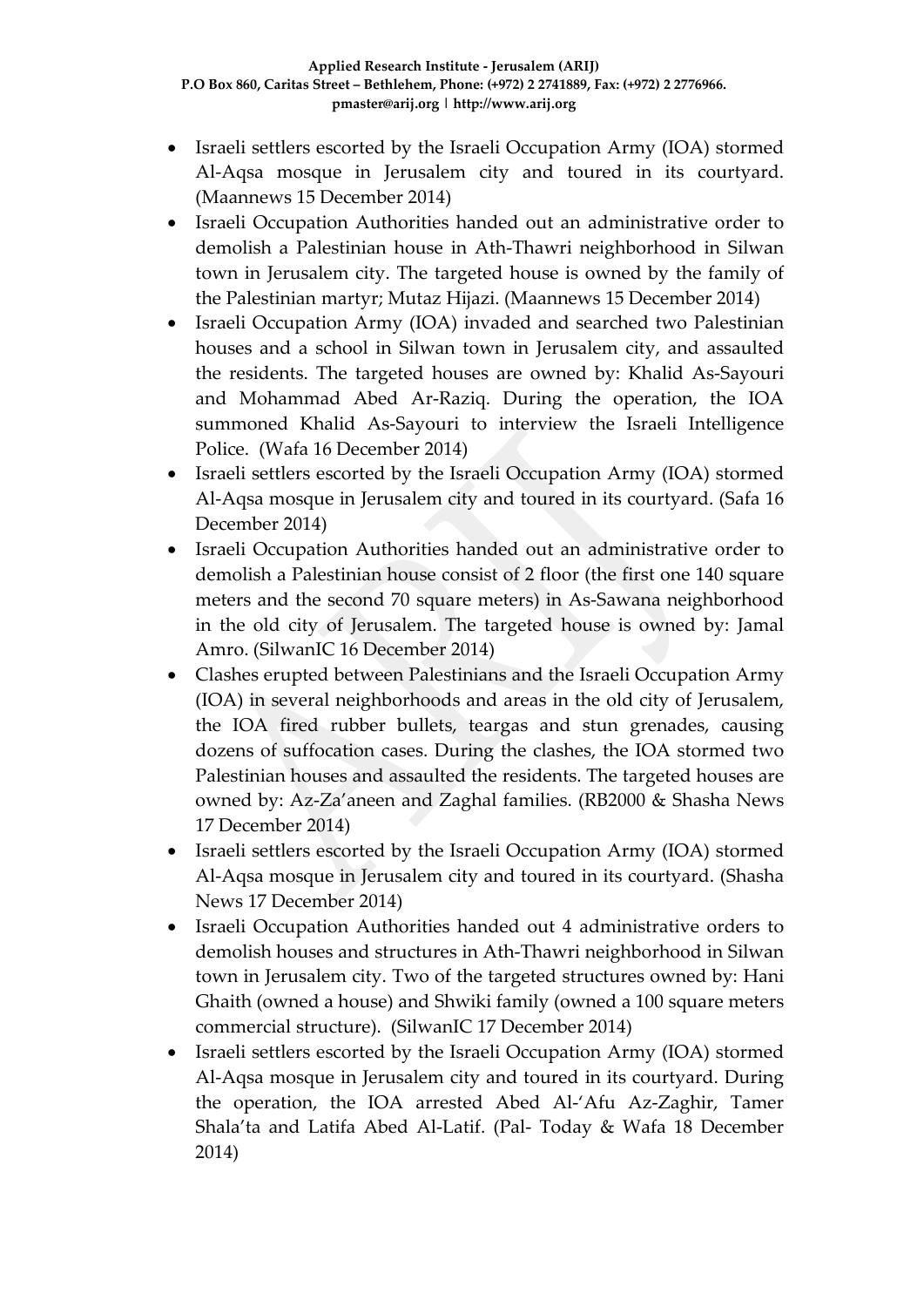- Israeli Occupation Authorities issued orders to demolish 11 structures in several areas and neighborhoods in Silwan town in Jerusalem city. Two of the targeted houses are owned by: Shadi Samrin (owned a 130 square meters house in the second floor of an under construction building) and Sohaeb Abu Isninha (owned a 100 square meters house) (SilwanIC 18 December 2014)
- Clashes erupted between Palestinians and the Israeli Occupation Army (IOA) at Wadi Al-Jouz neighborhood in Jerusalem city. The IOA fired rubber bullets, teargas and stun grenades at Palestinians and houses, causing the injury of three people. During the clashes, undercover Israeli Army kidnapped two Palestinians identified as: Abed Ar-Rahem Kashour and his brother Burhan. (Maannews 19 December 2014)
- Clashes erupted between Palestinians and the Israeli Occupation Army (IOA) at Qalandiya military checkpoint, north of Jerusalem city. The IOA fired teargas and stun grenades at Palestinians, causing dozens of suffocation cases. (PNN 19 December 2014)
- Clashes erupted between Palestinians and the Israeli Occupation Army (IOA) in Wadi Al-Jouz neighborhood in Jerusalem city. The IOA fired teargas and stun grenades, causing dozens of suffocation cases. (Safa 21 December 2014)
- Israeli settlers escorted by Israeli Occupation Army (IOA) stormed Al-Aqsa mosque in Jerusalem city, from Bab Al-Magharba gate and toured in its courtyard. (Bethlehem News 21 December 2014)
- Clashes erupted between Palestinians and the Israeli Occupation Army (IOA) at Khan Az-Zeit neighborhood in the old city of Jerusalem. (Al-Quds 22 December 2014)
- Israeli settlers escorted by the Israeli Occupation Army (IOA) stormed Al-Aqsa mosque in Jerusalem city and toured in its courtyard. At the same time, the IOA arrested Taha Shahwan, Bassam Abu Saf and Mohammad Hassan. (Maannews 22 December 2014)
- Israeli Occupation Army (IOA) demolished 4 residential structures in Jabal Al-Baba area in Al-Eaziriya town, east of Jerusalem city. (Al-Quds 22 December 2014)
- Clashes erupted between Palestinians and the Israeli Occupation Army (IOA) in Al-Issawiya town In Jerusalem city. The IOA fired rubber bullets, teargas and stun grenades at Palestinians. (Safa 23 December 2014)
- Israeli settlers escorted by the Israeli Occupation Army (IOA) stormed Al-Aqsa mosque in Jerusalem city and toured in its courtyard. (Al-Quds 23 December 2014)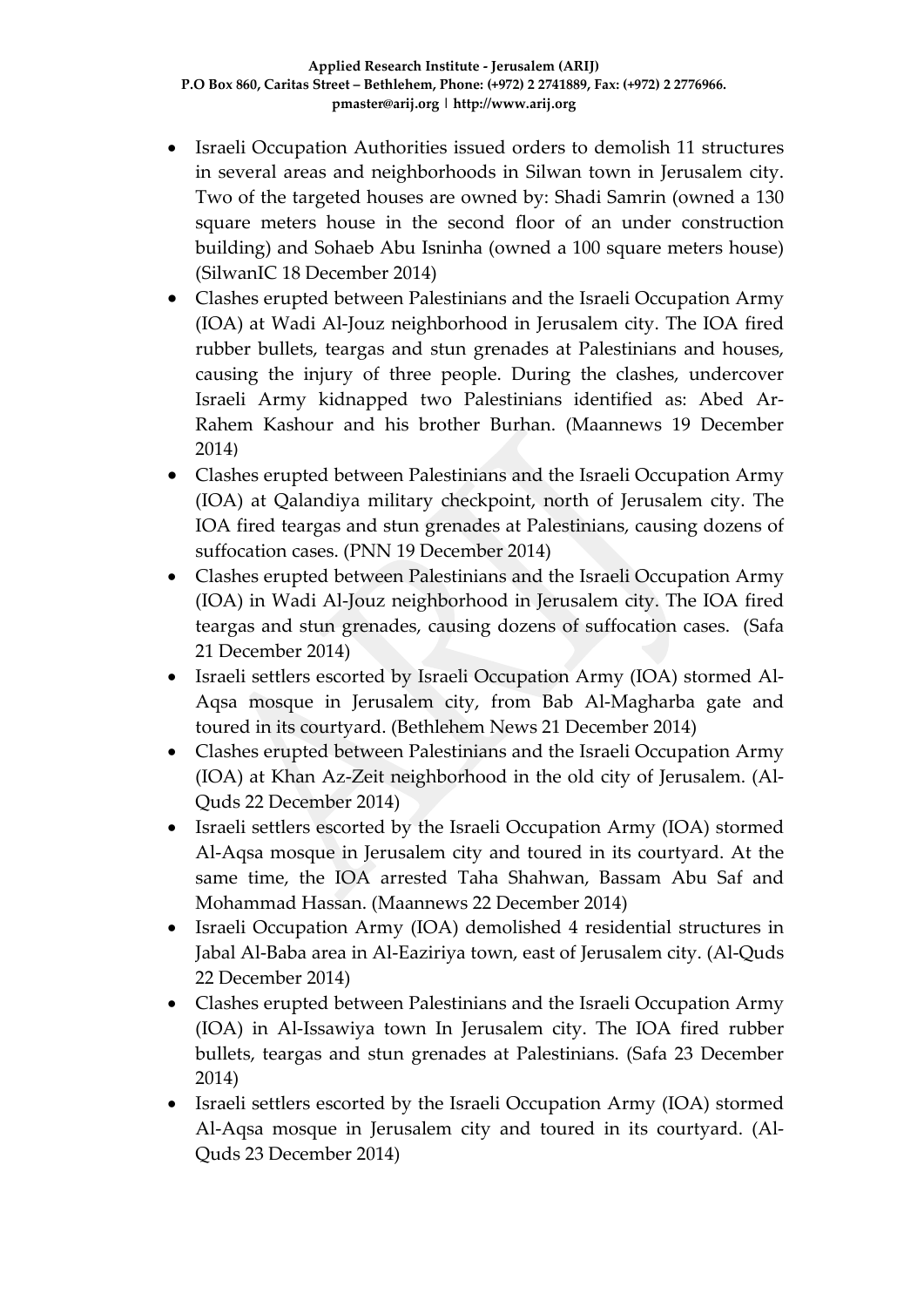- Israeli Occupation Army (IOA) demolished an animal shed in Az-Za'ayyim villages, east of Jerusalem city. The targeted shed is owned by Jamal Odeh As-Sa'di. (Safa 23 December 2014)
- Israeli Occupation Authorities handed out a military order to demolish a Palestinian house in At-Tur town in Jerusalem city. The targeted house is owned by Akram Ash-Sharafa. (Wattan 23 December 2014)
- Mohammad Abed (5 years) was injured in his right eye after the Israeli Occupation Army (IOA) fired rubber bullets at him while he was at Al-Madares neighborhood in Al-Issawiya town in Jerusalem city. (Al-Quds 24 December 2014)
- Israeli settlers escorted by the Israeli Occupation Army (IOA) stormed Al-Aqsa mosque in Jerusalem city and toured in its courtyard. (NBPRS 24 December 2014)
- Israeli Occupation Army (IOA) demolished a cave, a 70 square meters residential barracks and 40 square meters animal shed in At-Tur town in Jerusalem city. The targeted structures are owned by Ramadan Shabanah. (SilwanIC 24 December 2014)
- Clashes erupted between Palestinians and the Israeli Occupation Army (IOA) at Ras Al-Amoud neighborhood in Jerusalem city. The IOA fired rubber bullets, teargas and stun grenades at Palestinians. (Al-Quds 25 December 2014)
- Clashes erupted between Palestinians and the Israeli Occupation Army (IOA) in Shufat refugee camp in Jerusalem city. The IOA fired teargas and stun grenades at Palestinians. (SilwanIC 25 December 2014)
- Israeli Water company and the Israeli Occupation Authorities stormed As-Sawana neighborhood, east of the old city of Jerusalem and handed out administrative orders to demolish 10 Palestinian houses and remove 3 water meters. (SilwanIC 25 December 2014)
- Al-Aqsa foundation for Al-Wqaf and Heritage declared that the Israeli Municipality of Jerusalem opened a bar and coffee shop on the rubble of Ma'man Alla Cemetery in Jerusalem city. (Al-Quds 25 December 2014)
- Clashes erupted between Palestinians and the Israeli Occupation Army (IOA) at Qalandiya military checkpoint, north of Jerusalem city. During the clashes, the IOA arrested 7 Palestinians. (Pal Info 26 December 2014)
- Israeli settlers punctured the tires of 8 Palestinian vehicles in Ras AL-Amoud neighborhood in Silwan town in Jerusalem city. (Wafa 26 December 2014)
- Israeli Occupation Army (IOA) closed the checkpoint at the entrance of Beit Iksa village, northwest of Jerusalem city. The IOA detained dozens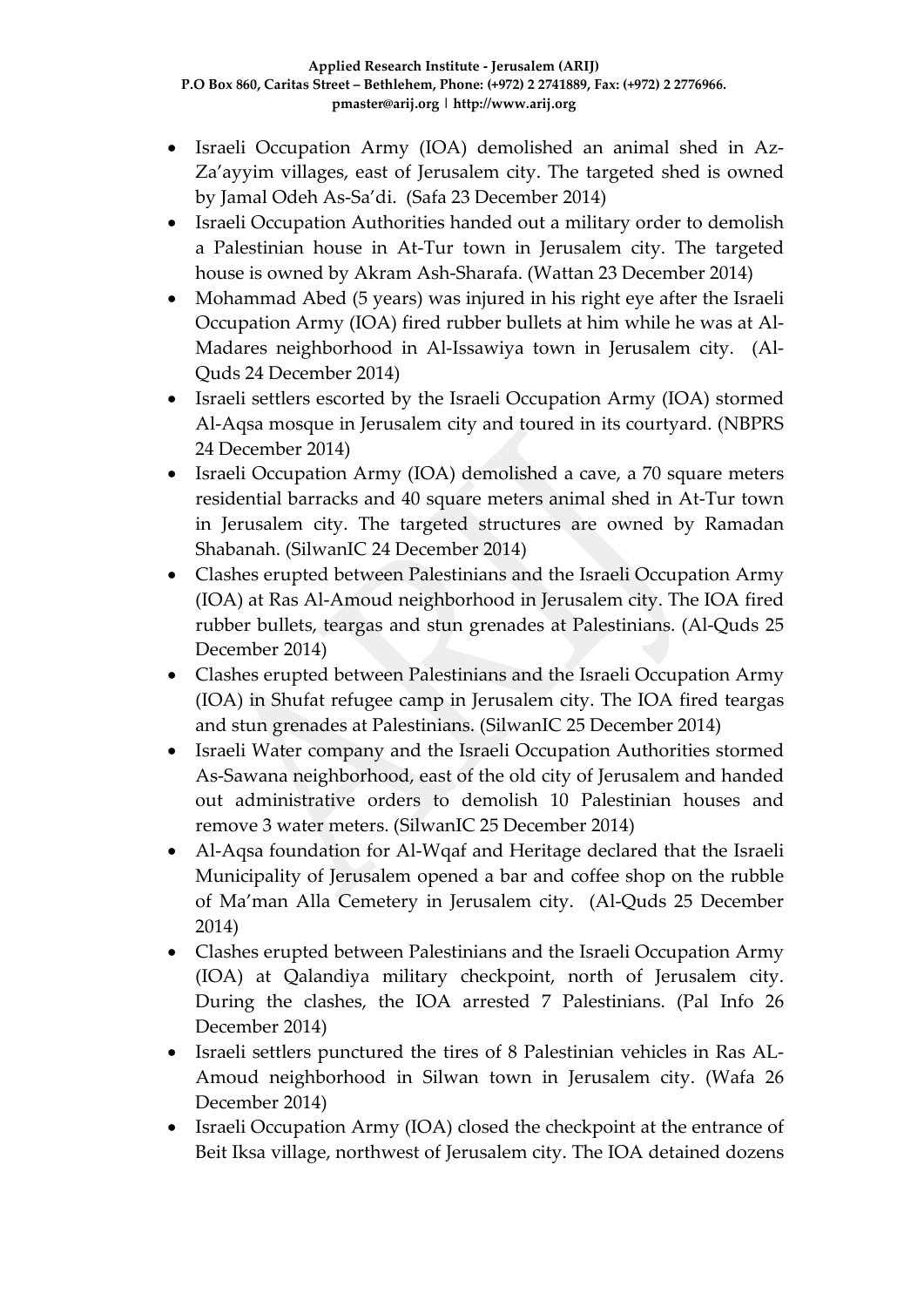of Palestinians and prevented them from entering the village. (Al-Quds 26 December 2014)

• The Israeli excavation under Al-Aqsa mosque in Jerusalem city causing the collapse of a part of Al-Buraq wall inside Al-Maghariba gate; one of Al-Aqsa mosque gates. (Bethlehem News 26 December 2014)

### **Hebron**

- Israeli Occupation Army (IOA) raided and toured in neighborhoods in Hebron city, and tightened its procedures at the entrances of the city. (Safa 1 December 2014)
- Israeli Occupation Army (IOA) stormed Deir Samit village, west of Hebron city, and erected a military checkpoint at the entrance of the village. (Safa 1 December 2014)
- Israeli Occupation Army (IOA) invaded and searched areas in Sair, Beit Ummer and Bani Naim villages in Hebron governorate. (Safa 1 December 2014)
- Israeli Occupation Army (IOA) stormed and searched dozens of Palestinian houses in Jabal Ar-Rahma area in Hebron city. (Pal Info 2 December 2014)
- Israeli Occupation Army (IOA) fired teargas and stun grenades at the entrances of Al-Arroub refugee camp, north of Hebron city. (Pal Info 2 December 2014)
- Israeli Occupation Army (IOA) raided and searched a number of Palestinian houses in Al-Fawar refugee camp, south of Hebron city. During the operation, the IOA forced the residents to stay out of their houses for hours. (Safa 2 December 2014)
- Israeli Occupation Army (IOA) stormed and toured in several areas in Halhul and Deir Samit towns in Hebron governorate. (Safa 2 December 2014)
- Israeli Occupation Army (IOA) handed out military orders to demolish four residential tents in At-Tabban and Al-Mafqara areas, east of Yatta town, south of Hebron city. One of the targeted tents is owned by: Samir Mohammad Hassan Hamamda. (Raya 2 December 2014)
- Israeli Occupation Army (IOA) invaded and toured in Ein Sara neighborhood in Hebron city. (Pal Info 3 December 2014)
- Israeli settlers living in Havat Ma'om outpost tried to storm a Palestinian house in At-Tawani area, east of Yatta town, south of Hebron city. (RB2000 3 December 2014)
- Israeli Civil Administration issued military orders to demolish an animal shed and a number of solar cells to generate electricity in At-Taban area, east of Yatta town, south of Gaza strip. The targeted shed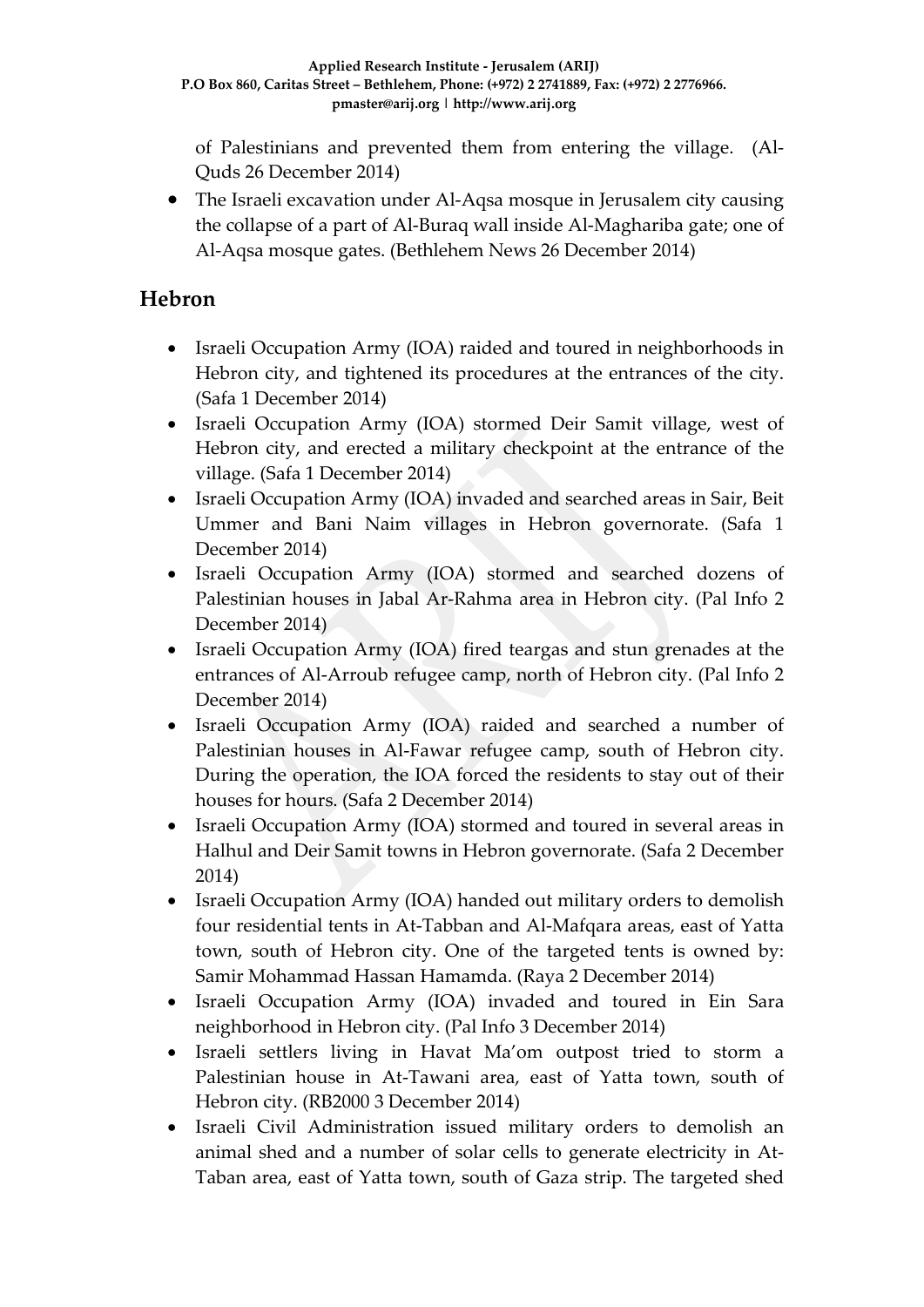is owned by Nasser Mahmoud Khalil Abu Abd. (Wafa 3 December 2014)

- Israeli Occupation Army (IOA) erected sudden checkpoints at the entrance of Halhul and Idhna towns and Zif area in Hebron governorate. The IOA stopped and searched Palestinian vehicles and checked ID cards. (Wafa 4 December 2014)
- Israeli Occupation Army (IOA) erected a sudden checkpoint at the entrance of Wadi Ash-Shajna area, south of Hebron city. The IOA stopped and searched Palestinian vehicles and checked ID cards. (Pal Info 4 December 2014)
- Israeli Occupation Army (IOA) closed the northern entrance of Ash-Shuhada street in the central of Hebron city. The IOA prevented Palestinians from using the street. (Al-Quds 4 December 2014)
- Clashes erupted between Palestinians and the Israeli Occupation Army (IOA) in Beit Ummer town, north of Hebron city. The IOA fired rubber bullets and stun grenades at Palestinians. During the clashes, the IOA invaded a Palestinian house owned by Fawzan Al-Ja'ar. (Wattan 5 December 2014)
- Mohammad Khalil Mohammad Al-Hamamda (50 years) was injured after an Israeli settler ran over him while he was crossing the road near Ad-Dirat village, east of Yatta town, south of Hebron city. (Wattan 5 December 2014)
- Israeli settlers living in Karmel settlement assaulted and injured Zaiyed Sulimab Eid Al-Hathaleen (21 years) while he was working near the settlement. (Wattan 5 December 2014)
- Israeli Occupation Army (IOA) handed out a military order to demolish a commercial room in Ad-Dirat School in Ad-Dirat village, east of Yatta town, south of Hebron city. (Al-Quds 5 December 2014)
- Israeli settlers escorted by the Israeli Occupation Army (IOA) hurled stones at Palestinian houses in Al-Ja'bari neighborhood in Hebron city, and chanted anti- Palestinian slogans. (Al-Quds & Wafa 6 December 2014)
- Israeli Occupation Army (IOA) closed a road near Khirbat Salamah, south of Hebron city, to provide the security of Israeli settlers' demonstration. Clashes erupted between Palestinians and the IOA in the area. (Pal Info 6 December 2014)
- Israeli Occupation Army (IOA) raided and searched several Palestinian houses in Ad-Dhahiriya town, south of Hebron city, and arrested a number of Palestinians. (Safa 7 December 2014)
- Israeli Occupation Army (IOA) erected a military checkpoint near Al-Majd village, southwest of Hebron city. The IOA stopped and searched Palestinian vehicles and checked ID cards. (Pal Info 7 December 2014)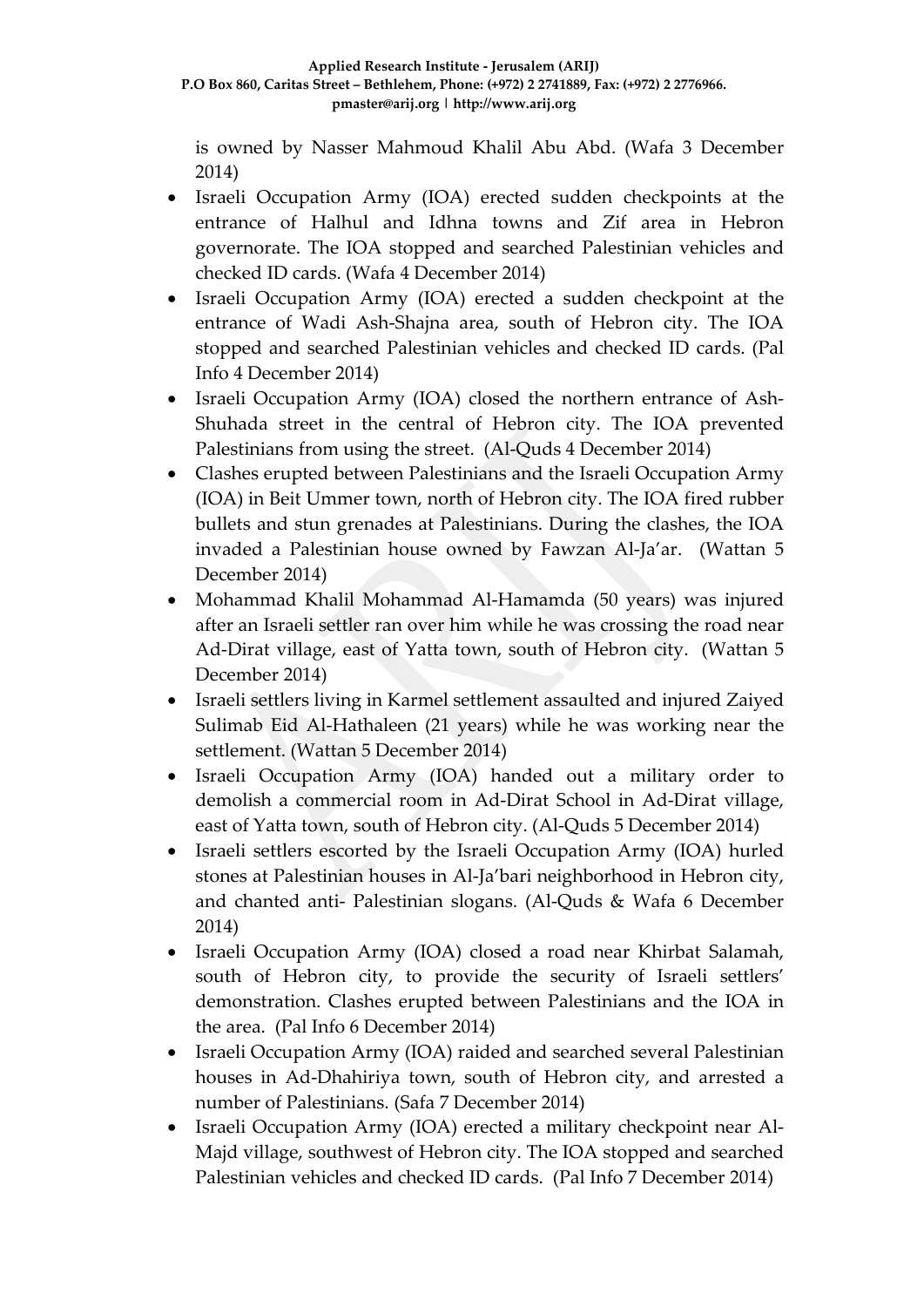- Israeli Occupation Army (IOA) stormed several areas and neighborhoods in Idhna and Yatta towns in Hebron governorate. (Safa 8 December 2014)
- Israeli Occupation Army (IOA) erected military checkpoints at the entrances of Hebron city, Sair and Halhul towns. The IOA stopped and searched Palestinian vehicles and checked ID cards. (Safa 8 December 2014)
- Israeli Occupation Army (IOA) carried out a military training in Khallit Al-Katla area near Karme Zur settlement, south of Beit Ummer town, north of Hebron city. (Safa 9 December 2014)
- Israeli Occupation Army (IOA) stormed and toured in several areas in Hebron city. (Wafa 9 December 2014)
- Israeli Occupation Army (IOA) assaulted and injured Ahmed Yousif Masharqa from Dura town, west of Hebron city. (Wafa 9 December 2014)
- An Israeli settler stabbed a Palestinian child identified as: Muaz Nouh Arafat Ar-Rajabi (12 years) in Bani Naim village, east of Hebron city. Mr. Ar-Rajabi was injured. (Maannews & Wafa 9 December 2014)
- Israeli settlers assaulted and injured Safwat Badir Abu Al-Filat while he was leaving his house in Beir Haram Ar-Rama area, northeast of Hebron city. (Maannews 9 December 2014)
- Israeli Occupation Army (IOA) erected sudden checkpoints at the entrances of Dura, Sair and Halhul towns in Hebron governorate. The IOA stopped and searched Palestinian vehicles and checked ID cards. (Wafa 9 December 2014)
- Dozens of Palestinian students suffered gas inhalation after the IOA fired teargas and stun grenades at Al-Ibrahimiya School in the old city of Hebron. (Wafa 10 December 2014)
- Israeli Occupation Army (IOA) erected military checkpoints at the entrance of Hebron city and Al-Fawar refugee camp. The IOA stopped and searched Palestinian vehicles and checked ID cards. (Wafa 10 December 2014)
- Clashes erupted between Palestinians and the Israeli Occupation Army (IOA) at the southern entrance of Hebron city. The IOA fired teargas and stun grenades at Palestinians, causing dozens of suffocation cases. (Zamn Press 11 December 2014)
- Three Palestinians were injured and dozens suffered gas inhalation, during clashes that erupted between Palestinians and the Israeli Occupation Army (IOA) in Beit Ummer town, north of Hebron city. The IOA fired rubber bullets and teargas grenades at Palestinians and houses. (Safa 12 December 2014)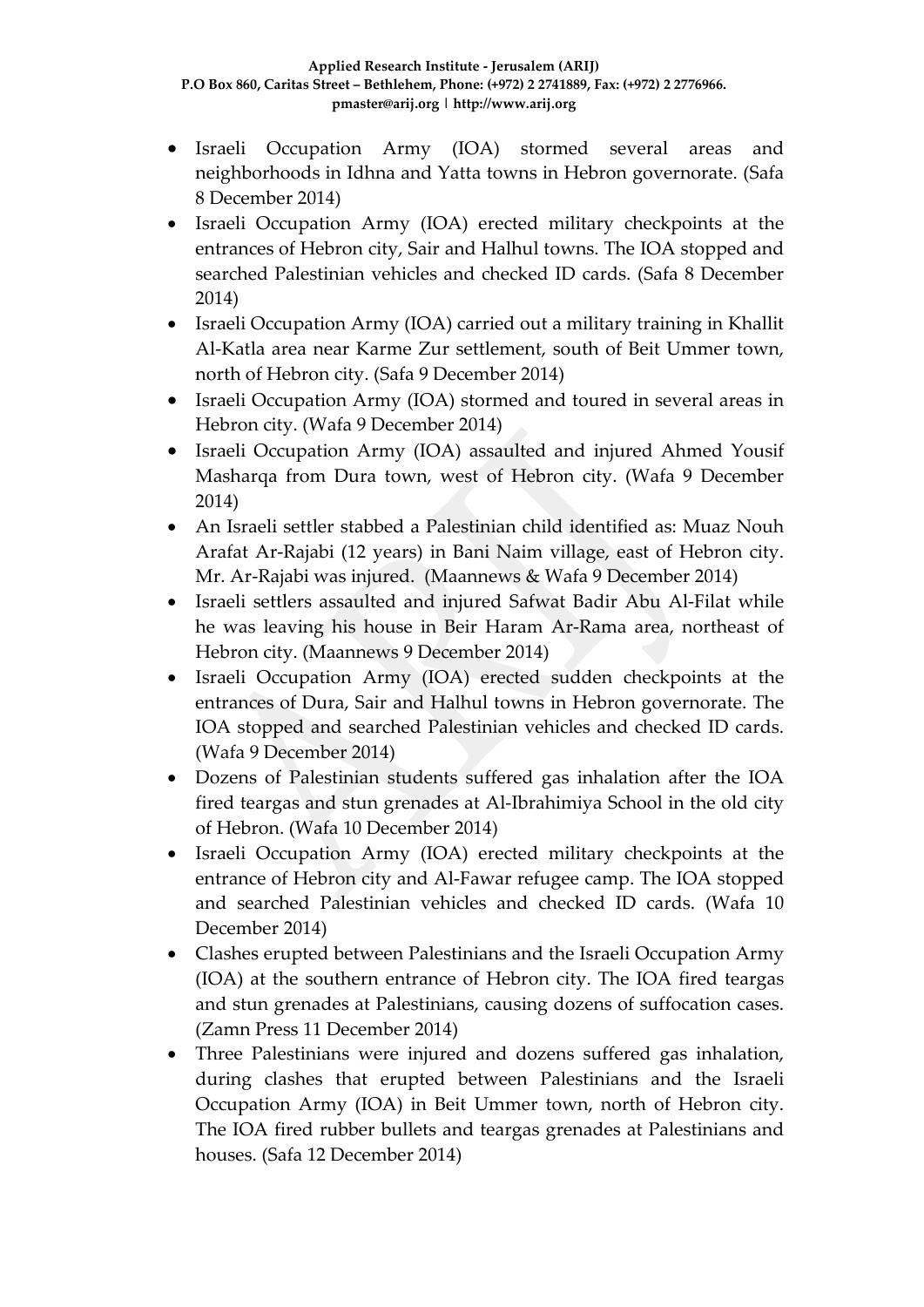- Clashes erupted between Palestinians and the Israeli Occupation Army (IOA) at the southern part of Hebron city. The IOA fired rubber and live bullets and teargas grenades, causing dozens of suffocation cases and the injury of 3 people. (Al-Quds 12 December 2014)
- Israeli Occupation Army (IOA) stormed a Palestinian kindergarten at Ash-Shuhada street in Hebron city. At the same time and area, the IOA stopped and searched Palestinian vehicles and checked ID cards. (Pal Info 13 December 2014)
- Israeli Occupation Army (IOA) erected sudden checkpoints at the entrances of Sair and Halhul towns in Hebron governorate. The IOA stopped and searched Palestinian vehicles and checked ID cards. (Quds Net 13 December 2014)
- Israeli settlers living in Kiryat Arba settlement hurled stones at Palestinian vehicles while they were at the main road near the settlement. (Safa 14 December 2014)
- Israeli Occupation Authorities handed out military orders to half the construction in 6 under construction houses in Al-Kum village, west of Hebron city. The targeted houses are owned by: Ismail, Arafat and Abed Ar-Rahman Ahmed Ali Ar-Rjoub (each house area is 160 square meters), Muhed Yacoub Taym Ar-Rajabi (owned a 130 square meters house), Ramadan Hassan Mustafah (owned two houses each one area is 150 square meters. (Safa 14 December 2014)
- Clashes erupted between Palestinians and the Israeli Occupation Army (IOA) in Surif village, northwest of Hebron city. The IOA fired live bullets and teargas grenades at Palestinians. (Pal Info 15 December 2014)
- Israeli Occupation Authorities handed out military orders to demolish a 80 square meters house and a 60 square meters agricultural room in Beit Ummer town, north of Hebron city. The targeted structures are owned by: Bassam Khalil Abed Al-Muhssen Al-Alami and Khalid Yousif Abed Al-Majed Baraghith. (Sama News 15 December 2014)
- Israeli Occupation Army (IOA) erected sudden checkpoints at the entrances of Sair and Halhul towns in Hebron governorate. The IOA stopped and searched Palestinian vehicles and checked ID cards. (Wafa 15 December 2014)
- Dozens of Palestinians suffered gas inhalation during clashes that erupted between Palestinians and the Israeli Occupation Army (IOA) at Saffa area in Beit Ummer town, north of Hebron city. The IOA fired rubber bullets and teargas grenades at Palestinians and houses. (Maannews 16 December 2014)
- Clashes erupted between Palestinians and the Israeli Occupation Army (IOA) in Beit Ummer town, north of Hebron city. The IOA fired rubber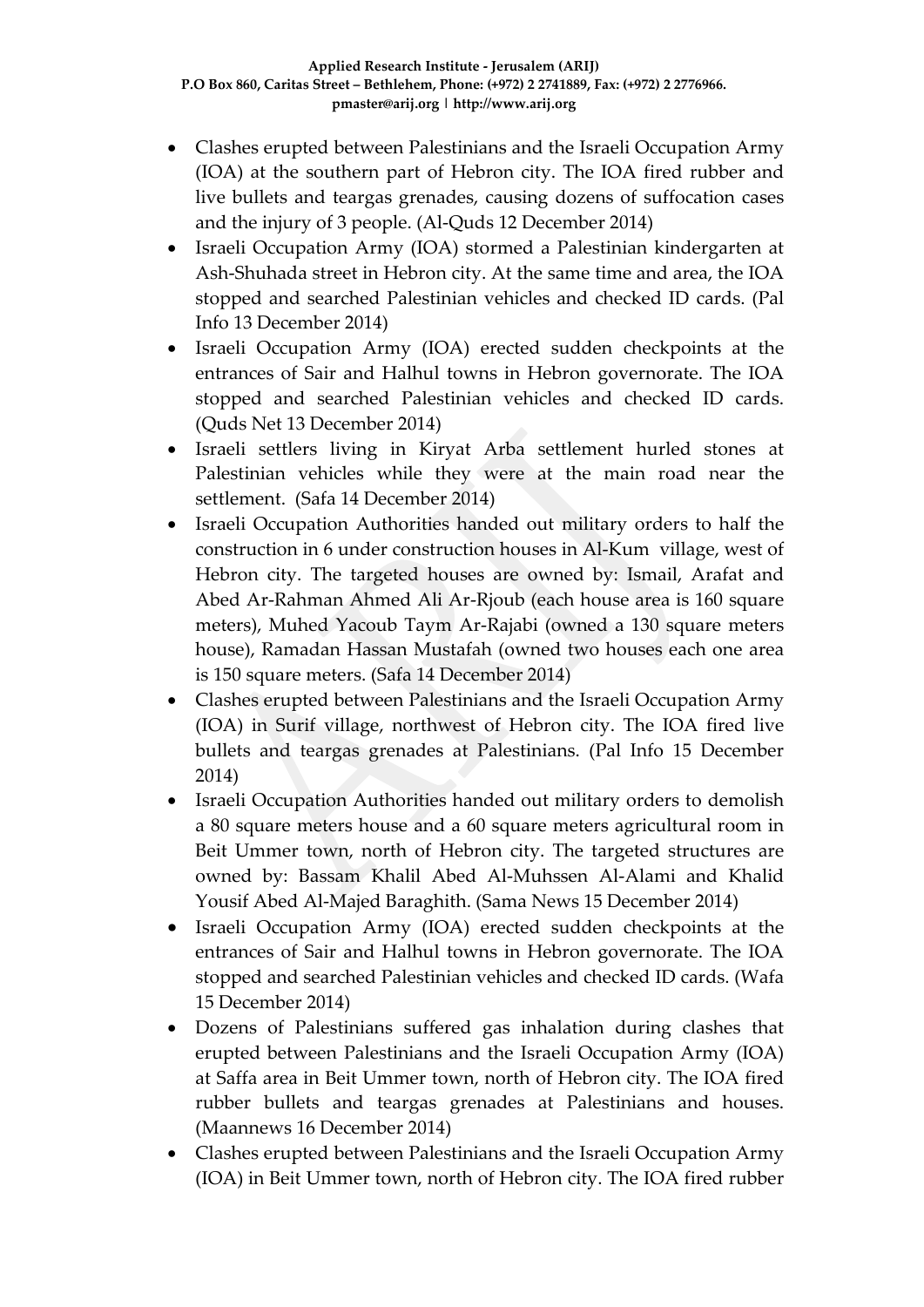bullets and teargas grenades at Palestinians and houses, causing dozens of suffocation cases. (Wattan 17 December 2014)

- Israeli Occupation Army (IOA) invaded Al-Arroub refugee camp, north of Hebron city. The IOA stopped and questioned Palestinians and checked their ID cards. (Pal Info 17 December 2014)
- Clashes erupted between Palestinians and the Israeli Occupation Army (IOA) at the entrance of Al-Far'a refugee camp, south of Tubas city. The IOA fired teargas and stun grenades at Palestinians and houses. (Pal Info 17 December 2014)
- Israeli Occupation Army (IOA) raided and searched Palestinian houses in Zif area, south of Hebron city. The targeted houses are owned by Shatat and Al-Jabareen families. (Wafa 17 December 2014)
- Israeli Occupation Army (IOA) erected sudden checkpoint at Halhul bridge area and at the entrance of Al-Fawar refugee camp, in Hebron governorate. The IOA stopped and searched Palestinian vehicles and checked ID cards. (Pal Info 17 December 2014)
- Clashes erupted between Palestinians and the Israeli Occupation Army (IOA) in Beit Ummer town, north of Hebron city. The IOA fired rubber bullets and teargas grenades at Palestinians, causing dozens of suffocation cases. During the clashes, the IOA erected a military checkpoint at the northern entrance of the town, stopped and searched Palestinian vehicles and checked ID cards. (Maannews 18 December 2014)
- Israeli Occupation Army (IOA) handed out military orders to stop the construction in two Palestinian houses in Yatta town, south of Hebron city. The targeted houses are owned by Shaher Khalil Mohammad As-Sare'. (Al-Quds 18 December 2014)
- Israeli Occupation Army (IOA) detained three agricultural tractors and prevented Palestinians from working in their land in Susiya village, east of Yatta town, south of Gaza strip. (Wafa 19 December 2014)
- Clashes erupted between Palestinians and the Israeli Occupation Army (IOA) at Saffa area in Beit Ummer town, north of Hebron city. The IOA fired rubber bullets, teargas and stun grenades at Palestinians, causing dozens of suffocation cases. (PNN 19 December 2014)
- Israeli settlers escorted by the Israeli Occupation Army (IOA) stormed Birka Al-Karmel area, east of Yatta town, south of Hebron city, performed Talmudic rituals and chanted anti-Palestinian slogans. During the operation, the IOA prevented Palestinians from leaving their houses. (Al-Quds 19 December 2014)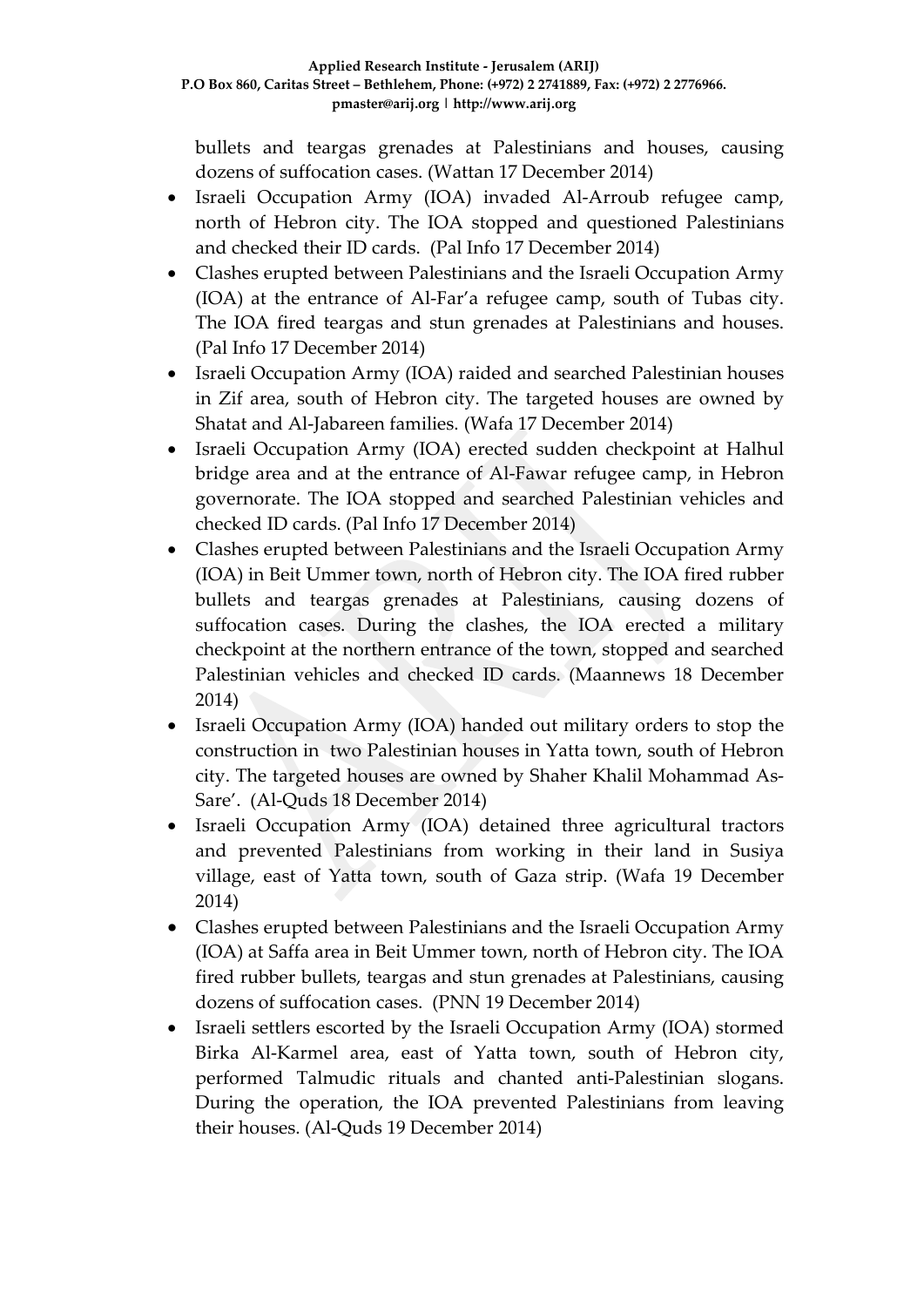- Israeli Occupation Army (IOA) invaded and toured in several areas and neighborhoods in As-Samu' and Ad-Dhahiriya towns in Hebron governorate. (Safa 21 December 2014)
- Israeli Occupation Army (IOA) constructed a road on Palestinian land in Al-Majnuna area near Al-Fawar refugee camp, south of Hebron city. The IOA prevented Palestinians from entering or using the area. (Pal Info 21 December 2014)
- Clashes erupted between Palestinians and the Israeli Occupation Army (IOA) in Beit Ummer town, north of Hebron city. The IOA fired rubber bullets and teargas grenades at Palestinians and houses, causing dozens of suffocation cases and the injury of Hamza Ahmed Khalil Abu Hisham (16 years). (Wafa 21 December 2014)
- Clashes erupted between Palestinians and the Israeli Occupation Army (IOA) at the entrance of Al-Fawar refugee camp, south of Hebron city. The IOA fired teargas and stun grenades at Palestinians, causing dozens of suffocation cases. (Al-Quds 21 December 2014)
- Israeli Occupation Army (IOA) fired teargas grenades at Palestinian students while they were leaving their school in the old city of Hebron city. (Wattan 22 December 2014)
- Israeli Occupation Authorities handed out military orders to demolish a residential barracks and a shed in Idhan town, west of Hebron city. The targeted structures are owned by Nayef Mohammad Ahmed Tmizi and Ashraf Mohammad Yousif Al-Batran. (Maannews 22 December 2014)
- Clashes erupted between Palestinians and the Israeli Occupation Army (IOA) near Abu Ar-Resh checkpoint in the old city of Hebron city. The IOA fired teargas and stun grenades, causing dozens of suffocation cases. (Al-Quds 23 December 2014)
- Clashes erupted between Palestinians and the Israeli Occupation Army (IOA) near Abu Ar-Resh checkpoint in the old city of Hebron. The IOA fired teargas and stun grenades at Palestinians, causing dozens of suffocation cases. (Wafa 24 December 2014)
- Dozens of Palestinians suffered gas inhalation during clashes that erupted between Palestinians and the Israeli Occupation Army (IOA) in Beit Ummer town, north of Hebron city. The IOA fired rubber bullets and teargas grenades at Palestinians and houses. (Wafa 24 December 2014)
- Israeli settlers assaulted and injured a Palestinian worker from Hebron city. (NBPRS 24 December 2014)
- Israeli Occupation Army (IOA) demolished a 500 square meters animal barracks in Khallit Ibrahim area in Idhna town, west of Hebron city.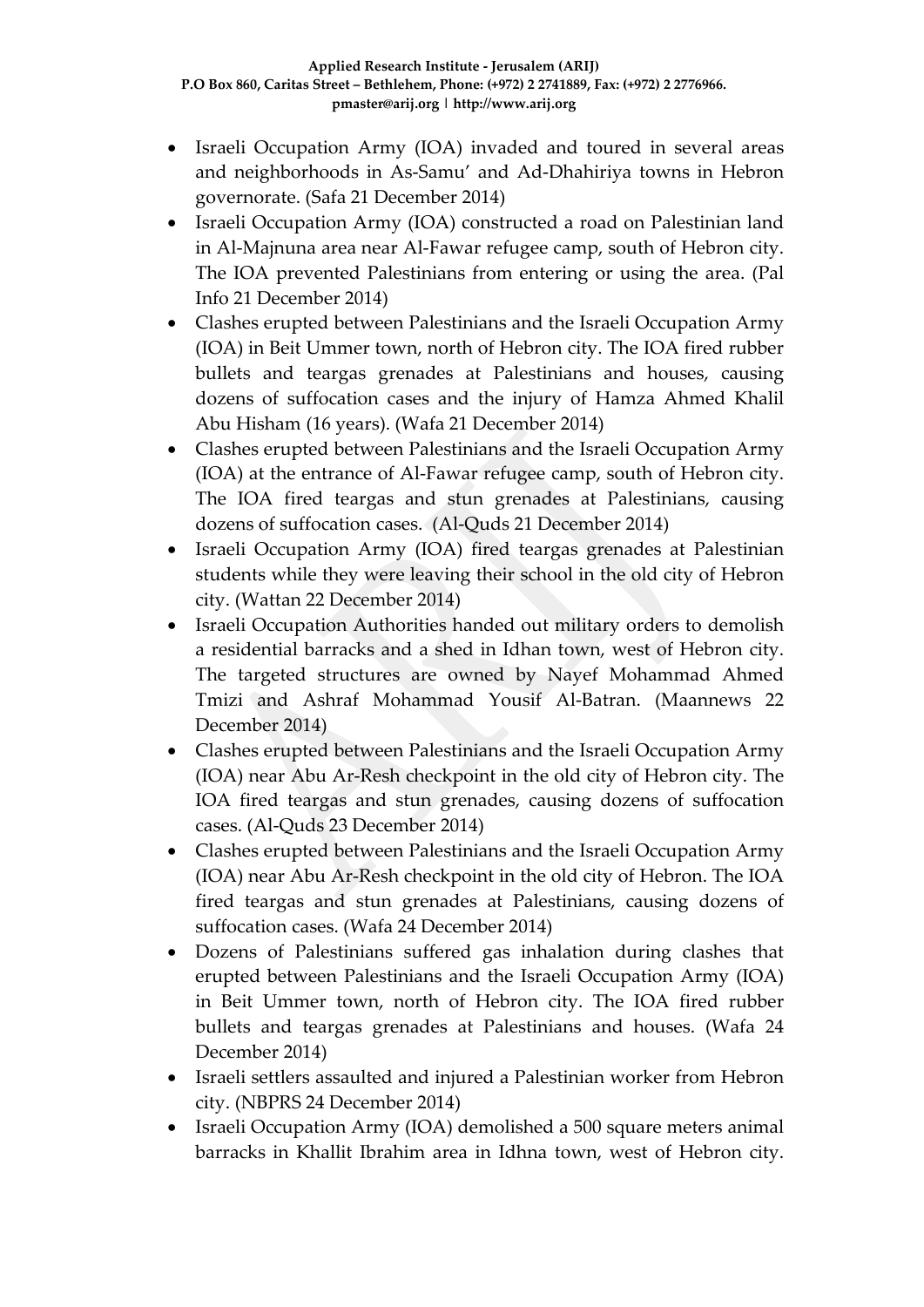The targeted barracks is owned by Yousif Rashid Al-Batran. (Wafa 24 December 2014)

- Clashes erupted between Palestinians and the Israeli Occupation Army (IOA) in Beit Ummer town, north of Hebron city. The IOA fired rubber bullets, teargas and stun grenades, causing dozens of suffocation cases. (Wafa 25 December 2014)
- Israeli Occupation Army (IOA) demolished a 300 square meters cow farm in Al-Burj village, southwest of Hebron city. The targeted farm is owned by Yasir Mohammad Salem Masharqa. (Al-Quds 25 December 2014)
- Israeli Occupation Army (IOA) raided a non-violent protest in Beit Ummer town, north of Hebron city. The IOA fired rubber bullets, teargas and stun grenades, causing dozens of suffocation cases and the injury of two people. During the operation the IOA arrested Mohammad Khalil Mahmoud Abu Diya (24 years). (Maannews & Zamn Press 26 December 2014)
- Israeli Occupation Army (IOA) invaded Al-Karmel area, east of Yatta town, south of Hebron. Clashes erupted between Palestinians and the IOA, where the IOA fired teargas and stun grenades at Palestinians and houses, causing dozens of suffocation cases. (Wafa 26 December 2014)
- Israeli settlers escorted by the Israeli Occupation Army (IOA) stormed and toured in Al-Kum village, west of Hebron city. (Safa 26 December 2014)
- Israeli settlers escorted by the Israeli Occupation Army (IOA) stormed and toured in Khirbet Beit Laban, Khirbet Qasten, Khirbet Ar-Ras, Khallet Mahareb and Toul Musa area at the southern and western parts of Idhna town, west of Hebron city. (Al-Quds 27 December 2014)

# **Qalqilyah**

- Israeli Occupation Army (IOA) closed the road No.55 near Qalqilyah city, under the claim of military training. (Maannews 4 December 2014)
- Israeli Occupation Army (IOA) raided the weekly non-violent protest against the segregation wall and settlements in Kafr Qaddum village, east of Qalqiliya city. The IOA fired live and rubber bullets, and teargas and stun grenades at participants, causing dozens of suffocation cases and the injury of Bashar Nazzal, a Palestinian journalist. (Al-Quds 5 December 2014)
- A Palestinian was injured and dozens suffered gas inhalation after the Israeli Occupation Army (IOA) attacked the weekly non-violent protest against the segregation wall and settlements in Kafr Qaddum village,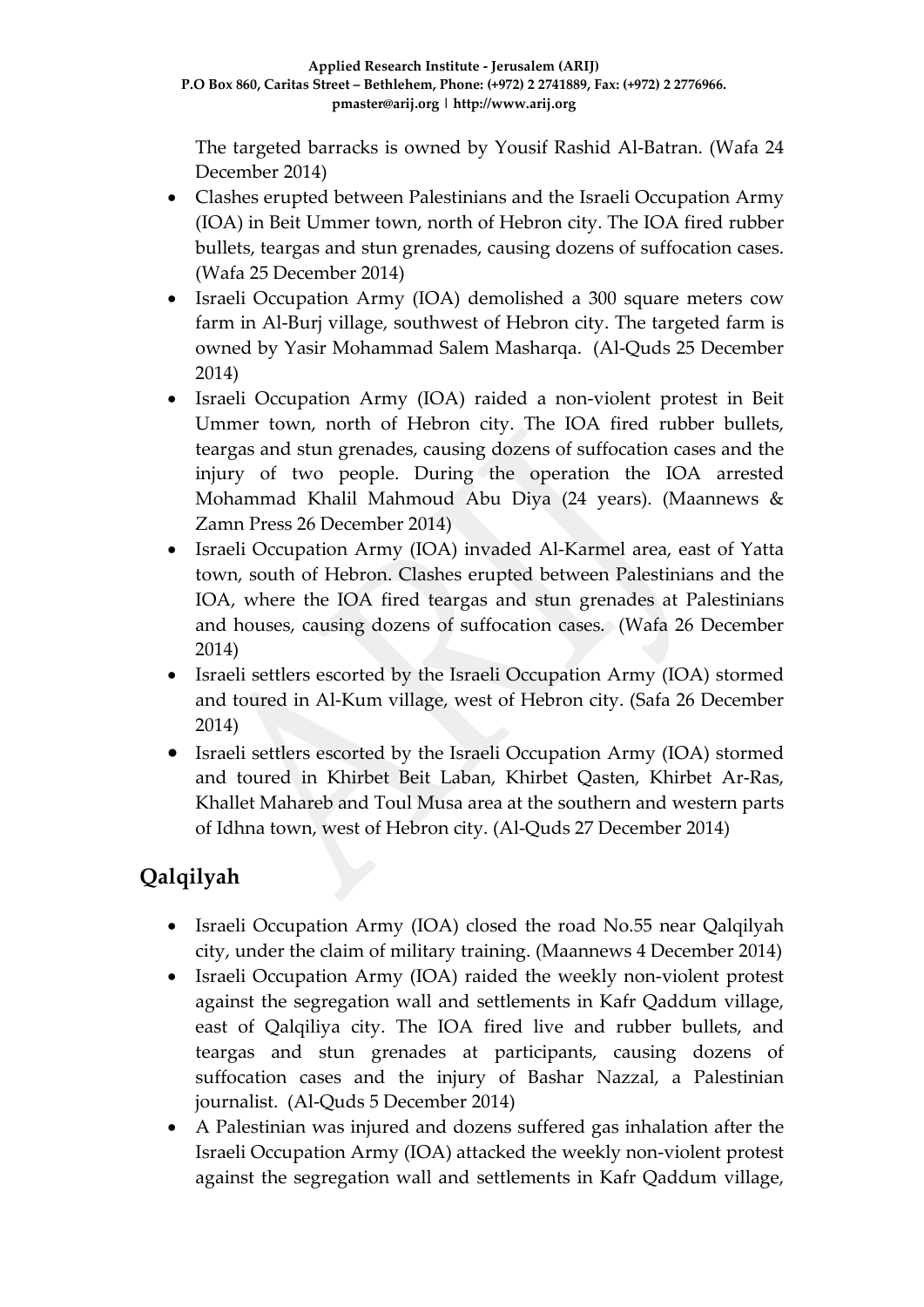east of Qalqilyah city. The IOA fired rubber bullets and teargas grenades at Palestinians. (Al-Quds 12 December 2014)

- Imtethal Abdalla Mohammad Qasho' was injured after an Israeli settler hit her by his vehicle while she was crossing the road in An-Nabi Elis village, east of Qalqiliya city. (RB2000 17 December 2014)
- Israeli Occupation Army (IOA) attacked the weekly non-violent protest against the segregation wall and settlements in Kafr Qaddum village, east of Qalqiliya city. The IOA fired live bullets and teargas grenades, causing dozens of suffocation cases and the injury of a Palestinian. (Al-Quds 19 December 2014)
- Israeli Occupation Army (IOA) attacked the weekly non-violent protest against the segregation wall and settlements in Kafr Qaddum village, east of Qalqiliya city. The IOA fired live and rubber bullets and teargas grenades, causing dozens of suffocation cases and the injury of a Palestinian. (Pal Info 26 December 2014)

### **Tubas**

- Israeli Occupation Army (IOA) seized three agricultural tractors from Khirbet Ibziq in the northern of Jordan valley. The targeted tractors are owned by: Abed Al-Karem Hroub, Nazeh Naghnaghiya and Mohammad Faiez Naghnaghiya. (Wafa 9 December 2014)
- Israeli Occupation Army (IOA) prevented Palestinians from working in their land IN Ein As-Sakout area, in the northern of Jordan valley. (Wafa 9 December 2014)
- Israeli Occupation Army (IOA) and Israeli settlers prevented tens of Palestinians from working in their land in Ein- Al Sakout area in the northern of Jordan valley. (Maannews 10 December 2014)
- Israeli settlers escorted by the Israeli Occupation Army (IOA) stormed and toured in Al-Maleh area in the northern of Jordan valley. (Raya 10 December 2014)
- Mohammad Fahed Bani Odeh was injured after the Israeli Occupation Army (IOA) assaulted him while he was in Khirbet Atof, east of Tammun village, south of Tubas city. (Al-Quds 12 December 2014)
- Israeli Occupation Army (IOA) and Israeli settlers prevented Palestinians from working in their land in Ein As-Sakoyt area in the northern or Jordan valley, under the claim that the area declared as a "close military zone". (NBPRS 17 December 2014)
- Israeli Occupation Army (IOA) seized five water tanks and a tent in 'Anun natural reserve, east of Tubas city, and cut a number of trees. The targeted tanks and tent are owned by the Palestinian Minister of Agriculture (Al-Quds 18 December 2014)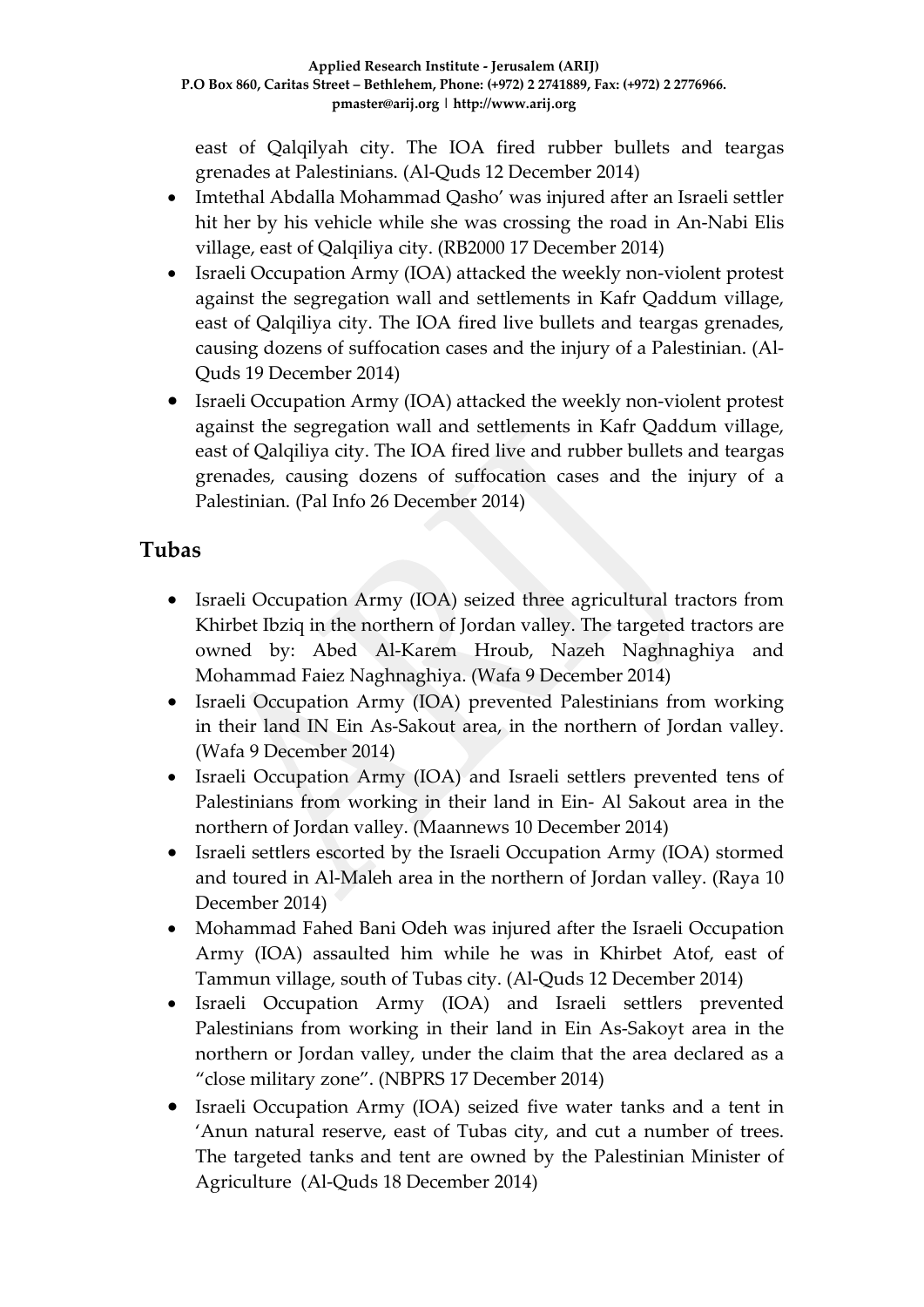### **Ramallah**

- Israeli Occupation Army (IOA) invaded and toured in several areas in Beitillu and Deir Ammar villages, north of Ramallah city and erected a military checkpoints at the entrances of the villages. The IOA stopped and searched Palestinians vehicles, checked ID cards and questioned Palestinians. (Safa 1 December 2014)
- Israeli Occupation Authorities issued an order to confiscate about 48 dunums of Palestinian land at the northwestern part of Rantis village, northwest of Ramallah city, to establish an Israeli military base. (Pal Info 1 December 2014)
- Israeli Occupation Army (IOA) invaded a Palestinian restaurant in At-Tira neighborhood in Ramallah city. (RB2000 2 December 2014)
- More than 30 Palestinian students suffered gas inhalation after the Israeli Occupation Army (IOA) stormed Al-Ahliya Collage in Beituniya town, south of Ramallah city, and fired teargas grenades at the students. (Raya 2 December 2014)
- Israeli Occupation Authorities issued an military order to amendment their control over 231 dunums of Palestinian land in Rantis, Shuqba, Qibya and Budrus villages in Ramallah governorate. (Safa 3 December 2014)
- Two Palestinians were injured and an Israeli settler opened fire at them while they were near Beitillu village, north of Ramallah city. The targeted Palestinians were identified as: Ahmed Akram Ziyada and Thair Abed Al-Karem Bazar. (PNN 4 December 2014)
- Israeli Occupation Army (IOA) attacked a non-violent protest at the western entrance of Silwad village, north of Ramallah city. The IOA fired rubber bullets, teargas and stun grenades at participants. (ARN 5 December 2014)
- Bassem Kamal Ismail Safi (17 years) was injured during clashes that erupted between Palestinians and the Israeli Occupation Army (IOA) in Beitillu village, northwest of Ramallah city. (Wattan 5 December 2014)
- Mohammad Nasser Birnat was injured and dozens suffered gas inhalation after the Israeli Occupation Army (IOA) attacked the weekly non –violent protest against the Segregation wall and settlements in Bilin village, west of Ramallah city. The IOA fired rubber bullets, teargas and stun grenades at participants. (Wafa 5 December 2014)
- Clashes erupted between Palestinians and the Israeli Occupation Army (IOA) in Sinjil village, north of Ramallah city. The IOA fired live bullets and teargas grenades, causing the injury of 4 people. (Al-Quds 5 December 2014)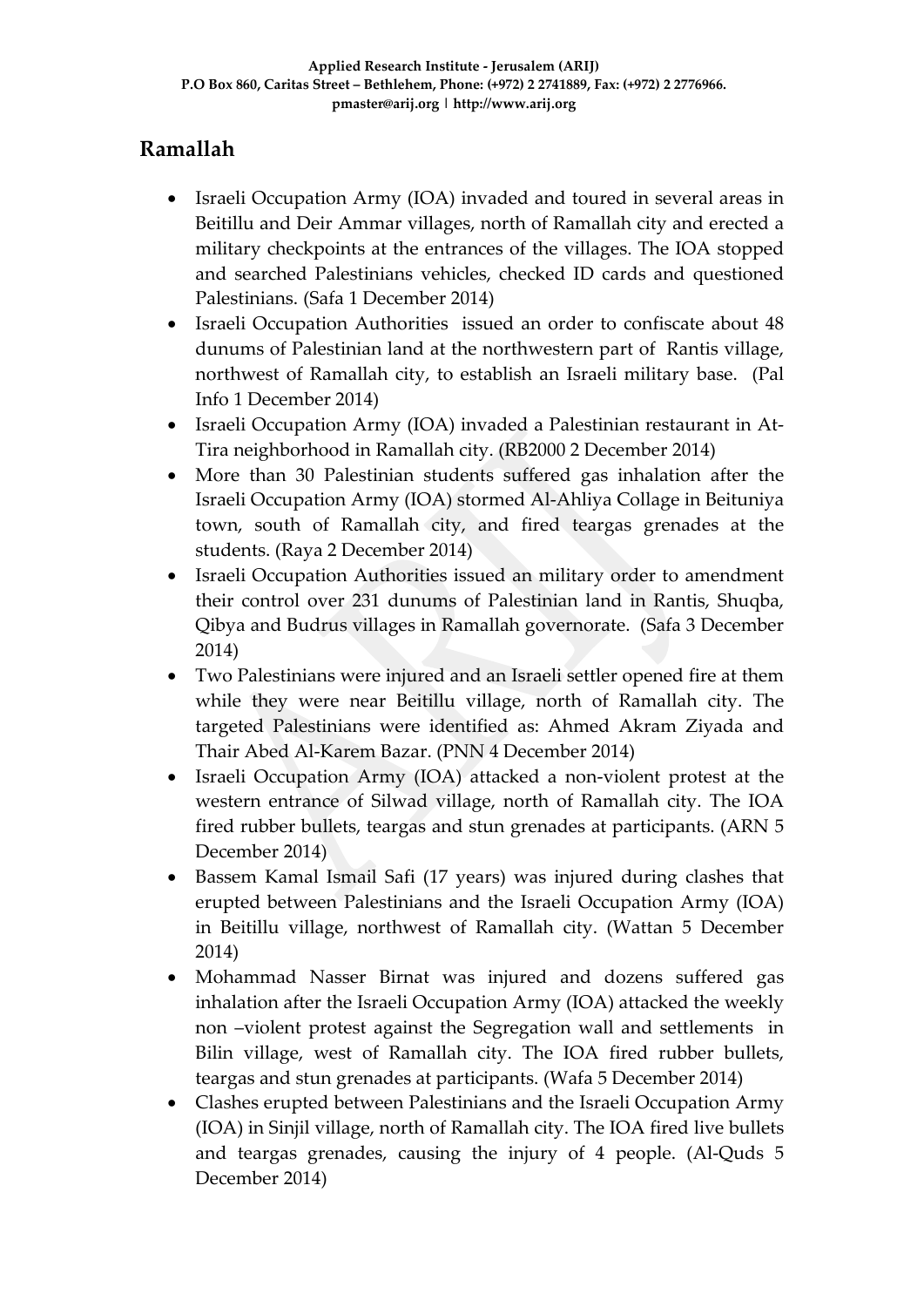- Clashes erupted between Palestinians and the Israeli Occupation Army (IOA) in Nilin village, west of Ramallah city. The IOA fired rubber bullets and teargas grenades, causing dozens of suffocation cases and the injury of 4 people. (Al-Quds 5 December 2014)
- Clashes erupted between Palestinians and the Israeli Occupation Army (IOA) near Ofar Israeli jail in Ramallah governorate. The IOA fired rubber bullets and teargas grenades, causing dozens of suffocation cases, and the injury of 2 people. (Al-Quds 5 December 2014)
- Israeli Occupation Army (IOA) closed the entrance of An-Nabi Saleh village, northwest of Ramallah city, after attacking the weekly nonviolent protest against the Segregation wall and settlements. The IOA prevented Palestinians from entering or leaving the village. (Raya 5 December 2014)
- Israeli Occupation Army (IOA) closed with cement blocks the entrance of Deir Niddam village, north of Ramallah city. The IOA prevented Palestinians from entering or leaving the village. (Raya 8 December 2014)
- An Israeli Occupation Army killed the Palestinian Settlements Minister at a non-violent and an anti-settlement outpost demonstration in the West Bank. Ziad Abu Ein died after an altercation with IDF soldiers, during which one soldier beat him on the chest with his helmet or his rifle butt in the village of Turmsayya in the Ramallah district. Abu Ein collapsed and was taken in ambulance in serious condition and unconscious and died en route to hospital, where he was declared dead. Abu Ein also suffered severe tear gas inhalation from canisters fired by the IOA. (Maannews & APN 10 December 2014)
- Israeli settlers escorted by the Israeli Occupation Army (IOA) attacked Palestinian houses in Al-Mughayyir village, north of Ramallah city. Clashes erupted between Palestinians and the IOA, where the IOA fired rubber bullets and teargas grenades at Palestinians. (Raya & Safa 10 December 2014)
- Israeli Occupation Authorities issued a military order to amendment their control over 321.3 dunums in Ein Arik, Beituniya and Beit Ur at Tahta villages in Ramallah governorate. (Maannews 10 December 2014)
- Ra'of Hussen Snobar (14 years) was seriously injured and dozens suffered gas inhalation during clashes that erupted between Palestinians and the Israeli Occupation Army (IOA) at the main entrance of Al-Jalazoun refugee camp, north of Ramallah city. The IOA fired live and rubber bullets, and teargas and stun grenades. (Maannews 11 December 2014)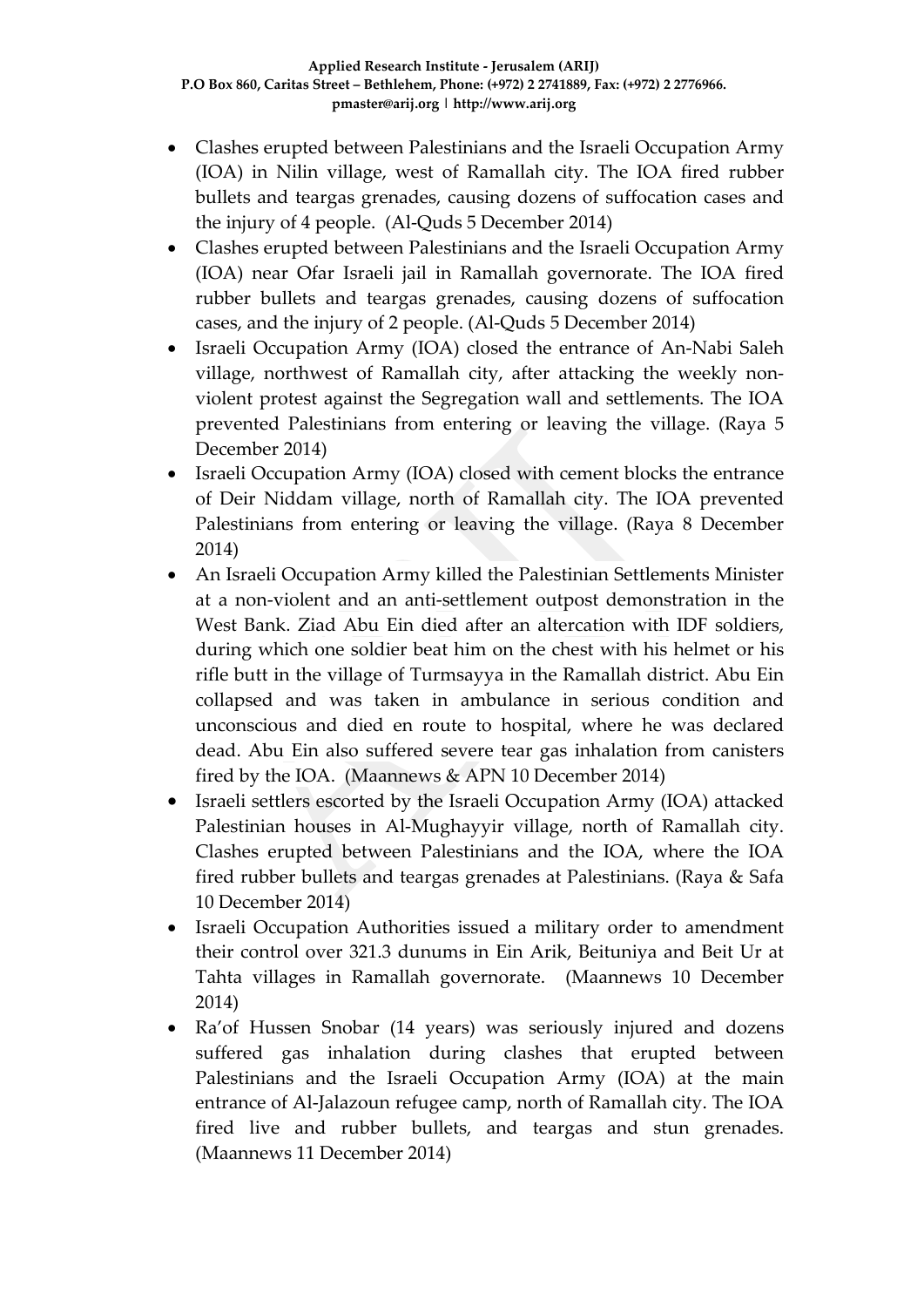- Clashes erupted between Palestinians and the Israeli Occupation Army (IOA) in Turmus'ayya village, north of Ramallah city. The IOA fired live and rubber bullets at Palestinians, during the clashes, the IOA arrested three Palestinians. (Maannews 11 December 2014)
- Clashes erupted between Palestinians and the Israeli Occupation Army (IOA) near the Israeli Jail of Ofar in Ramallah governorate. The IOA fired rubber bullets, teargas and stun grenades, causing dozens of suffocation cases. (Raya 12 December 2014)
- Israeli Occupation Army (IOA) attacked the weekly non-violent protest against the Segregation wall and settlements in Bilin village, west of Ramallah city. The IOA fired metal bullets, teargas and stun grenades, causing dozens of suffocation cases and the injury of two people. (Pal Info 12 December 2014)
- Two Palestinians were injured and dozens suffered gas inhalation after the Israeli Occupation Army (IOA) raided the weekly non-violent protest against the segregation wall and settlements in Nilin village, west of Ramallah city. The IOA fired rubber bullets and teargas grenades at the participants. (Zamn Press 12 December 2014)
- Israeli Occupation Army (IOA) attacked the weekly non-violent protest against the segregation wall and settlements in An-Nabi Saleh village, north of Ramallah city. The IOA fired rubber and metal bullets and teargas grenades, causing dozens of suffocation cases. (Zamn Press 12 December 2014)
- Clashes erupted between Palestinians and the Israeli Occupation Army (IOA) at the western entrance of Silwad village, north of Ramallah city. The IOA fired rubber bullets and teargas grenades at Palestinians and houses, causing dozens of suffocation cases. (Zamn Press 12 December 2014)
- Israeli Occupation Army (IOA) attacked Palestinians in Silwad village, north of Ramallah city, during the reception of a Palestinian prisoner; Khalid Abed Ar-Raziq Hamed. The IOA fired live and rubber bullets and teargas grenades at Palestinians. (Safa 14 December 2014)
- Clashes erupted between Palestinians and the Israeli Occupation Army (IOA) in An-Nabi Saleh village, northwest of Ramallah city. The IOA fired stun grenades at Palestinians. (Safa 14 December 2014)
- Mahmoud Abdalla Adwan (12 years) from Qalandiya refugee camp, south of Ramallah city, was killed after the Israeli Occupation Army (IOA) opened fire at him, during a military operation in the camp. As a result, clashes erupted between Palestinians and the IOA. During the operation, the IOA arrested Mujahed Hamad (26 years). (Maannews 16 December 2014)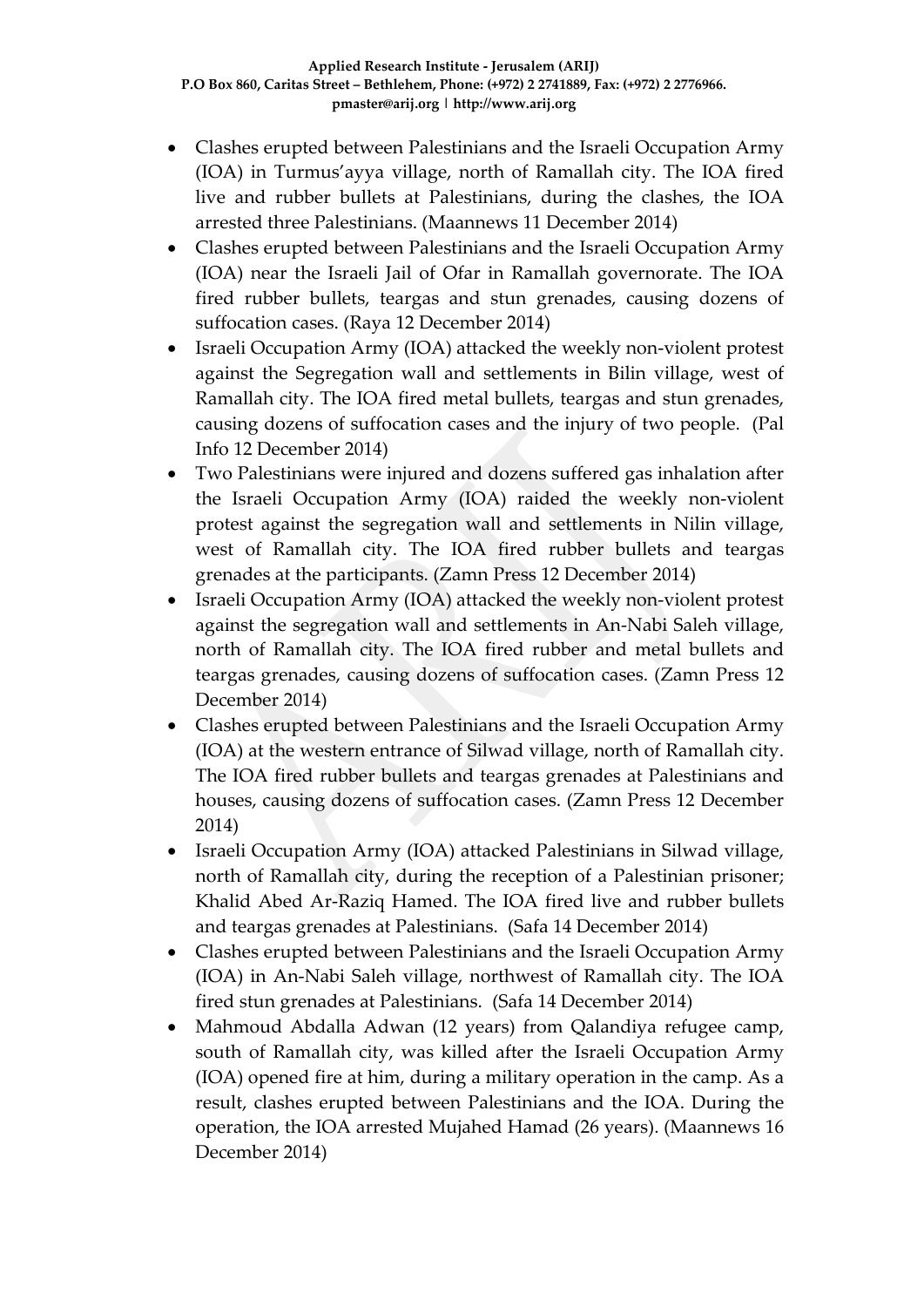- Clashes erupted between Palestinians and the Israeli Occupation Army (IOA) at the western entrance of Silwad village, north of Ramallah city. The IOA fired teargas and stun grenades, causing dozens of suffocation cases. During the clashes, the IOA arrested a Palestinian. (RB2000 18 December 2014)
- Amro Zaytun (6 years) was injured after an Israeli settler hit him by his vehicle while he was in his way to school in Al-Lubban Al-Gharbiya village, northwest of Ramallah city. (Al-Quds 18 December 2014)
- Clashes erupted between Palestinians and the Israeli Occupation Army (IOA) near the Israeli Jail of Ofar in Ramallah governorate. The IOA fired rubber bullets, teargas and stun grenades, causing dozens of suffocation cases and the injury of a Palestinian. (NBPRS 19 December 2014)
- Three Palestinians were injured and dozens suffered gas inhalation during clashes that erupted between Palestinians and the Israeli Occupation Army (IOA) at the western entrance of Silwad village, north of Ramallah city. The IOA fired live and rubber bullets and teargas grenades at Palestinians and houses. (Zamn Press 19 December 2014)
- Two Palestinians were injured and dozens suffered gas inhalation after the Israeli Occupation Army (IOA) attacked the weekly non-violent protest against the segregation wall and settlements in Bilin village, northwest of Ramallah city. The IOA fired rubber bullets, teargas and stun grenades at participants. (Al-Quds 19 December 2014)
- Clashes erupted between Palestinians and the Israeli Occupation Army (IOA) in Turmus'ayya village, north of Ramallah city. The IOA fired live and rubber bullets, teargas and stun grenades at Palestinian, causing dozens of suffocation cases and the injury of 8 people. During the clashes, the IOA arrested Mohammad Al-Khateeb and Ja'far Hamael and two international activists. (PNN 19 December 2014)
- Israeli Occupation Army (IOA) raided the weekly non-violent protest against the segregation wall and settlements in An-Nabi Saleh village, north of Ramallah city. The IOA fired teargas grenades at participants, causing dozens of suffocation cases. (PNN 19 December 2014)
- Israeli Occupation Army (IOA) assaulted three Palestinian students while they were at the western entrance of Silwad village, north of Ramallah city. As a result, clashes erupted between Palestinians and the IOA, where the IOA fired teargas grenades and rubber bullets, causing dozens of suffocation cases. At the same time, the IOA erected a military checkpoint at the entrance of the village, stopped and searched Palestinian vehicles and checked ID cards. (Zamn Press 21 December 2014)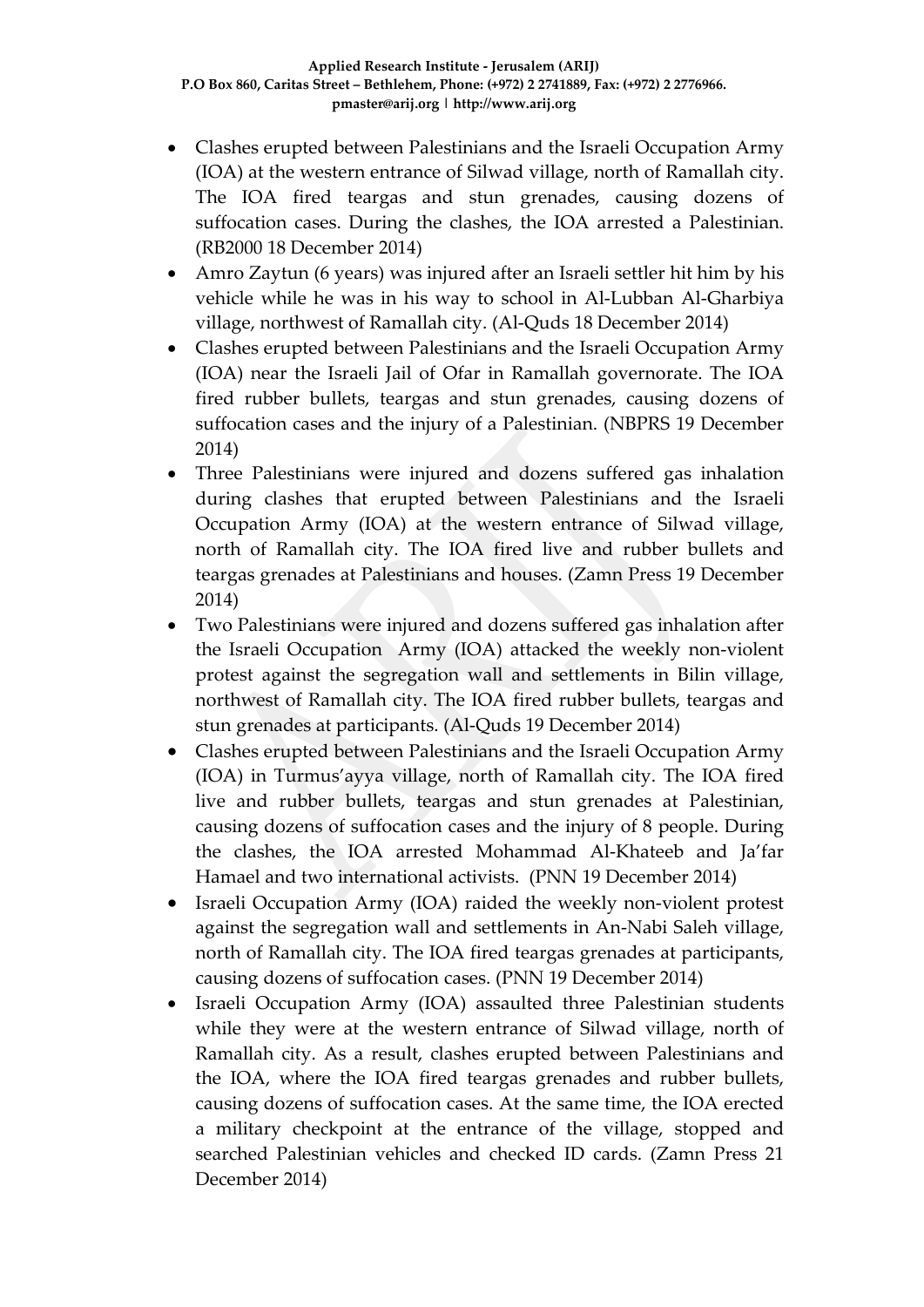- Musa Fawaz Barhum (17 years) was injured after an Israeli settler hit him by his vehicle while he was near Al-Lubban Al-Gharbiya village, northwest of Ramallah city. (Maannews 21 December 2014)
- Israeli Occupation Army (IOA) demolished a structure in Al-Yassmin neighborhood, near Al-Jalazoun refugee camp, north of Ramallah city. The targeted structure is owned by Muhdi Al-Khateb. (Wafa 23 December 2014)
- Israeli Occupation Army (IOA) closed the main road link between Ramallah city, and the western villages of the city (Beit Ur At-Tehta, Beit Sira, Beit Liqya, Kharbatha Al-Misbah and Saffa). The IOA prevented Palestinians from reaching houses in the western villages. (Wattan 25 December 2014)
- Clashes erupted between Palestinians and the Israeli Occupation Army (IOA) in Al-Jalazoun refugee camp, north of Ramallah city. (Pal Info 26 December 2014)
- Clashes erupted between Palestinians and the Israeli Occupation Army (IOA) at the entrance of Sinjil village, north of Ramallah city. (Pal Info 26 December 2014)
- Clashes erupted between Palestinians and the Israeli Occupation Army (IOA) near the Israeli Jail of Ofar in Ramallah governorate. The IOA fired rubber bullets, teargas and stun grenades, causing dozens of suffocation cases. (Pal Info 26 December 2014)
- 6 Palestinians were injured and dozens suffered gas inhalation during clashes that erupted between Palestinians and the Israeli Occupation Army (IOA) in Silwad village, north of Ramallah city. The IOA fired rubber and live bullets and teargas grenades. (Zamn Press 26 December 2014)
- Israeli Occupation Army (IOA) attacked the weekly non-violent protest against the segregation wall and settlements in Nilin village, northwest of Ramallah city. The IOA fired teargas and stun grenades at Palestinians and houses, causing dozens of suffocation cases and the death of two cows. (Wafa 26 December 2014)
- Israeli Occupation Army (IOA) raided the weekly non-violent protest against the segregation wall and settlements in Bilin village, west of Ramallah city. The IOA fired rubber bullets, teargas and stun grenades, causing dozens of suffocation cases. (Al-Quds 26 December 2014)

# **Jericho**

• Israeli Occupation Army (IOA) demolished an agricultural pool in Al-Jiftlik village, north of Jericho city. The targeted pool is owned by Abed Al-Halem Masa'eed. (Al-Quds 25 December 2014)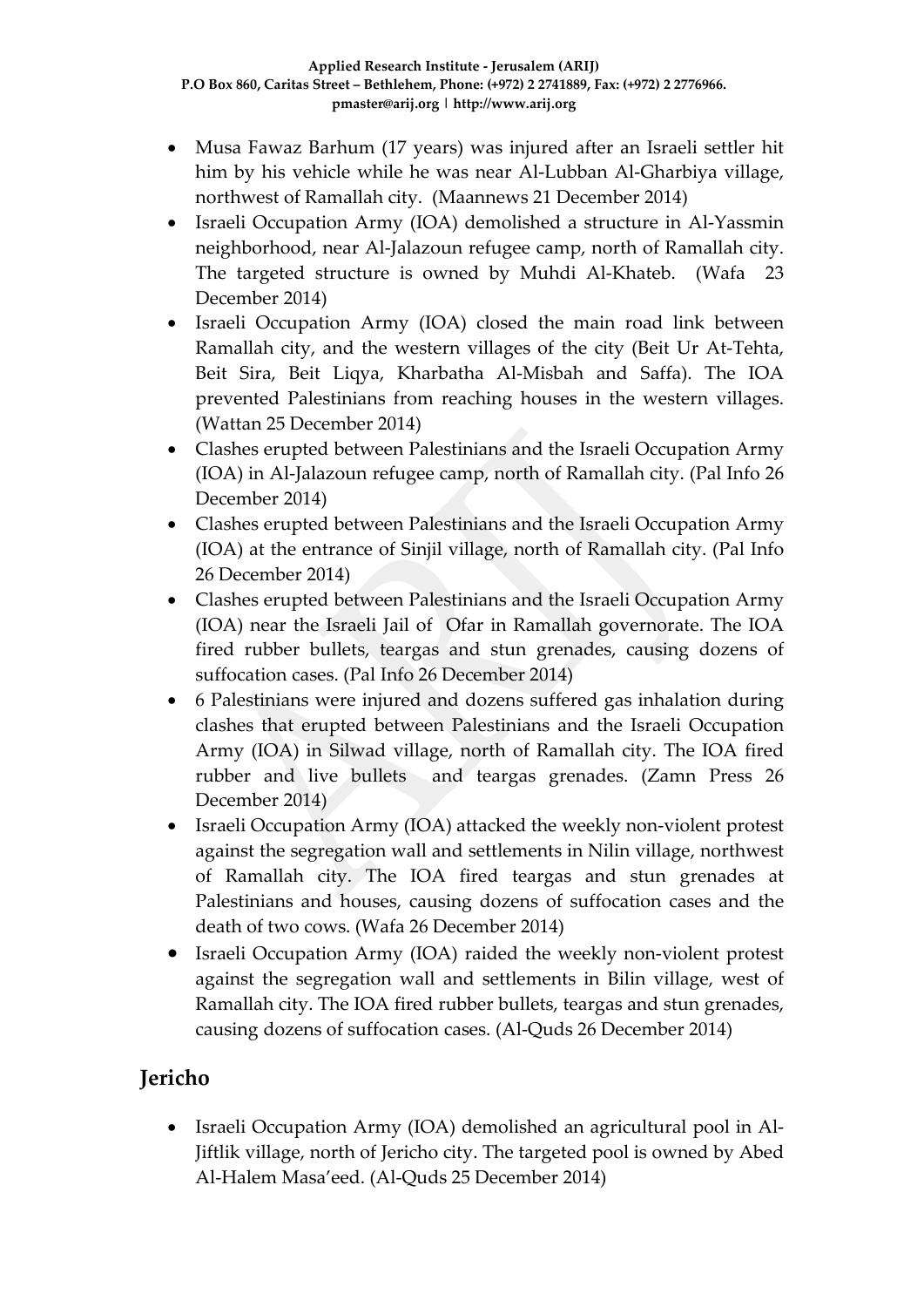## **Salfit**

- Israeli settlers living in Arial settlement razed Palestinian land in Salfit city and Kafl Haris village. The targeted land located near an Israeli bypass road. (Pal Info 3 December 2014)
- Israeli Occupation Army (IOA) confiscated an agricultural tractor and arrested the driver in Kafr Ad-Dik village, west of Salfit city. (Maannews 10 December 2014)
- Israeli Occupation Army (IOA) prevented Ra'fat Zein Ad-Diyn from opening a road in Kafr Ad-Dik village, west of Salfit city, and confiscated his tractor. (Pal Info 13 December 2014)
- Israeli settlers escorted by the Israeli Occupation Army (IOA) invaded Kafl Haris village, north of Salfit city, chanted anti-Palestinian slogans and performed Talmudic rituals. (NBPRS 24 December 2014)

### **Tulkarem**

- Israeli Occupation Army (IOA) closed At-Tayba military checkpoint, west of Tulkarm city, and prevented Palestinians from crossing it. (Wafa 21 December 2014)
- Ysra Mohammad Abed Al-Halem Dahshan (72 years) and Jumana Ahmed Mohammad Shayeb (48 years) were injured and dozens suffered gas inhalation during clashes that erupted between Palestinians and the Israeli Occupation Army (IOA) in Far'un village, south of Tulkarm city. The IOA fired metal bullets, teargas and stun grenades at Palestinians and houses. (Wafa 26 December 2014)

### **Nablus**

- Israeli Occupation Army (IOA) stormed and searched dozens of Palestinian houses in Qabalan village, south of Nablus city. Clashes erupted between Palestinians and the IOA. (Wafa 2 December 2014)
- Israeli Occupation Army (IOA) stormed several Palestinian houses in Huwara village, south of Nablus city, and fired stun grenades at the houses. (Panorama FM 2 December 2014)
- Ahmed Mazen (14 years) was injured and dozens suffered gas inhalation during clashes that erupted between Palestinians and the Israeli Occupation Army (IOA) in Askar refugee camp, east of Nablus city. The IOA fired metal bullets and teargas grenades at Palestinians. (Maannews 3 December 2014)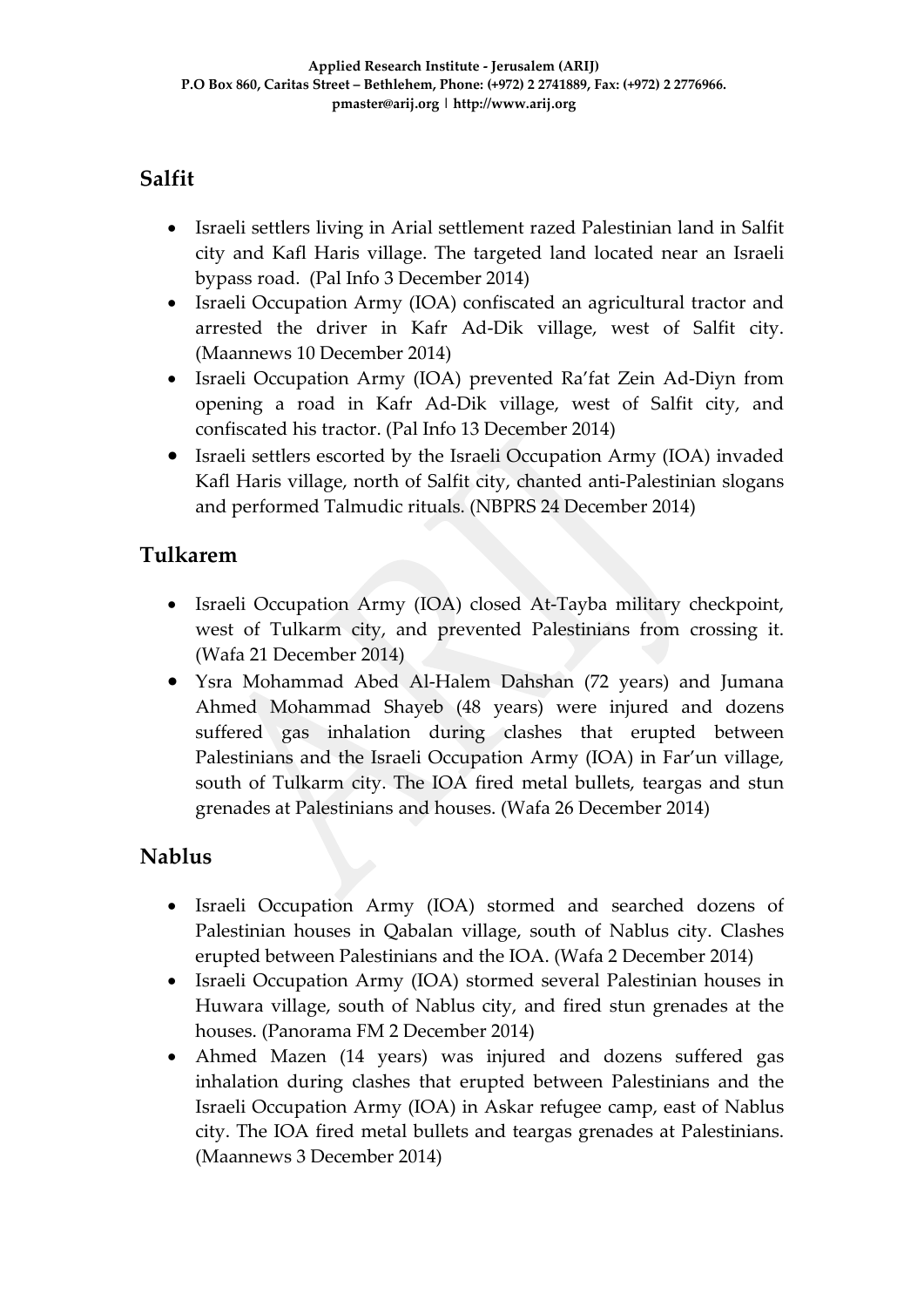- Israeli Occupation Army (IOA) surrounded Al-Lubban- As-Sawiya High School in Al-Lubban Ash-Sharqiya village, south of Nablus city, and prevented Palestinian students and teachers from entering the school. (RB2000 3 December 2014)
- Israeli Occupation Army (IOA) closed Jit-Huwara road in Nablus governorate, and prevented Palestinians from using it. (Pal Info 4 December 2014)
- Israeli Occupation Army (IOA) occupied an under construction house in Beit Furik village, southeast of Nablus city and transformed it to a military base. (Pal Info 5 December 2014)
- Israeli settlers uprooted 50 olive trees in Juhr Ad-Dik area, east of Aqraba village, southeast of Nablus city. The targeted trees are owned by Said Bani Jame. (Panorama FM 5 December 2014)
- Clashes erupted between Palestinians and the Israeli Occupation Army (IOA) in Urif village, south of Nablus city. The IOA fired rubber bullets and teargas grenades at Palestinians and houses, causing dozens of suffocation cases. (Al-Quds 7 December 2014)
- Israeli bulldozers owned by Israeli settlers living in Ahya and Yesh Kosesh outposts razed Palestinian land in Jalud village, south of Nablus city, to expand the outposts. The targeted land is owned by Abdalla Al-Haj Mohammad and Rashid Al-Haj Mohammad (Maannews 8 December 2014)
- Israeli settlers living in Bracha settlement cut a number of olive trees and wires for four electricity columns in Burin village, south of Nablus city. (Wafa 9 December 2014)
- Israeli settlers escorted by the Israeli Occupation Army (IOA) torched a Palestinian plant feed in Beita village, south of Nablus city. Clashes erupted between Palestinians and the IOA. (Shasha News 10 December 2014)
- Israeli Occupation Army (IOA) attacked a non-violent protest in Qaryut village, south of Nablus city. The IOA fired teargas grenades, causing dozens of suffocation cases. (Raya 12 December 2014)
- Clashes erupted between Palestinians and the Israeli Occupation Army (IOA) in Burin village, south of Nablus city. The IOA fired rubber bullets and teargas grenades, causing dozens of suffocation cases and the injury of a Palestinian. At the same time, a group of Israeli settlers living in Bracha settlement attacked Palestinians and houses. (Al-Quds 12 December 2014)
- Israeli Occupation Army (IOA) closed Huwara military checkpoint, south of Nablus city. (Wattan 12 December 2014)
- Israeli Occupation Army (IOA) attacked Palestinian students in Burin High School in Burin village, south of Nablus city. The IOA fired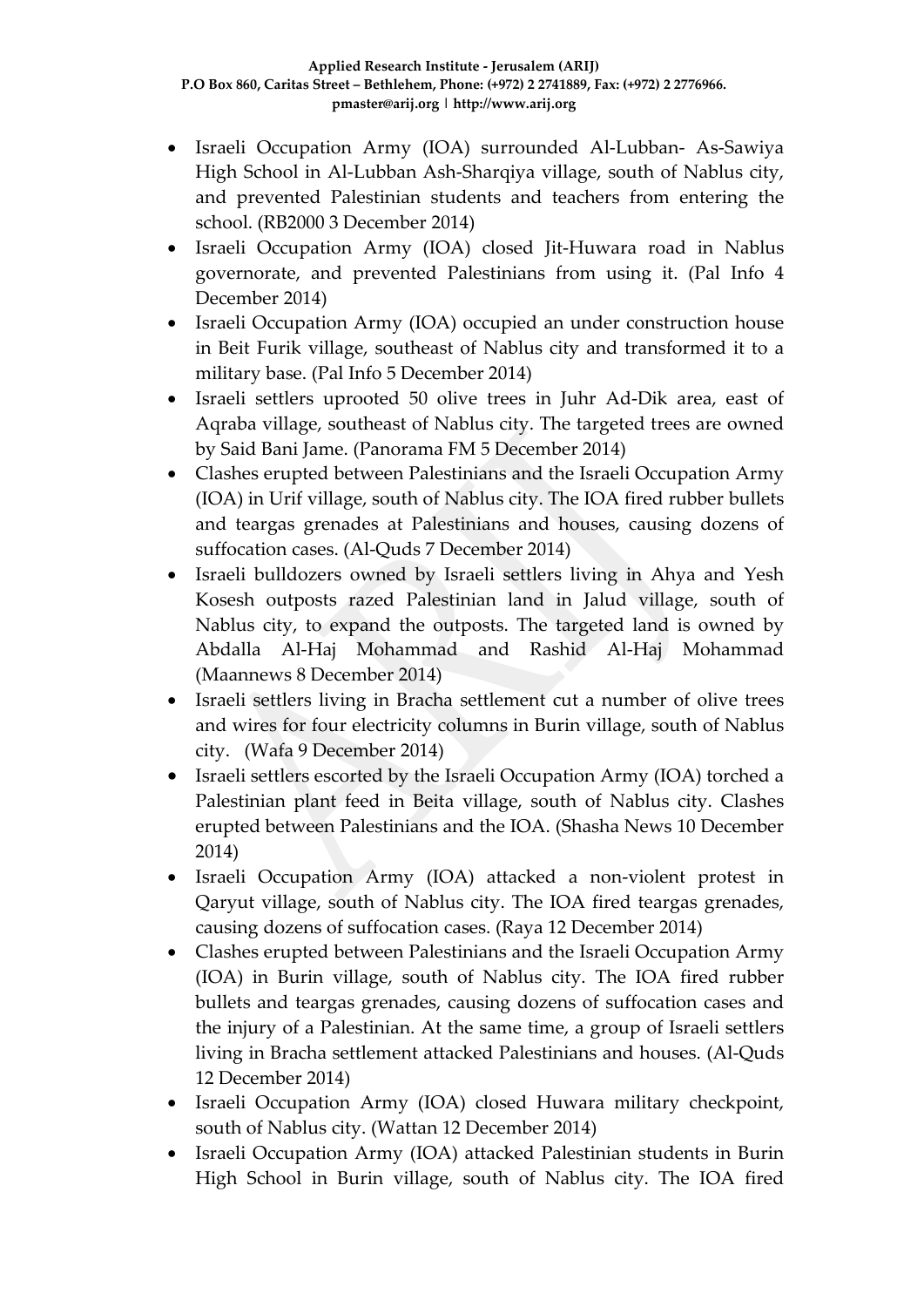teargas and stun grenades at the school, causing a number of suffocation cases. (Al-Quds 15 December 2014)

- Israeli Occupation Army (IOA) prevented Palestinians from working in their land (100 dunums of land) in Jalud village, south of Nablus city. Note that the targeted land located at the eastern part of Yesh Kodesh outpost. (Wafa 17 December 2014)
- Israeli Occupation Army (IOA) stormed and searched dozens of Palestinian houses in Nablus city. Clashes erupted between Palestinians and the IOA, where the IOA fired metal bullets, causing the injury of Ahmed Ash-Sharqawi (25 years). (Raya 18 December 2014)
- Tawfeq Raid Jamel Khatatba (17 years) was injured during clashes that erupted between Palestinians and the Israeli Occupation Army (IOA) in Beit Furik village, southeast of Nablus city. The IOA fired metal bullets and teargas grenades at Palestinians. (Pal Info 18 December 2014)
- Israeli settlers escorted by the Israeli Occupation Army (IOA) cut electricity network wires linked to a Palestinian house in Burin village, south of Nablus city, and wrote anti-Palestinian slogans on the wall. The targeted house is owned by Bilal Eid. As a result, clashes erupted between Palestinians and the IOA, where the IOA fired teargas, causing dozens of suffocation cases. (Al-Quds & Pal Info 18 December 2014)
- Israeli settlers tried to kidnap a Palestinian child; Nadim Majd 'As'ous (4 years) from Burin village, south of Nablus city, while he was with his father in front of a commercial structure in Huwara village, south of Nablus city. (Maannews 20 December 2014)
- Abed Ibrahim Al-Sare' (32 years) from Yatta town and Ra'fat Al-Zawahra (30 years) from Za'tara village, were injured after an Israeli settler hit them while they were crossing a road in Jerusalem city. (Maannews 21 December 2014)
- Clashes erupted between Palestinians and the Israeli Occupation Army (IOA) in Burin village, south of Nablus city. The IOA fired teargas grenades at Palestinians, causing dozens of suffocation cases. (Wattan 22 December 2014)
- Israeli settlers escorted by the Israeli Occupation Army (IOA) stormed Joseph tomb, east of Nablus city and performed Talmudic rituals. Clashes erupted between Palestinians and the IOA, where the IOA fired live and rubber bullets and teargas grenades, causing dozens of suffocation cases. (RB2000 22 December 2014)
- Clashes erupted between Palestinians and the Israeli Occupation Army (IOA) in Beit Furik village, east of Nablus city. The IOA fired metal and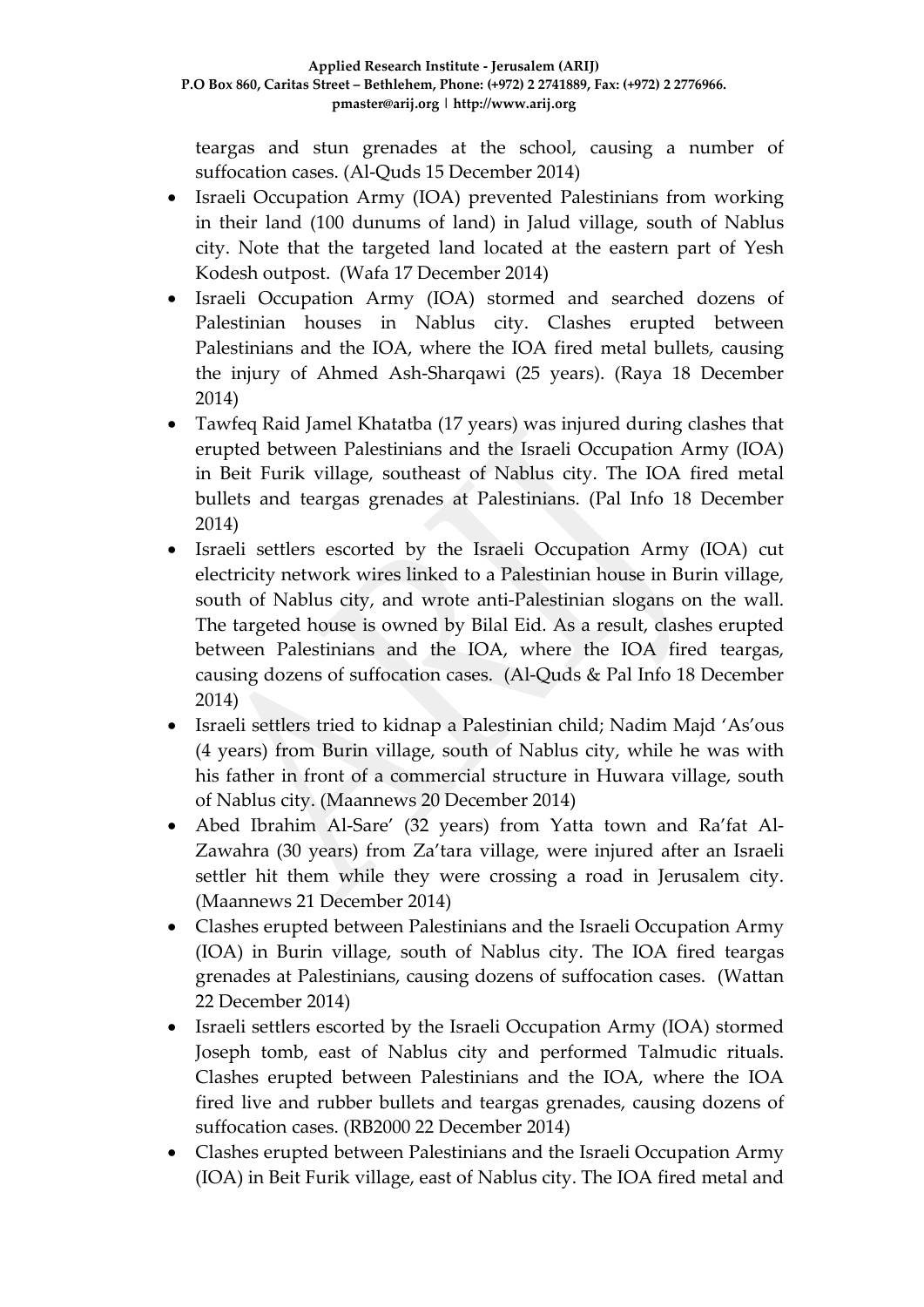rubber bullets and teargas grenades, causing dozens of suffocation cases and the injury of two people. (Wafa 24 December 2014)

- Israeli Occupation bulldozers razed Palestinian land and demolished retaining walls in Qusra village, south of Nablus city. (Al-Quds 24 December 2014)
- Israeli Occupation Army (IOA) invaded dozens of Palestinian houses and toured in several neighborhoods and areas in Nablus city. Clashes erupted between Palestinians and the IOA, where the IOA fired teargas grenades and rubber bullets, causing dozens of suffocation cases. During the operation, the IOA arrested five Palestinians, identified as: Ala Mansour, Mu'amar Jamus, Mohammad Al-Qadumi, Mohammad Mush'al, Abdalla Ash Shabiri, and Murad Makhlouf. (Al-Quds 25 December 2014)

### **Gaza**

- Israeli Occupation gunboats opened fire at Palestinian fishing boats while they were sailing at Rafah shore, southwest of Gaza strip. (Pal Info 1 December 2014)
- Israeli Occupation Army (IOA) opened fire at Palestinian farmers and houses in Abbsan town, east of Khan Younis city, south of Gaza strip. (Shasha News 2 December 2014)
- Israeli Occupation Army (IOA) opened fire at Palestinian farmers while they were working in their land at the eastern part of Khan Younis city, south of Gaza strip. (Wafa 3 December 2014)
- Israeli Occupation gunboats opened fire at Palestinian fishing boats, while they were sailing at As-Sudaniya shore, northwest of Gaza city. As a result, Fakhir Nizar Abu Rayalih (23 years) was seriously injured. (Maannews 3 December 2014)
- Two Palestinians were injured after the Israeli Occupation Army (IOA) opened fire at them, while they were near the border fence, east of Jabaliya town, north of Gaza strip. (Al-Quds 5 December 2014)
- Israeli Occupation gunboats opened fire at Palestinian fishing boats while they were sailing at As-Sudaniya shore, northwest of Gaza strip. (Al-Quds 6 December 2014)
- Israeli Occupation Army (IOA) opened fire at Palestinian houses and land at the eastern part of Al-Qarara town, east of Khan Younis city, south of Gaza strip. (Al-Quds 6 December 2014)
- Israeli Occupation Army (IOA) opened fire at Palestinian agricultural land at the eastern part of Khan Younis city, south of Gaza strip. (Pal Info 7 December 2014)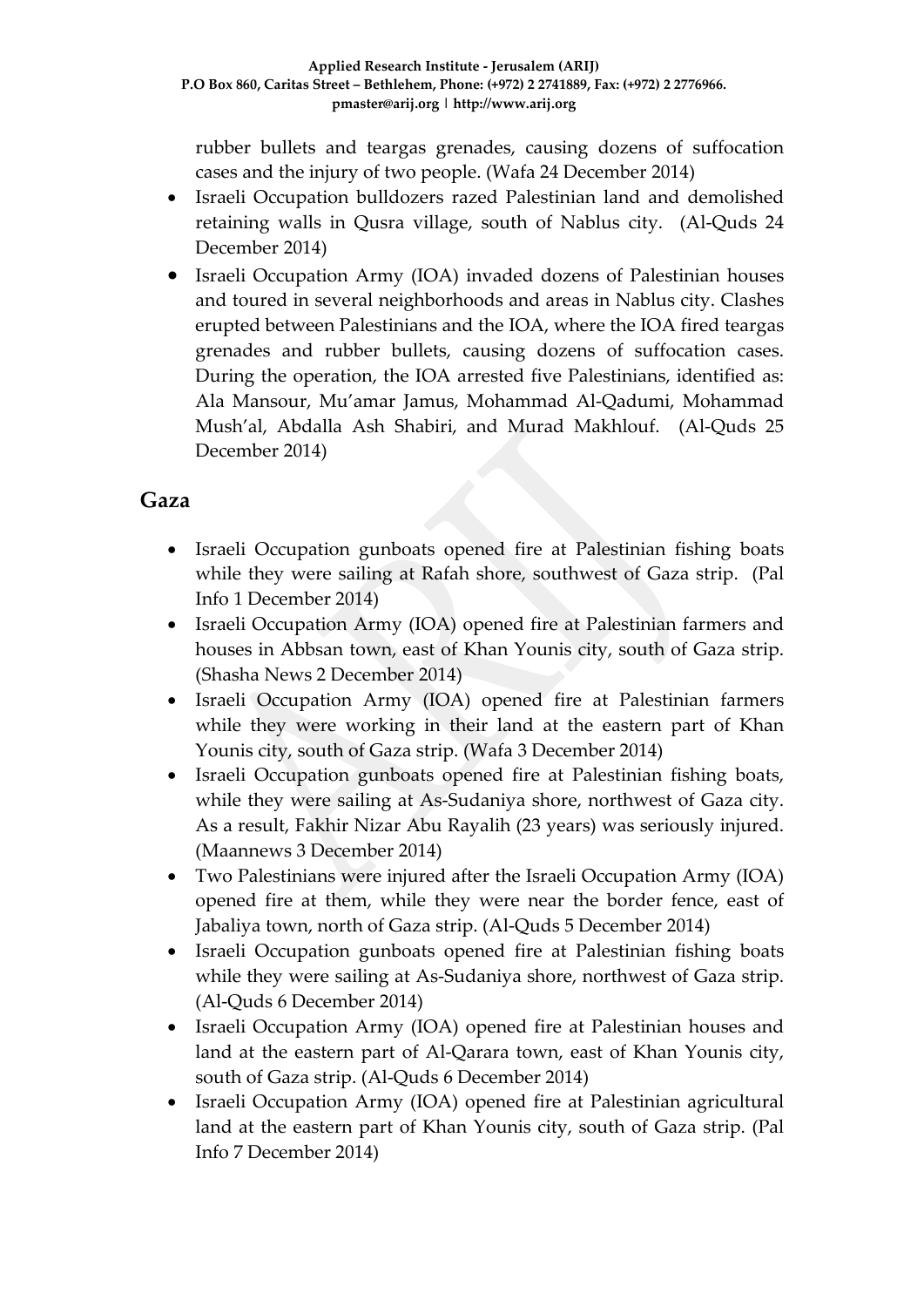- Israeli Occupation gunboats opened fire at Palestinian fishing boats while they were sailing at As Sudaniya shore, northwest of Gaza city. (Al-Quds 7 December 2014)
- Israeli Occupation gunboats opened fire at Palestinian fishing boats while they were sailing at Rafah shore, south of Gaza strip. (Al-Quds 8 December 2014)
- Israeli Occupation Army (IOA) fired missiles at Palestinian land, east of Al-Burij refugee camp in the central of Gaza strip. (Wafa 9 December 2014)
- Israeli Occupation Army (IOA) staged 150 meters into Palestinian agricultural land, east of Al-Qarara town, northeast of Khan Younis city, south of Gaza strip. (Wafa 9 December 2014)
- Israeli Occupation Army (IOA) opened fire at Palestinian farmers while they were working in their land, east of Al-Khaza'a town, east of Khan Younis city, south of Gaza strip. (Al-Quds 11 December 2014)
- Israeli Occupation gunboats opened fire at Palestinian fishing boats while they were sailing at As-Sudaniya shore, northwest of Gaza city. (Al-Quds 11 December 2014)
- Four Palestinians were injured after the Israeli Occupation Army (IOA) opened fire at a group of Palestinians while they were working in their land, at the eastern part of Jabaliya town, north of Gaza strip. (Al-Quds 12 December 2014)
- Israeli Occupation Army (IOA) opened fire at Palestinian farmers while they were working in their east of Khan Younis city, south of Gaza strip. (Al-Quds 15 December 2014)
- Israeli Occupation gunboats opened fire at Palestinian fishing boats while they were sailing at As-Sudaniya shore, northwest of Gaza city. (Al-Quds 15 December 2014)
- Israeli Occupation Army (IOA) staged few meters into Palestinian land in Al-Fakhari neighborhood, east of Khan Younis city, south of Gaza strip. (Safa 16 December 2014)
- Israeli Occupation Army (IOA) opened fire at Palestinian farmers while they were working in their land, east of Al-Qarara town, east of Khan Younis city, south of Gaza strip. (Al-Quds 16 December 2014)
- Israeli Occupation gunboats opened fire at Palestinian fishing boats while they were sailing at As-Sudaniya shore, northwest of Gaza city. (Al-Quds 18 December 2014)
- Israeli Occupation Army (IOA) opened fire at Palestinian houses and land, at the eastern parts of Abbsan and Al-Qarara towns, east of Khan Younis city, south of Gaza strip. (Al-Quds 19 December 2014)
- Israeli Occupation Army (IOA) opened fire at a group of Palestinian while they were near the border fence, east of Jabaliya town, north of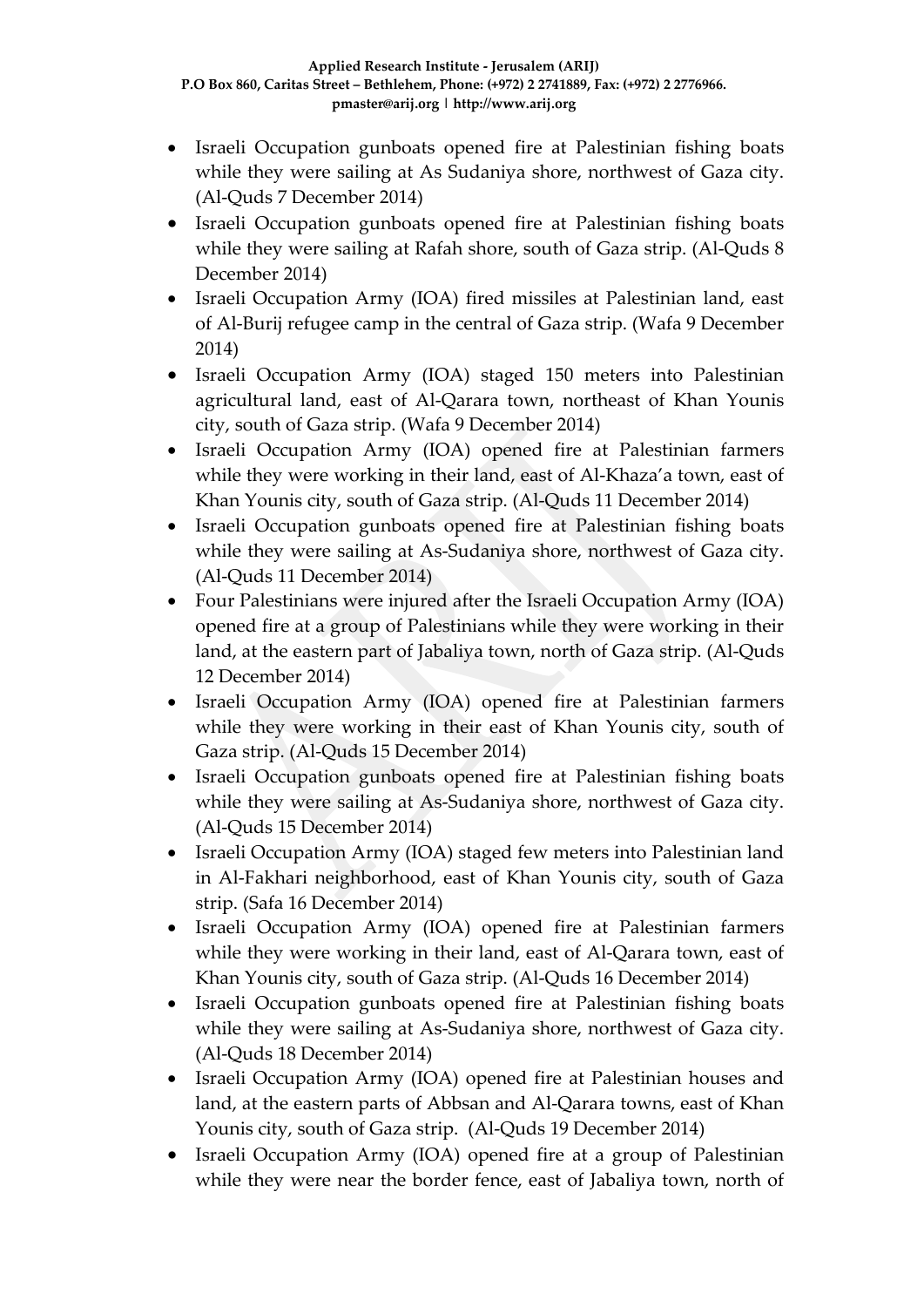Gaza strip. As a result, 6 Palestinians were injured. (PNN & Al-Quds 19 December 2014)

- Israeli Occupation warplanes lunched missiles at Palestinian agricultural land, west of Khan Younis city, south of Gaza strip. (Raya 19 December 2014)
- Israeli Occupation gunboats opened fire at Palestinian fishing boats while they were sailing at As-Sudaniya shore, northwest of Gaza city. (Raya 20 December 2014)
- Israeli Occupation Army (IOA) opened fire at Palestinian farmers while they were working in their land at the eastern part of Abbsan town, east of Khan Younis city, south of Gaza strip. (Wafa 21 December 2014)
- Israeli Occupation gunboats opened fire at Palestinian fishing boats while they were sailing at As-Sudaniya shore, northwest of Gaza city. (Wafa 21 December 2014)
- Israeli Occupation Army (IOA) opened fire at Palestinian houses and land at the eastern part of Khan Younis city, south of Gaza strip. (Pal Info 22 December 2014)
- Israeli Occupation Army (IOA) opened fire at Palestinian houses and land at the eastern part of Khan Younis city, south of Gaza strip. (Pal Info 23 December 2014)
- Tasir Asmiri was killed after the Israeli Occupation Army (IOA) opened fire at Palestinian houses and land at the eastern parts of Khaza'a and Qarara towns, east of Khan Younis city, south of Gaza city. (Wafa 24 December 2014)
- Israeli Occupation gunboats opened fire at Palestinian fishing boats while they were sailing at Gaza shore. (Wattan 25 December 2014)
- Israeli Occupation Army (IOA) opened fire at agricultural land and Palestinian houses at the eastern part of Khan Younis city, south of Gaza strip. (Wattan & Al-Quds 25 December 2014)
- A Palestinian was injured after the Israeli Occupation Army (IOA) opened fire at him while he was near the border fence, north of Gaza strip. (Maannews 26 December 2014)
- Israeli Occupation gunboats opened fire at Palestinian fishing boats while they were sailing at Rafah and As-Sydaniya shores, in Gaza strip. (Al-Quds 26 December 2014)

### **Others**

• IDF confiscates 8 tarps meant to shelter Bedouin from winter storms. Civil Administration says tarpaulins were slated to be used for illegal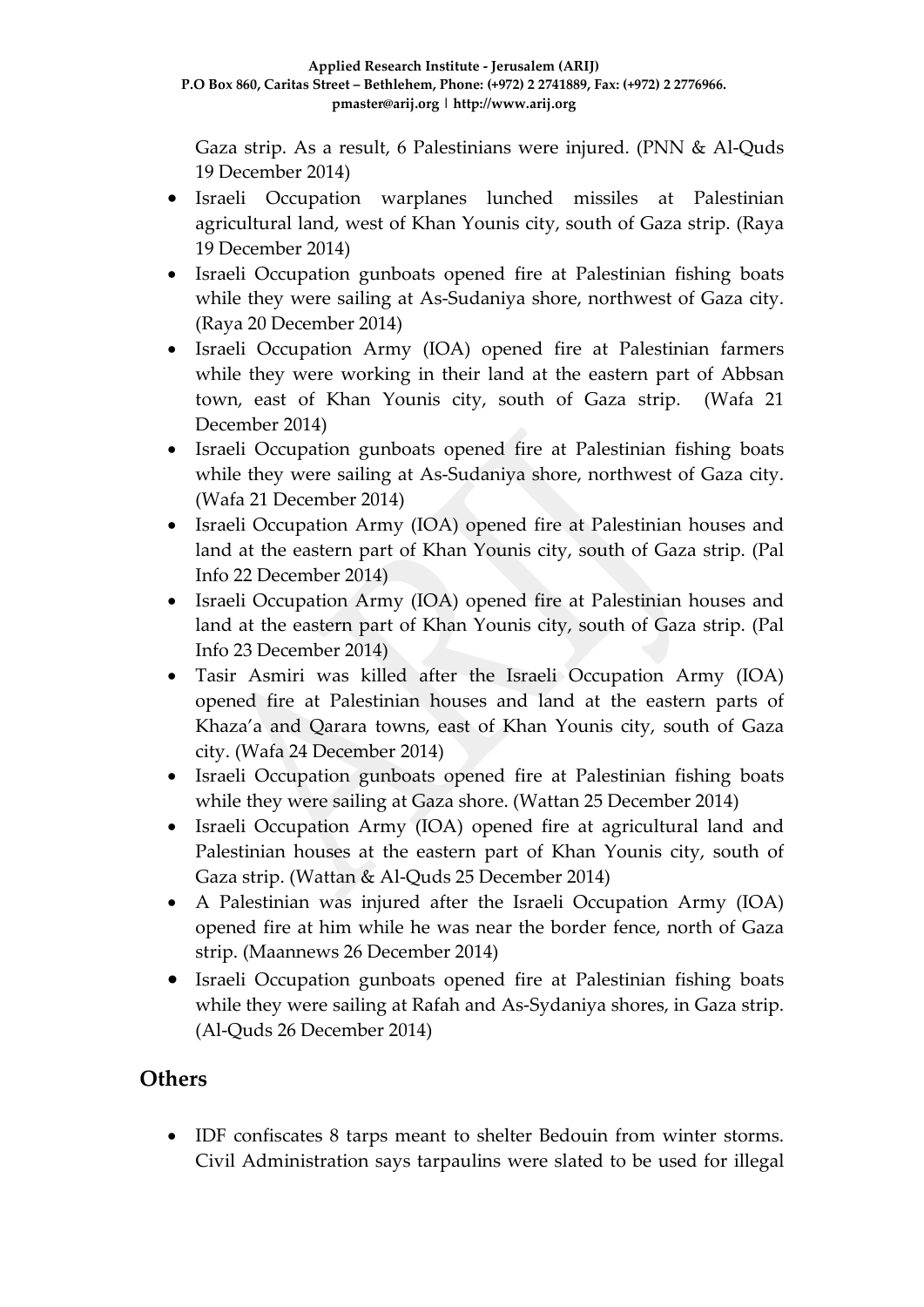construction. Israel's Civil Administration in the West Bank has confiscated eight large tarpaulins meant to protect residents of a Bedouin tent from the rain, claiming they would be used for illegal construction. The residents of the tent encampment, known as Khan al-Ahmar Tabaneh, belong to a large Bedouin tribe east of Jerusalem that Israel plans to forcibly relocate to a new town north of Jericho. The tarps were donated by the Palestinian Agriculture Ministry as part of its efforts to help agricultural communities protect themselves and their crops from the weather. During last Thursday's storm, a ministry vehicle that wasn't able to reach one of the encampment's five tents left eight large tarps – each 10 by 7 meters – on a nearby hill. The encampment is on the road from Jericho to Abu Dis, near the settlement of Kfar Adumim. Mousa Tabaneh, a resident of the tent – which houses some 10 families – told Haaretz the tarps were mainly meant to shelter the children and sheep. But before the residents could pick them up, they saw someone get out of an Israeli civilian car and photograph them. About an hour later, at 2:45 P.M., Civil Administration inspectors arrived and, after a brief conversation with the residents, confiscated the tarps. The inspectors said they were seizing the tarps because they were slated to be used for illegal construction, residents said. Residents said the civilian car they spotted probably belonged to someone from Regavim, an organization devoted to "protecting Israel's national lands." Regavim denied the accusation. A spokeswoman for Israel's Coordinator of Government Activities in the Territories said the tarps were seized "because there was a wellfounded suspicion that the tarps were meant for use in illegal construction in the area." She did not respond to questions about the identity of the civilian who informed the Civil Administration about the tarps, or whether such cooperation was common. She also declined to respond to a question about how the Civil Administration expected the Bedouin to protect themselves from the rain. Like the rest of the Jahalin tribe, the Tabaneh clan is originally from the Negev, but was expelled to the West Bank (then under Jordanian rule) in 1948. The community supports itself by sheepherding and working as hired laborers. About two months ago, the Civil Administration published its plan for moving thousands of Bedouin from three different tribes to a new town north of Jericho called Talet Nueima. The tribes, which currently live east of Jerusalem or in the Jordan Valley, oppose this plan and have filed dozens of objections to it with the relevant planning agencies. For now, court orders bar the Civil Administration from evicting the Bedouin. But the administration refuses to let them make any changes – even minor ones like adding a tent or a prefab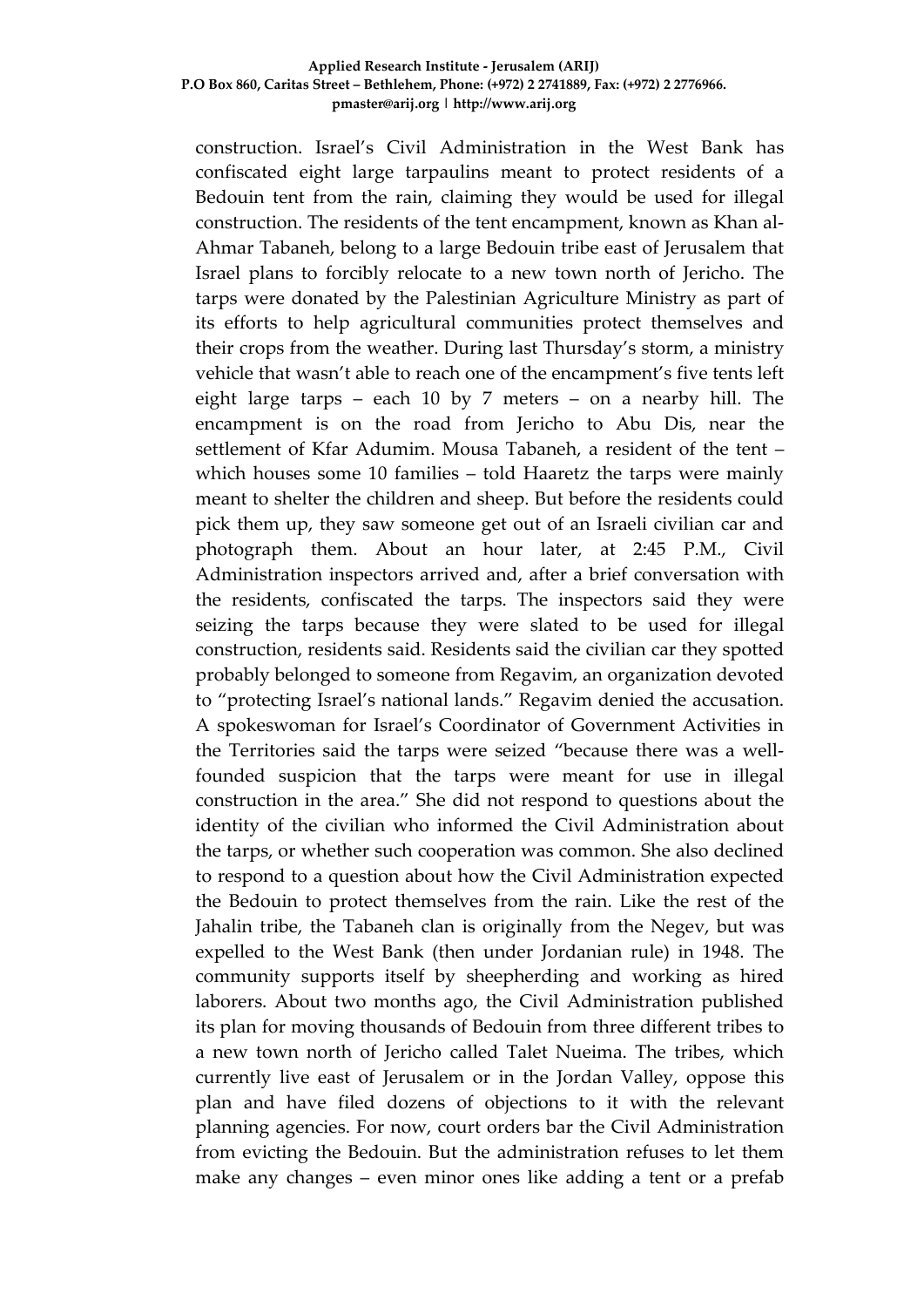building – to accommodate natural population growth. Any such addition is served with a demolition order. A defense official told Haaretz that the area where the tarps were seized is "rife with illegal construction, so enforcement operations against illegal building are carried out there frequently." [\(Haaretz](http://www.haaretz.com/news/diplomacy-defense/.premium-1.629483) 2 December 2014)

- Jerusalem Municipality to Invest in Chomat Shmuel Neighborhood. The Jerusalem Municipality will soon begin a wide range of large-scale projects in the Chomat Shmuel neighborhood, investing over 50 million shekels into improving the quality of life and municipal services in the neighborhood. Some of the projects will include a large park, sports fields and courts and more. [\(Israeli National News](http://www.israelnationalnews.com/News/Flash.aspx/310720%23.VH73mjGUepc) 3 December 2014)
- West Bank Bedouin fighting Israel's plan for forcible relocation. High Court petition aims to stop state relocating 12,500 Bedouin to new town. Twenty-six Bedouin communities petitioned the High Court of Justice on Monday asking that a plan to build a new Bedouin town north of Jericho be frozen. Israel's Civil Administration in the West Bank, which is behind the plan, intends to forcibly relocate three Bedouin tribes there once the town, called Talet Nueima, is built. Wednesday is the deadline for filing objections to the plan with the Civil Administration's planning office. Dozens of objections have already been submitted, and dozens more are expected to arrive Wednesday, mainly from Bedouin communities and from Palestinian villages located near the proposed town. The court petition, filed by Bedouin communities near Jerusalem that are slated to be relocated to Talet Nueima, argued that they were never consulted about the plan. The Bedouin say the plan gives no consideration to their traditional way of life or sources of livelihood. But unlike the objections filed with the planning office, the petition focused not on flaws in the plan itself, but on procedural flaws in the planning process. The plan calls for relocating some 12,500 Bedouin from the Jahalin, Kaabneh and Rashaida tribes to Talet Nueima. This is the largest plan the Civil Administration has drafted for West Bank Palestinians since the Oslo Accords were signed in 1993. If the plan comes to fruition, the evacuation of the Bedouin tribes would free up additional lands for settlement construction, especially in the E1 corridor between Jerusalem and the settlement of Ma'aleh Adumim. Two of the tribes currently live east of Jerusalem and the third in the Jordan Valley. The plan would force the three tribes to live together, in violation of their customs. Moreover, concentrating them north of Jericho would affect all the nearby Palestinian villages economically, environmentally,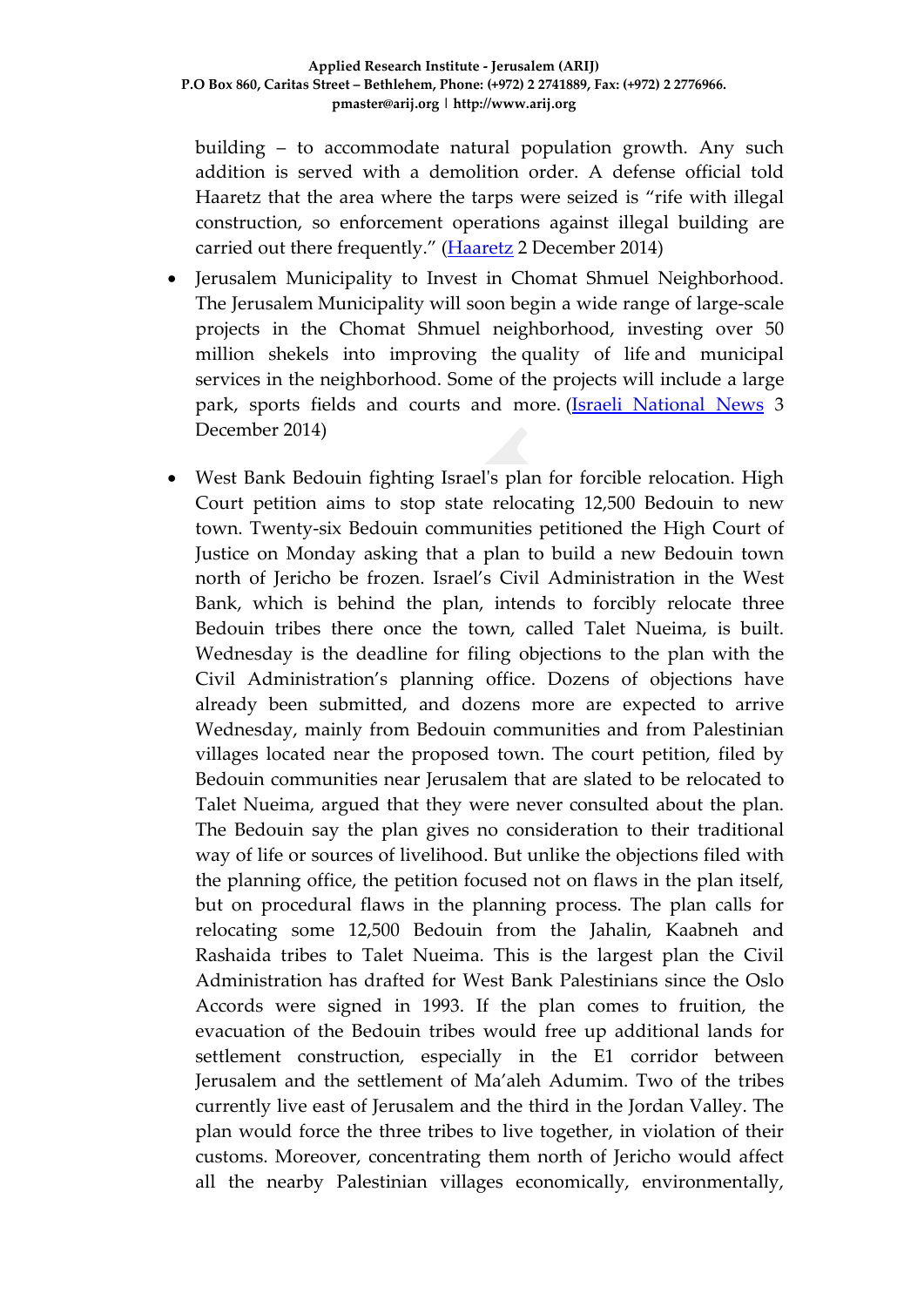demographically and culturally. Both Bedouin and Palestinians fear Talet Nueima would become an island of poverty whose residents would have no opportunities for employment in the area. They also fear there would be social friction and competition over scarce water resources. The Bedouin are the weakest members of Palestinian society, with no influence over internal Palestinian politics. But because of this plan's impact on nearby Palestinian communities, the battle against it is getting more support than usual from other Palestinians. The Jerusalem Legal Aid and Human Rights Center, a Palestinian NGO, submitted objections to the plan on behalf of several Palestinian towns, and attorneys for the Palestinian Authority have also filed objections. Bimkom – Planners for Planning Rights submitted objections on behalf of the Bedouin, as did lawyers Shlomo Lecker and Michal Luft. Luft and Lecker are the ones who filed Monday's High Court petition. The Bedouin decided to file the petition, rather than making do with fighting the plan via objections to the planning office, after discovering by chance that the Civil Administration recently developed a procedure for involving the Palestinian population in its planning processes. The head of the Civil Administration signed off on that procedure on November 9, one day before the Talet Nueima plan was opened for objections. In the attorneys' view, that constitutes an indirect admission that no such consultative process occurred regarding Talet Nueima. In their petition, Luft and Lecker wrote that in the past few years, they have repeatedly sought to arrange meetings with Israeli planning authorities so the latter could hear the Bedouins' views, but to no avail. They charged that the Civil Administration purposely hid the plan from the Bedouin until it had to be published to allow objections. The Civil Administration insists that the Bedouin's views were heard, and that the plan takes their needs into account. The court gave the state 30 days to respond to the petition, but didn't issue an injunction to freeze the plan. [\(Haaretz](http://www.haaretz.com/news/middle-east/.premium-1.629715) 3 December 2014)

• Jerusalem to Invest Millions in Har Homa. Development project to rehabilitate Har Homa neighborhood to be implemented within weeks, include parks, roads, green spaces. The Jerusalem city council said Wednesday it will spend millions of dollars beautifying Har Homa (Homat Shmuel), and will use 50 million shekels (\$12.5 million, 10.2 million euros) to fund development in the neighborhood, according to *AFP*. The money will be channeled toward construction of a park, children's playgrounds, green spaces, new street lighting, as well as football and basketball grounds, the council said. It did not give a precise timeframe for the spending plan, only saying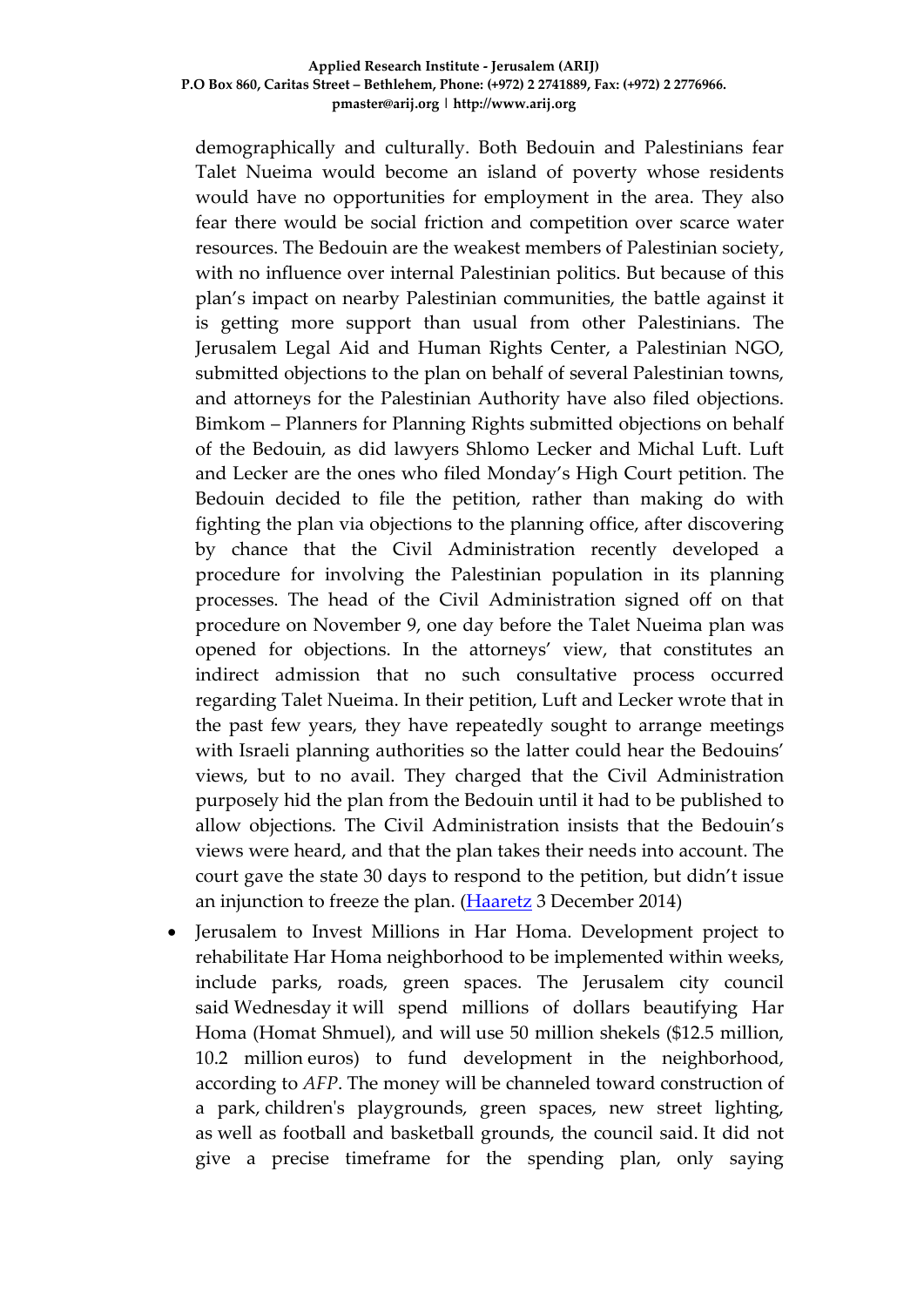work would begin "in the near future." The development was made possible in an agreement reached between the Ministry of Construction and the Jerusalem municipality, under which the Ministry of Construction will transfer responsibility for Har Homa - considered at times as a "suburb" of Jerusalem - to the Jerusalem municipality itself. The first phase of construction, expected to be completed within weeks, will see the City Beautification Department work to rehabilitate roads and sidewalks, finish development of public buildings and spaces, and add guard rails to existing roads. The next steps include the finer details of the development plan, including adding parks, plazas, and other infrastructure projects. "We are investing resources in developing and upgrading the city's neighborhoods and quality of life of residents," Mayor Nir Barkat stated Wednesday. "Residents of Homat Samuel in the near future will see our great investment in all areas of life in the neighborhood." The Homat Shmuel neighborhood is named after the late Shmuel Meir, who served as deputy mayor of Jerusalem from the National Religious Party and was killed in a car accident in 1996. [\(Israel National News](http://www.israelnationalnews.com/News/News.aspx/188200%23.VH_7qDGUepc) 4 December 2014)

• Despite Leftist Pressure Hizme-Adam Route to Open for Traffic. After leftist pressure forced closure of the route, the IDF decides to open it, but only to avoid traffic jams. The IDF has decided in recent days that the emergency road that connects the Hizme-Adam route, north of Jerusalem, with the community of Adam, will be opened for traffic, but only when there are heavy traffic jams on the Hizme-Adam route. The route was closed to traffic last week after leftist groups complained that it had been paved on privately owned land. Representatives from the military and the Binyamin Regional Council discussed the opening of the road Sunday and reached the decision that the concrete blocks currently blocking the emergency road will be removed and the road will be reopened for traffic – but that this will only happen when and if approved by the Regiment Commander, in coordination with the Division HQ and with the army's assistance. The road will be closed the rest of the time. In addition, the Council will set up a camera that will make it possible to view the condition of traffic on the Hizme-Adam road throughout the day. In an interview with *Arutz Sheva*, Binyamin Regional Council Head Avi Roeh said that the Adam-Hizme road is not only plagued by traffic jams, but also constitutes a security hazard. "We have warned that this is a security and safety hazard," he said. "A policeman was **[stabbed at the Adam Junction](http://www.israelnationalnews.com/News/News.aspx/175537)**, and the terrorist has not been caught to this day. There was also a case of threats with a weapon against passengers who were stuck in a traffic jam in the evening hours, and therefore the Council announced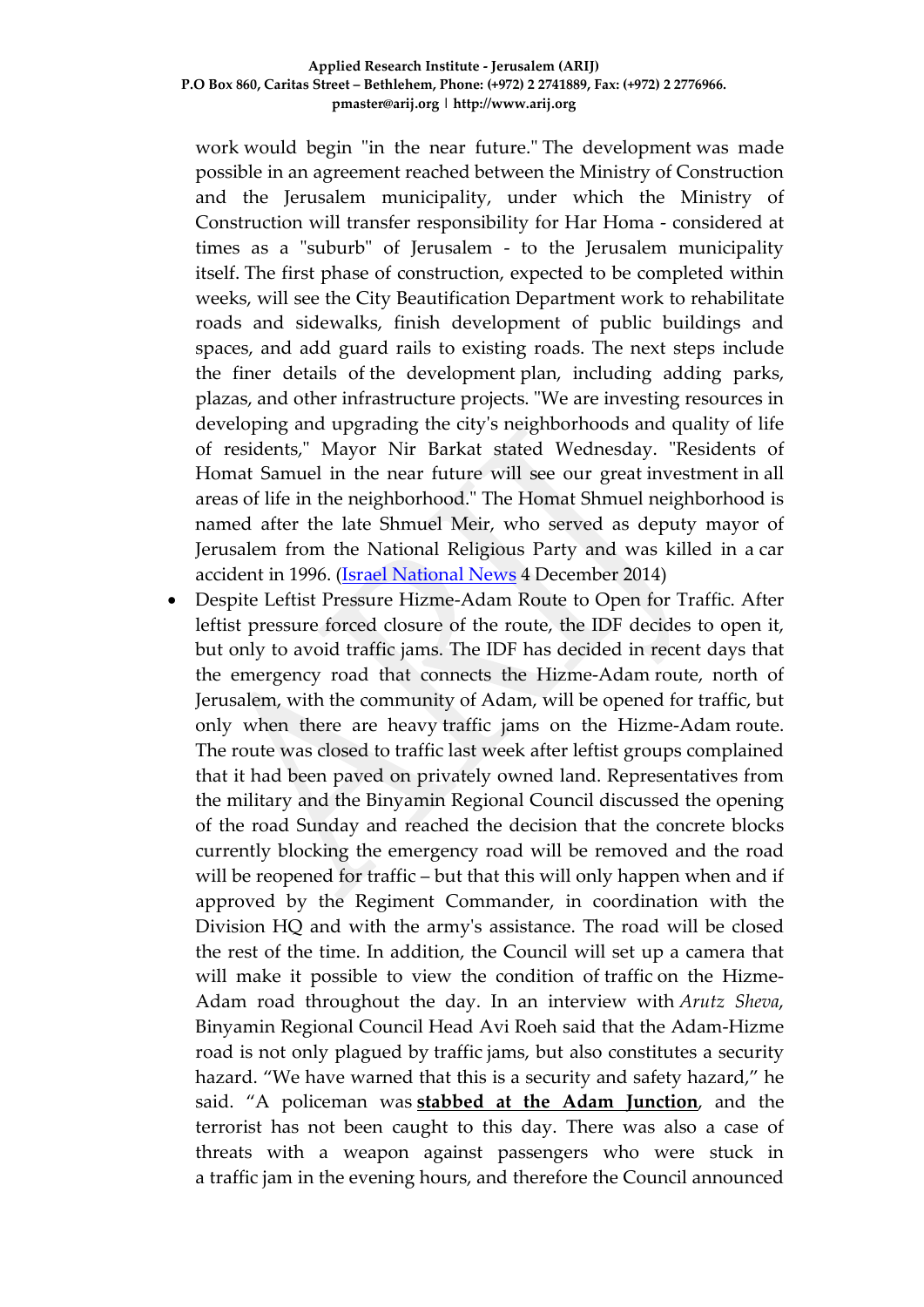that unless a solution is found, and if the Civil Administration fails to provide a solution for the need, we will take responsibility and connect to the Adam community's security road in order to extricate the people who are stuck in this jam in the afternoon hours."Roeh vowed to make it possible for residents of Adam "and others" to circumvent the jam, "which is mostly the result of the Arab population's traffic, waiting to turn west toward Kalandiya. When the junction is not free, they stop and block eastward traffic toward the Binyamin communities. "The permanent solution for the traffic jam is an 80-million shekel interchange that has already been budgeted, Roeh noted, but the emergency road can be used until the interchange is constructed, as a temporary measure, even if it does pass through privately owned land. [\(Israel National News](http://www.israelnationalnews.com/News/News.aspx/188372%23.VIWLPzGUepc) 8 December 2014)

- Netanyahu to transfer NIS 120 million to settlements. Using his authority as acting Finance Minister to expedite settlement funding. The 19th Knesset is expected to [dissolve](http://www.jerusalemonline.com/news/politics-and-military/politics/knesset-approves-early-dissolving-motion-9884) itself, when the voting will begin MKs work "cleaning the table" and confirm another series of bills before a recess on Wednesday. A moment before, the prime minister will ask today, who also holds the Finance portfolio since the [dismissal](http://www.jerusalemonline.com/news/politics-and-military/politics/netanyahu-considering-firing-livni-lapid-and-yesh-atid-ministers-9865) of [Lapid,](http://www.jerusalemonline.com/news/politics-and-military/politics/netanyahu-considering-firing-livni-lapid-and-yesh-atid-ministers-9865) to approve a budget transfer of tens of millions of shekels to the settlements and settlement division. Among other things, it is a security grant for councils in the West [Bank](http://www.jerusalemonline.com/general/search-results?cx=partner-pub-6757577162258325%3A8715388293&cof=FORID%3A10&ie=UTF-8&Q=west+bank&sa=&siteurl=http%3A%2F%2Fwww.jerusalemonline.com%2Fnews%2Fpolitics-and-military%2Fpolitics%2Fnetanyahu-considering-firing-livni-lapid-and-yesh-atid-ministers-9865) in the amount of NIS 80 million and a budget for Settlement Division in the amount of NIS 40 million. Yesh Atid strongly criticized the Prime Minister's underhanded opportunism with the Finance Committee and said, "This is an election bribery." Lapid's party said that "transfers that come in the dead of night are deceptive and manipulative - their entire purpose is as a political pledge to the prime ministers friends, members of the Yesha Council. This is not fitting for a democratic state." They also stressed that they will turn to the Knesset's legal advisor to examine the legality of passing the budget, "the Prime Minister cannot make the Ministry of Finance his private fund for the purposes of elections." [\(Jerusalem](http://www.jerusalemonline.com/news/politics-and-military/politics/netanyahu-to-transfer-nis-120-million-to-settlements-9977?utm_source=contactology&utm_medium=email&utm_campaign=MidDayNewsletter) Online 8 December 2014)
- IDF 'earmarking 35,000 dunams' of firing zones in W. Bank for settler expansion. Settlement analyst says the areas marked are in the Jordan Valley or near settlements. The Civil Administration has in recent years earmarked 35,000 dunams (8,650 acres) of land currently defined as military firing zones to expand settlements and outposts, according to a settlement-tracking researcher's analysis of its figures. Dror Etkes has analyzed the extensive geographical information in the hands of the Civil Administration and says it shows that the administration has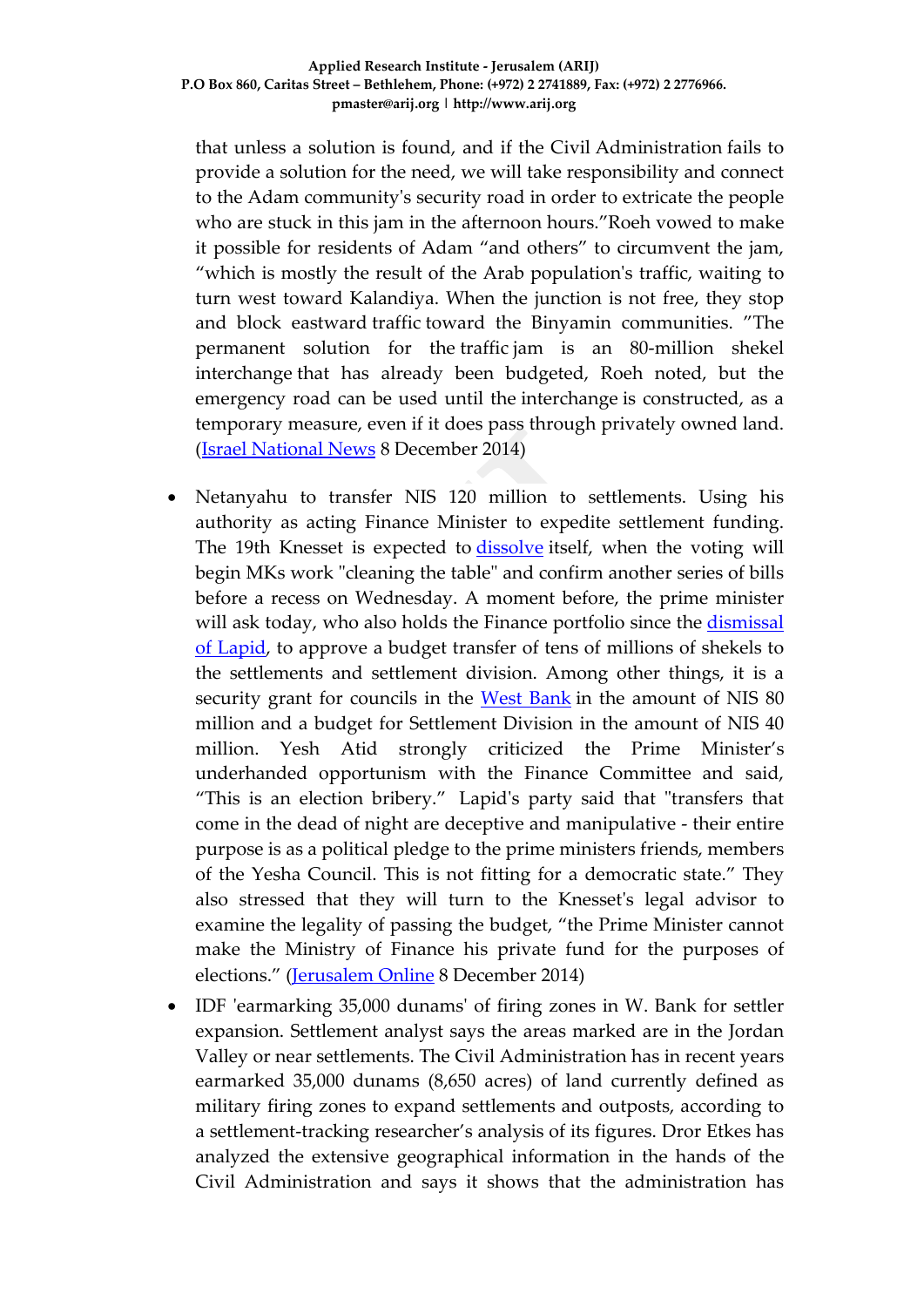been surveying and mapping the old state lands recently, although these are firing zones. Since 1999, a Civil Administration team – known as the "blue line team" – has been using advanced digital methods to reaffirm the boundaries of the state lands. So far, 260,000 dunams have been mapped throughout the West Bank – 35,000 dunams of which are in firing zones. In the 1970s, approximately 1 million dunams of land in the West Bank were declared firing zones for the exclusive use of the Israel Defense Forces. Until the 1990s, these areas were used extensively for training. However, after the IDF moved training bases to southern Israel following the Oslo Accords, the use of firing zones in the West Bank declined and most are now abandoned or used only sporadically for training. Nevertheless, the IDF is still keeping Palestinians out of these areas and demolishing buildings that are sometimes erected there. According to Ottoman law, which is applicable in the territories, land that is cultivated for more than 10 years can come under the ownership of the individual working it. However, land that is not worked – for example, whose owners do not have access to it because it has been expropriated for use by the IDF – can be declared state land. So far, a reported 99 percent of this land in the territories has been allocated to settlers. The state's official position is that the firing zones are used for operational purposes only, in keeping with international law. However, many believe the firing zones are actually being used to keep the Palestinians out. For example, a master plan is being formulated to expand an area around settlements near Route 5. In 2012, 900 dunams were taken from a firing zone and given to the settlement of Sha'arei Tikva. Additional uses are planned for this area, including construction of an industrial zone. Last May, Haaretz reported on [remarks by Col. Einav Shalev](http://www.haaretz.com/news/diplomacy-defense/.premium-1.591881) - an intelligence officer in the GOC Central Command – to a subcommittee in the Knesset Foreign Affairs and Defense Committee dealing with the West Bank. "I think that the movement of armored battle vehicles in this area and thousands of soldiers marching … when the columns are marching, people move aside and I don't differentiate here between Jews and Palestinians, I'm speaking generally … There are places where we have thinned out the amount of training significantly, and small weeds have grown there." Shalev said "this is one of the reasons that we, as a military system, bring down much of the training to the Jordan Valley." **Mapping the Jordan Valley** Etkes says the areas mapped are in the Jordan Valley or in areas near settlements. For example, in an area known as Training Zone 203 – in the western part of the northern West Bank, closer to the greater Tel Aviv region – 17,000 dunams have been mapped in recent years. In Firing Zone 912,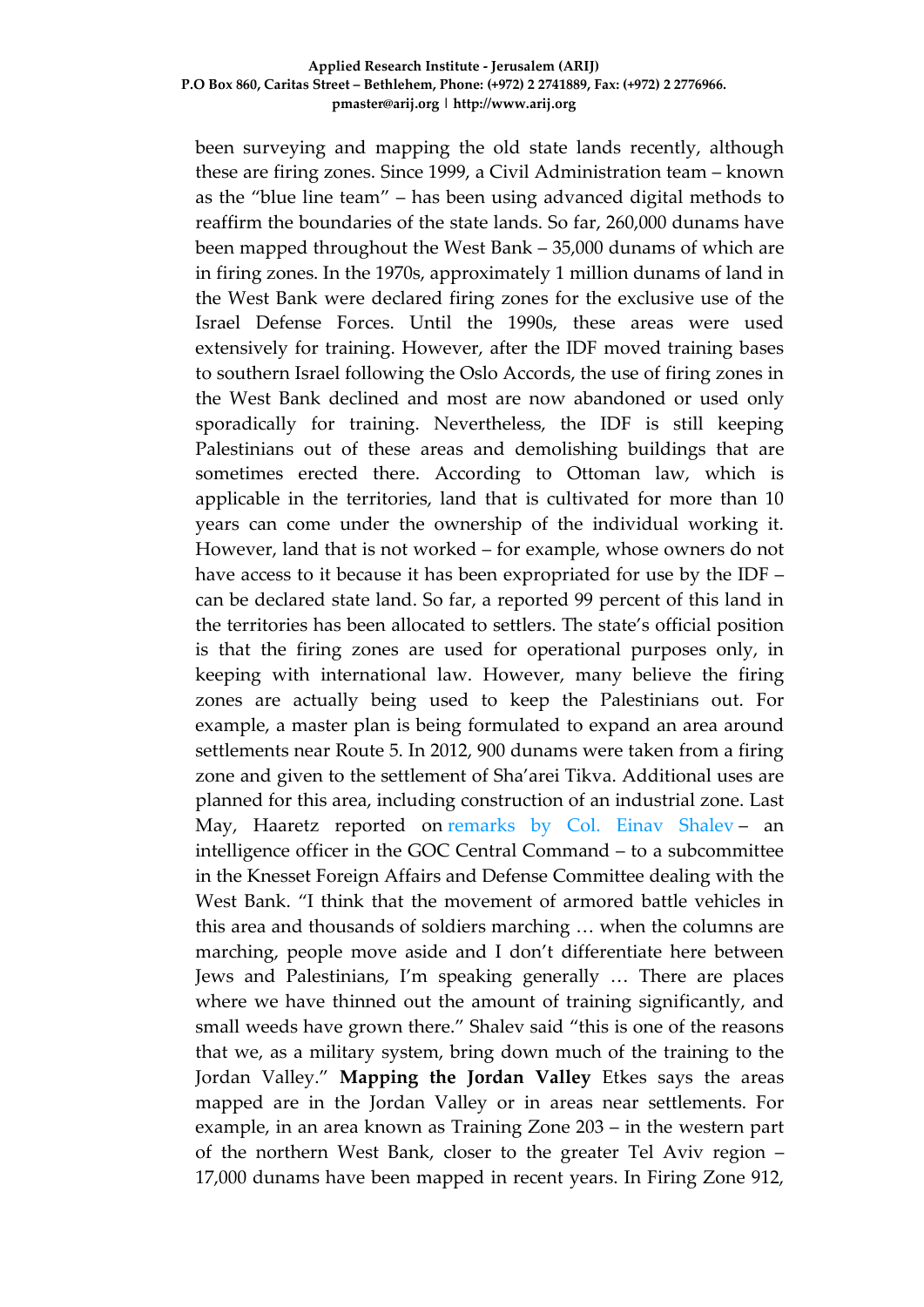in the Jordan Valley, 10,000 dunams have been mapped. In the western Hebron Hills, near the Green Line, 4,296 dunams have been mapped in Firing Zone 935 and 2,808 dunams in Firing Zone 918. A petition involving Palestinians living in Firing Zone 918 is currently before the High Court of Justice. In contrast, there are a number of outposts in or near firing zones where the Civil Administration does not enforce the law regarding construction. For example, Mitzpeh Avigail, Havat Ma'on, Mitzpeh Yair and Havat Yaakov Talia. The mapping survey of state lands can be used to legalize outposts by issuing building permits retroactively for existing structures there and earmarking land reserves for additional construction. Other mapping done in 2012 in Firing Zone 904 identified 699 dunams of state land where Outpost 777, near the settlement of Itamar, had been built. Etkes told Haaretz that the fact so much effort is being put into marking the state lands that were previously firing zones "goes together with the fact that these are areas that, for all intents and purposes, either were never used for training or have not been used for training for many years." He adds this makes it clear that declaring these lands the property of the state "is no more than a fiction intended to prevent Palestinians from using them." According to Etkes, the location of these lands is no less significant, "showing that these firing zones are nothing less than a land bank that Israel manages to promote its settlement interests, which has nothing whatsoever to do with military training and operational readiness." The Civil Administration responded: "Any attempt to present the data as if they contain a political, or other, motive to allocate them in the future for settlement is completely baseless. The blue line team's work is intended, first and foremost, to improve maps that were made in the 1980s. The team consists of land officials in the Civil Administration who are acting out of professional considerations. As part of their activities, the blue line team carries out a survey based on a court decision, or to resolve disputes over land – some of which are in firing zones. The examination of the declarations [of state land] is done over the area in general, and not according to specific points." To prove its point, the Civil Administration cited the case of an area in Firing Zone 918, near the Beit Yatir settlement in the Hebron Hills, noting that this area was surveyed in light of a land dispute in the Palestinian village of Bir el-Eid. "Another case, in the area of Mitzpeh Avigail is under review in light of a petition to the High Court," it added. [\(Haaretz](http://www.haaretz.com/news/national/.premium-1.630680) 9 December 2014)

• Knesset approves large fund transfer for settlements. During heated committee debate, NIS 112m allocated to West Bank construction, NIS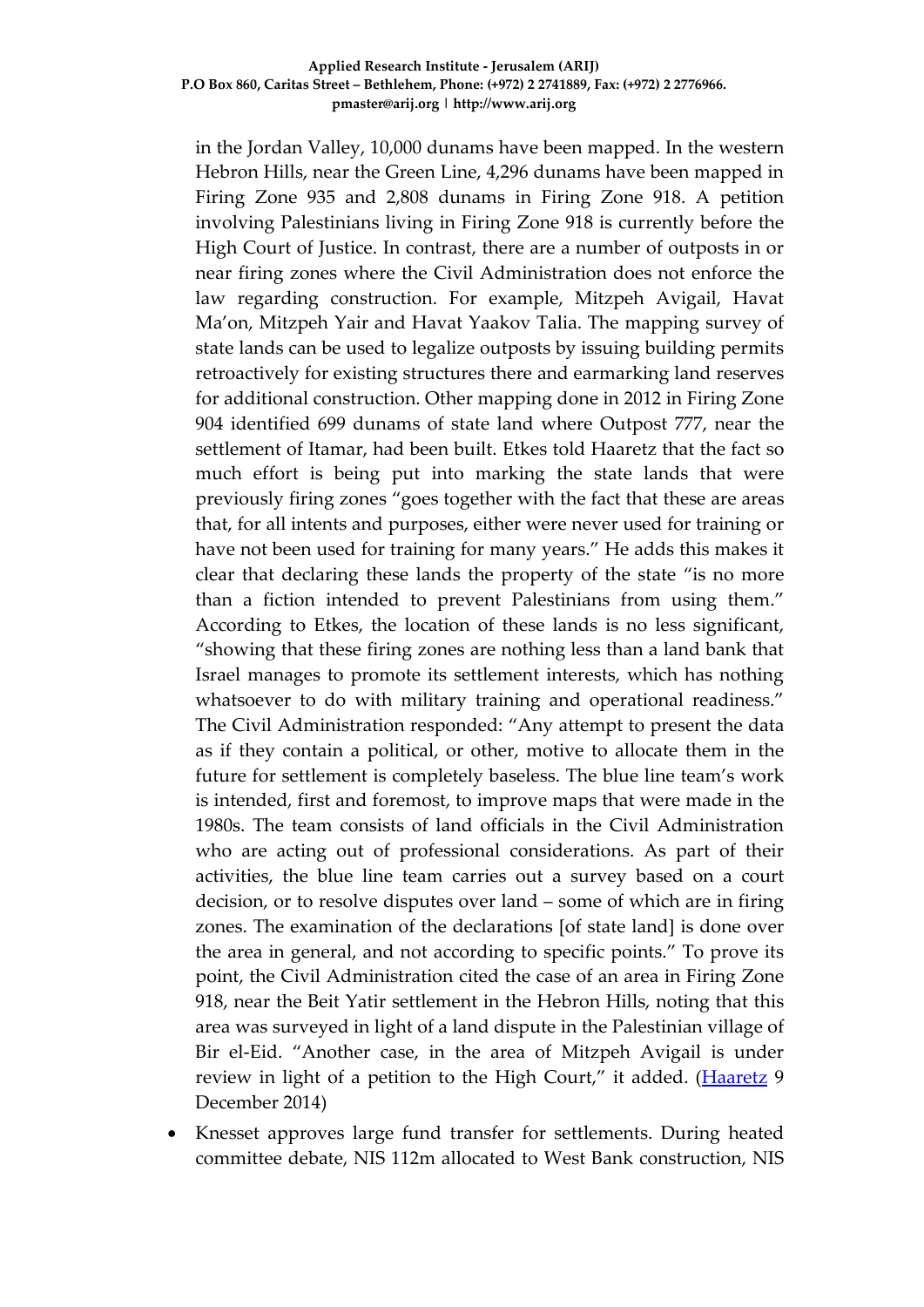70m granted to ultra-Orthodox schools. After the Knesset on Monday voted overwhelmingly in favor of a bill to dissolve the parliament, members of the Finance Committee on Tuesday issued a series of lastminute public funds transfers, among them an allocation of NIS 112 million (\$28.5 million) to the Settlement Division, a governmentbacked body charged with managing Jewish settlement construction in the West Bank, and housing development in the country's north and south. Only NIS 40 million (\$10.2 million) of the overall sum, however, are designated for the north and south, while the rest of the money will go to the West Bank. The Settlement Division is part of the World Zionist Organization. On Monday, Attorney General Yehuda Weinstein called to postpone Tuesday's Finance Committee debate, questioning the necessity of a transfer to the Settlement Division ahead of the March elections. However, the committee's chairman, Jewish Home party MK Nissim Slomiansky, on Tuesday ordered that the session be held, after Weinstein said he would not intervene in the committee's decisions. Tensions soured during the committee's hourslong debate, with Knesset members hurling accusations and insults at each other over the various approvals, which also included a NIS 80 million (\$20.3 million) security grant for Jewish settlements in the West Bank. "You've done nothing at all [in the current Knesset]," Jewish Home party MK Ayelet Shaked said to opposition lawmakers Boaz Toporovsky (Yesh Atid) and Stav Shaffir (Labor), who voiced their dismay over the sharp rise in settlement funding. "Nothing but *legarbetz,*" she added, using a Hebrew slang term for idly scratching one's privates. Shaffir, in response, claimed that Jewish Home had become an "anti-Zionist" party, which only cared about advancing settlement building in the West Bank. Shaffir was thrown out of Monday's debate on the same allocations. Earlier, the committee authorized a NIS 780 million (\$198 million) transfer to the Education Ministry. The transfer includes a NIS 70 million (\$17.8 million) boost in funding for ultra-Orthodox educational institutions, with roughly 50 percent of the transfer designated to schools run by the Shas party, and an additional 38% allocated to private bodies associated with United Torah Judaism. The committee also approved the transfer of NIS 29 million (\$7.3 million) for religious services, though the Finance Ministry's representative at the debate could not specify which services were among those to receive the funds. [\(Time of](http://www.timesofisrael.com/knesset-committee-approves-large-fund-transfer-for-settlements/)  [Israel](http://www.timesofisrael.com/knesset-committee-approves-large-fund-transfer-for-settlements/) 11 December 2014)

• Netanyahu years see surge in West Bank settlements. The population of Jewish settlers in the occupied West Bank has surged during Prime Minister Benjamin Netanyahu's years in office, growing at more than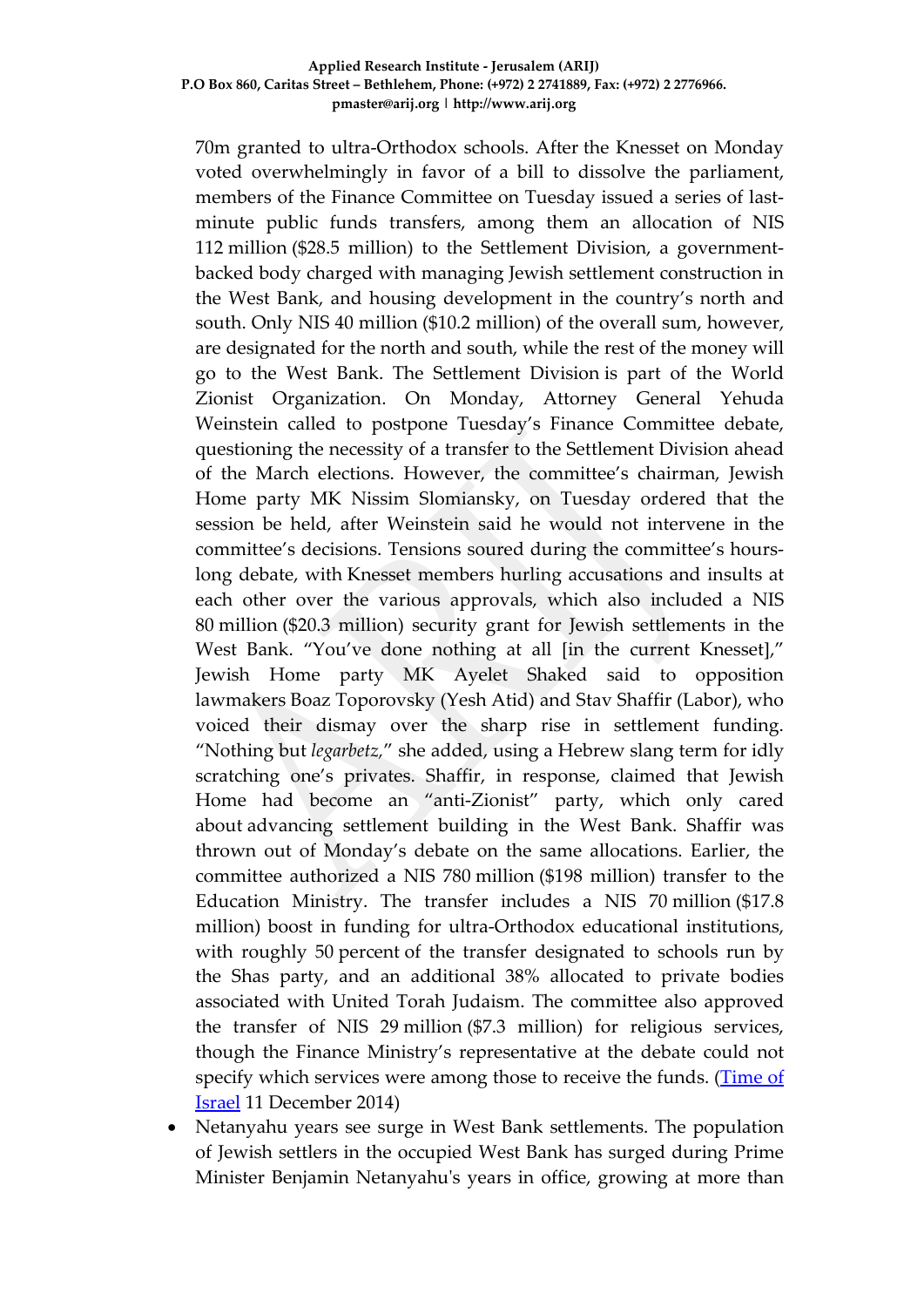twice the pace of Israel's overall population, according to newly obtained official figures. Settlement growth also was strong beyond Israel's separation barrier, seen by many as the basis for a border between Israel and a future Palestinian state. The figures reflect Netanyahu's continued support for settlement construction, even while repeatedly stating his commitment to the eventual establishment of an independent Palestinian state as part of a future peace agreement. From the beginning of 2009 until the beginning of 2014 — Netanyahu returned to office in March 2009 — the Jewish settler population in the West Bank grew 23 percent, to 355,993 people. In comparison, the overall population has grown 9.6 percent to just over 8 million in that time. Figures for 2014 are not expected before late next year. The rate of settler population growth slowed slightly under Netanyahu, from 31 percent during the previous five years under his predecessors Ariel Sharon and Ehud Olmert. Olmert especially took relatively little heat for the settlements because he was seen as a moderate. In all, the settler population has more than doubled in the 21 years since Israel and the Palestinians have been engaged in an on-and-off peace process aimed at a partition of the Holy Land. The number of settlers living beyond the barrier line, according to the new numbers, is about 10 times greater than the settler population of Gaza — nearly 82,000 settlers at the beginning of 2014, compared to about 68,000 five years before. If the settlements beyond the barrier make partition impossible, Israel could one day face a scenario in which Palestinians demand equal rights within a single state, which would force it to choose between being a Jewish state and a democracy. The settlement growth is roughly the same on both sides of the separation barrier, with the antisettlement watchdog group Peace Now identifying growth rates of 23 percent inside the barrier and 20 percent beyond it. "We are seeing construction growth throughout the entire West Bank," said Lior Amihai, a Peace Now researcher. "This indicates government policy." He said that even when factoring in the higher birthrate of the settler population, which tends to be more religious, the settlement growth rate is higher because of the nonstop construction. The ultra-Orthodox settlement of Beitar Illit, for example, grew 29 percent during the fiveyear period. The population of Bnei Brak, an ultra-Orthodox city inside Israel, grew 14 percent. Another complication is the settlement of Ariel, which has grown into a town of over 18,000 people. Even though it is in the middle of the northern West Bank, many Israelis consider it to be part of the blocs, something Palestinians reject. Including Ariel, more than 100,000 settlers would potentially have to be evacuated. Netanyahu "is a prime minister for settlements," senior Palestinian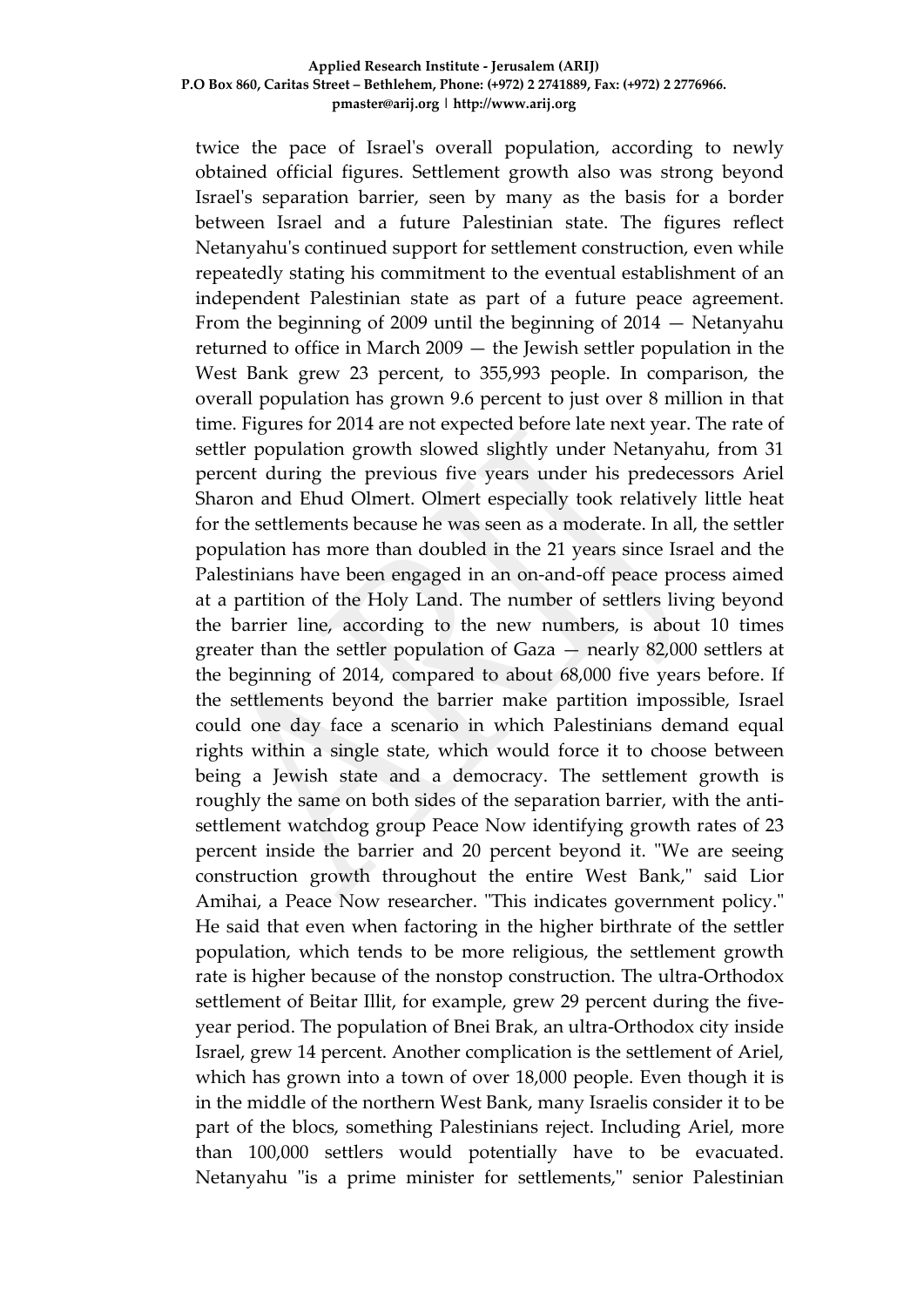official Saeb Erekat said. "His aim was to destroy the two-state solution. He wants the concept of one state, two systems — apartheid." [\(Yahoo](https://news.yahoo.com/netanyahu-years-see-surge-west-bank-settlements-075922371.html) 15 December 2014)

- Israel to evacuate army bases to expand settlement. Defense Minister orders move, a month after then-Finance Minister Yair Lapid refused to foot \$18 million bill without government approval. Defense Minister Moshe Ya'alon has ordered the army to evacuate two bases over the Green Line to allow for settlement expansion. The IDF bases have no space problem because the army can legally seize whatever territory it wants for military needs, including building bases for the occupying army. Some settlements have a temporary shortage of land available for building because Palestinians own private land in the vicinity. To address this shortage, Ya'alon in the past few days ordered evacuation of the bases located on state land, which will be repurposed for settlement expansion. The Ashmoret Yitzhak Border Police base, located in the outskirts of Kiryat Arba, will be moved to another place in the settlement. The Baalei Zahav base will be moved to an adjacent spot. Likewise, the defense minister ordered moving ahead with evacuating a Border Police base in Beit El to a nearby by site. Prime Minister Benjamin Netanyahu made a commitment to evacuate the base as part of a host of benefits the state provided to the Beit El Yeshiva in exchange for agreeing to evacuate illegal housing in the settlement's Beit Ulpana neighborhood, which was built on private Palestinian land, without violence. Last month, the evacuation hit a snag when then-Finance Minister Yair Lapid refused to finance the operation without the government making a decision on the matter, as [Haaretz reported.](http://www.haaretz.com/news/national/.premium-1.628350) Netanyahu feared at the time to bring the decision to the government, and the evacuation was postponed. Now, Ya'alon has ordered to go ahead with it, but it is unclear how the evacuation and subsequent preparation of infrastructure at the site will be financed, estimated at 70 million shekels (\$17.9 million). [\(Haaretz](http://www.haaretz.com/news/national/1.632335) 17 December 2013)
- Finance C'tee approves NIS 13m. to Samaria visitor center. Opposition MKs say move is motivated by elections, accuse committee chairman MK Slomiansky of using funding as 'a gift ahead of the primaries' to his allies. Another shouting match broke out at the Knesset's Finance Committee on Sunday after the committee approved a bill proposal by chairman MK Nissan Slomiansky (Bayit Yehudi) to transfer NIS 13 million to fund the construction of a new visitor center in the settlement of Barkan in the West Bank. Opposition MKs claimed the money transfer was a political move timed with the upcoming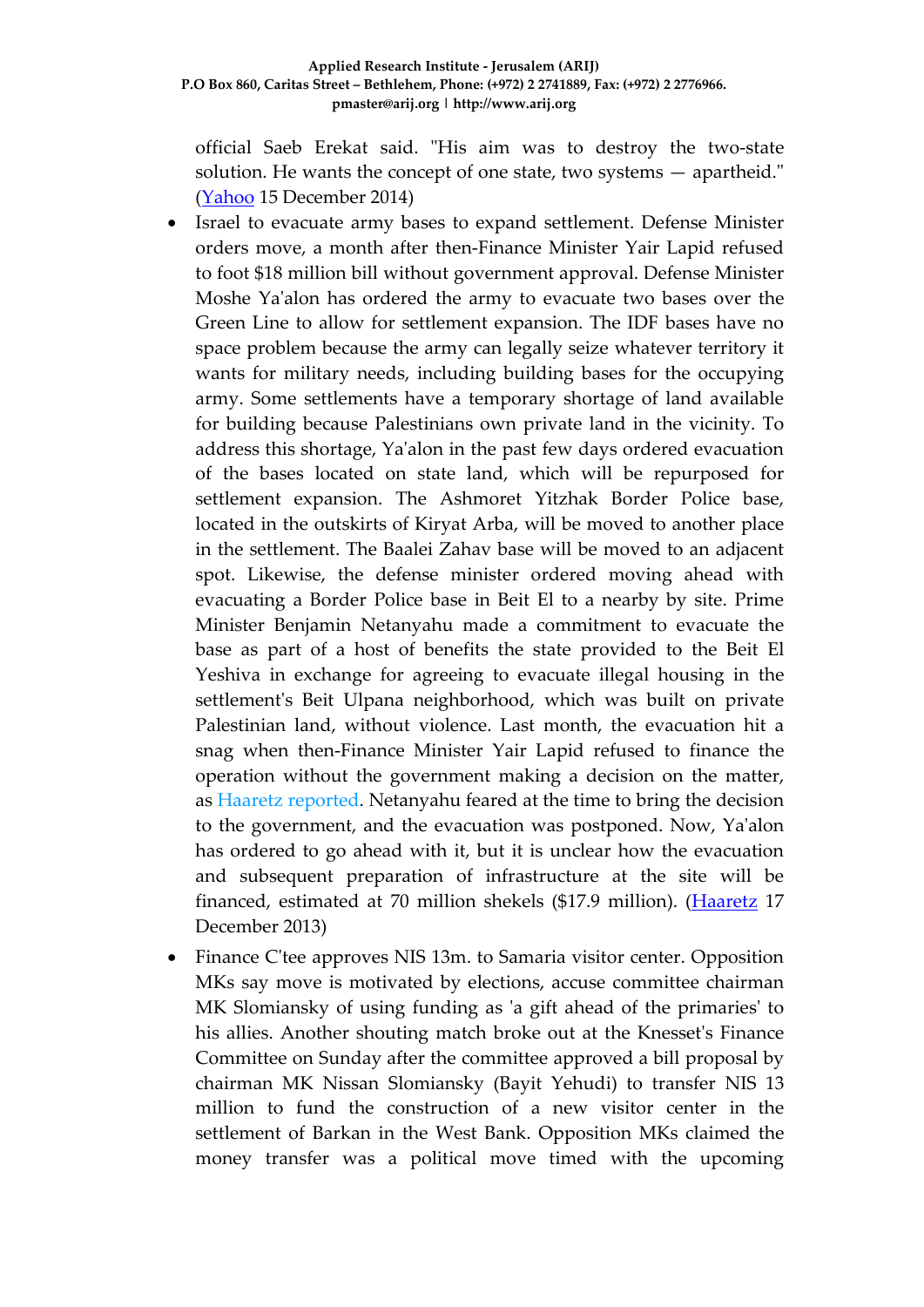elections that encourages settlement construction. "Committee chairman Slomiansky is acting against the law and misled the Finance Committee," MK Erel Margalit (Labor) said. "We demand to immediately cancel this act of underhanded opportunism for the settlements." Margalit turned to the Knesset's legal advisor, Attorney Eyal Yinon, asking him to interfere in the matter and declare the vote illegal. Margalit also called to remove Slomiansky from the chairmanship, after the latter said the Arrangements Committee had approved the funding for the visitor center, even though it had not. MK Stav Shaffir (Labor) also attacked Slomiansky, saying that once again committee members were approving politically-motivated money transfers in the midst of an elections campaign. "The chairman of the Finance Committee has shamelessly lied to MKs and was caught red-handed," Shaffir said. "How is the Israeli public supposed to feel when the public's money is in the hands of politicians who don't hesitate to lie to the public in order to transfer money to their allies as a gift ahead of the primaries? The public's money does not belong to Slomiansky and his allies; it belongs to the tax-paying Israeli citizens." The center, which is being built in the Barkan industrial area under the name "The Israeli Way," is meant to provide visitors with information on the history, geography, flora and fauna of the area. The center was the brainchild of the Samaria Regional Council in an effort to bring hundreds of thousands of visitors per year to the area, particularly teenagers and students. The company Breeze Creative will take part in the project, and will build five different areas: "West, East, North and South, and one area showing the Samaria as part of Greater Israel." The center will include 25 displays and games "that will be an interactive experience teaching about the land of Israel." The deputy head of the Samaria Regional Council, Yossi Dagan, said: "The project should have been underway a year ago, but the financing kept being postponed because of political considerations. This is not about the elections, this is a blatant lie. Just like anywhere else in the country there are projects funded in part by the state, and so is our project. What do they expect? That the 400,000 residents in the Samaria won't be entitled to culture? It feels like left-wing MKs decided to take their revenge on anything that has to do with Judea and Samaria. There's no limit to their cynicism." This was not the first time opposition MKs at the Finance Committee go head to head with Slomiansky. Hours ahead of the vote on the dissolution of the Knesset two weeks ago, committee members [approved NIS 221 million for Judea and Samaria councils.](http://www.ynetnews.com/articles/0,7340,L-4601003,00.html) Most of the MKs from Yesh Atid and Labor arrived at the committee meeting to try and stop the approval of the new budgets. On the other side, almost all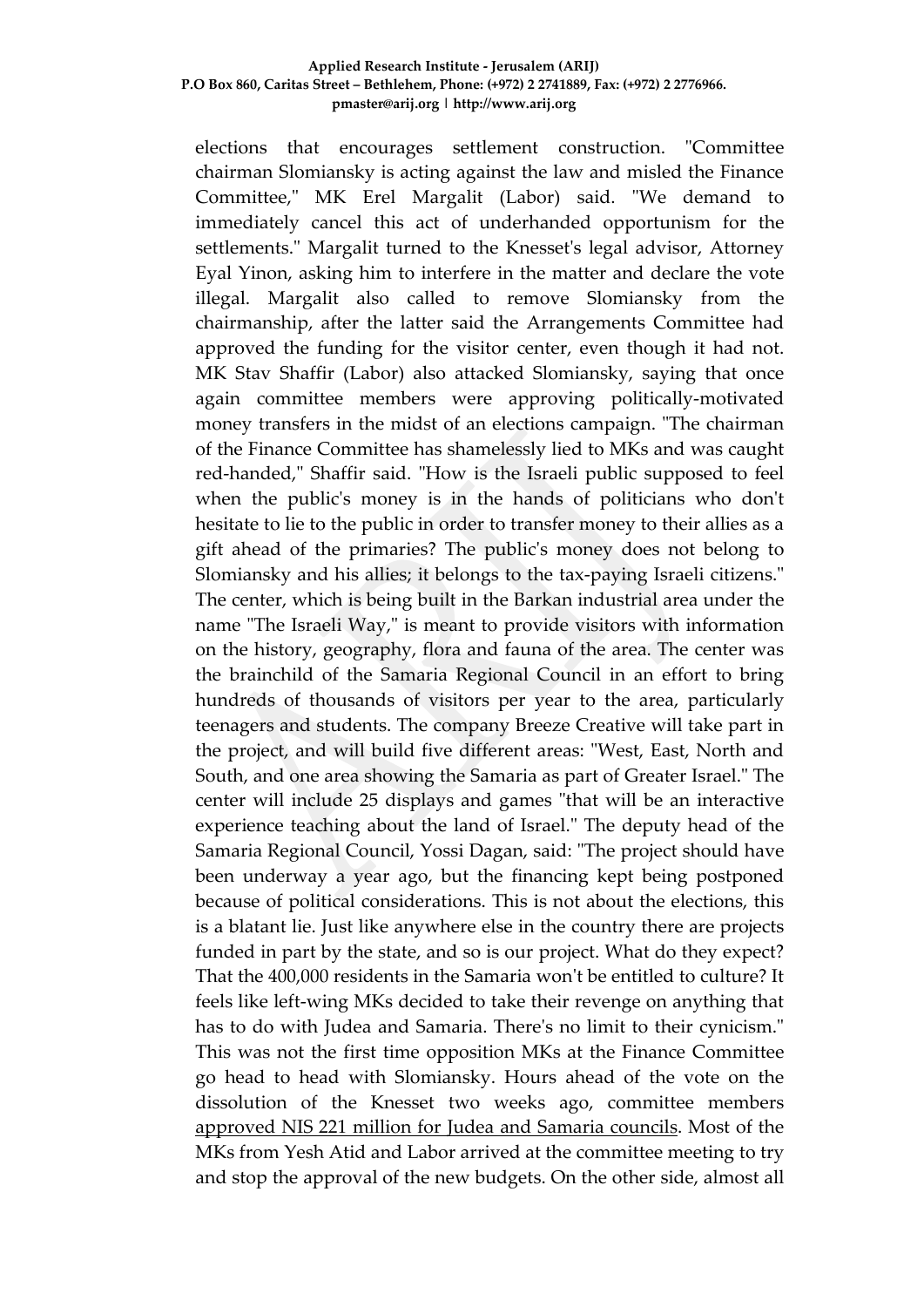of Netanyahu's allies arrived at the meeting to make sure the funds were approved. [\(Ynetnews](http://www.ynetnews.com/articles/0,7340,L-4606167,00.html) 21 December 2014)

- Israel approves 243 new homes in East Jerusalem. Municipal planning committee authorizes additional units in Ramot, advances plans for 270 previously sanctioned houses. Israel has given preliminary approval for the construction of 243 new homes on West Bank land that was annexed to Jerusalem, and advanced plans for another 270 homes in the same area, officials said on Thursday. Jerusalem's municipal planning committee authorized 243 new housing units in Ramot, a municipal spokeswoman said. It also approved changes to pre-existing plans for 270 homes there and in Har Homa. Israel describes both settlements as Jerusalem "neighborhoods". Such moves run counter to calls by the United States and other world powers for Israel to freeze construction of new settler homes. The land in question was captured in the 1967 Six Day War, and was officially included as part of the unified capital. The Palestinians want to establish a state in East Jerusalem, the West Bank and the Gaza Strip. They fear Israeli settlement blocs will deny them contiguous territory. Citing biblical links, Israel says Jews have a right to live anywhere in Jerusalem including the eastern sector which it has annexed as part of its "indivisible" capital. US-brokered peace talks between Israel and the Palestinians broke down in April. Tensions between Israelis and Palestinians have boiled over in recent months with frequent clashes between security forces and stone-throwing protesters, and a series of deadly "lone wolf" attacks on Israeli civilians. Foreign Minister Avigdor Lieberman insisted last month that Israel would never consider the building of Jewish settlements in Jerusalem as "settlement activity". [\(Ynetnews](http://www.ynetnews.com/articles/0,7340,L-4608089,00.html) 26 December 2014)
- Israeli weekly newspaper "Yarshallem" revealed in a report an Israeli plan to construct about 1830 housing units on tracts of land in 67 will be annexed by the so-called limits of Greater Jerusalem. According to the report, the Israeli Municipality of Jerusalem will construct towers consists of twenty one floors. And there is a plan to set up a tunnel connecting the settlement of "Ma'aleh Adumem" and the French Hill length one kilometers at a cost of 40 million shekels, as planned include the establishment of a highway linking the settlement and the center of Jerusalem. (ARN 27 December 2014)
- State sells mobile homes cheap to settlements. Heavily discounted prefab 'caravillas' being sold to West Bank regional council by Finance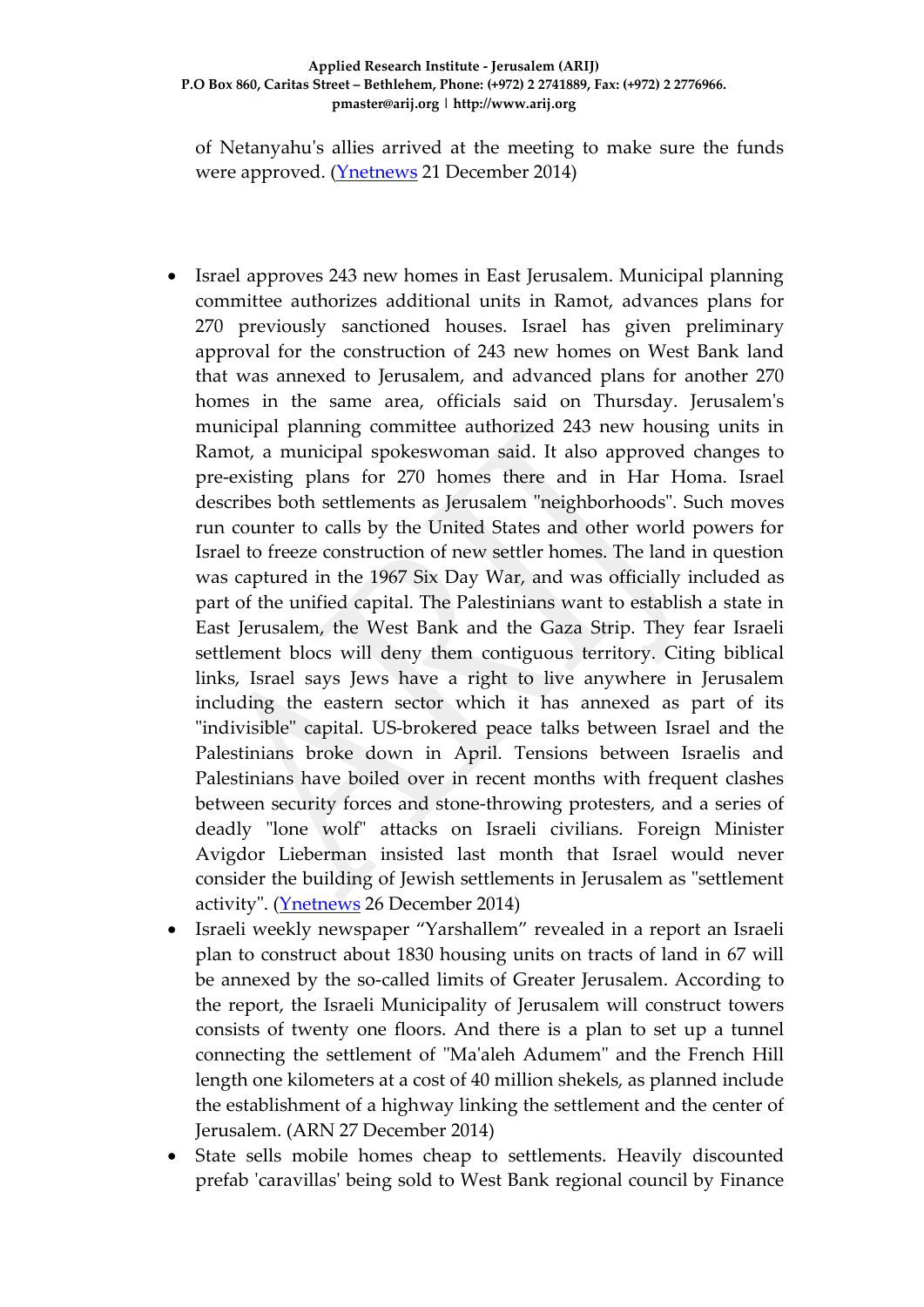Ministry; beneficiaries could include illegal outposts. The Finance Ministry is selling the Binyamin Regional Council, which includes the West Bank settlements of Ofra, Talmon, Atara and Shvut Rachel, 50 double-wide mobile homes at deeply discounted prices and without issuing a tender, The Marker has learned. The treasury, which was taken over by Prime Minister Benjamin Netanyahu after he expelled Yair Lapid and his Yesh Atid party from the coalition last month, is selling the prefab "caravillas" for 4 million shekels (\$1.02 million) in total, 40% less than the usual price. The beneficiaries could include unauthorized outposts such as Migron and Amona. Caravillas are popular with settlers as quick and low-cost way to build and expand settlements. Critics have accused Netanyahu of using the treasury to help his election campaign, but the Finance Ministry said the sale was nothing out of the ordinary. "Selling [temporary] structures is a routine activity, taking into account the size of the sale and preserving the interests of the government in accordance with the Tender Law," it said. The mobile homes being sold by the Finance Ministry were purchased over the years for various purposes, including housing settlers who were evacuated in the Gaza Strip disengagement in 2005. The treasury's tenders committee approved selling to the regional authority 20 of the homes, each of which is between 50 square meters and 130 square meters, 14 months ago without a tender at a discounted price. More recently, the council asked to purchase 30 more under the same terms, a request that was approved by the treasury. A treasury spokesman said the sale was necessary in order to prevent the homes from deteriorating and to make room for other mobile homes that are due to arrive at the government storage site where the caravans have been sitting. "The market is saturated with caravans both news and used, which makes it difficult to sell them," the spokesman said. The 40% discount is the same that was offered to the religious Kibbutz Ein Tsurim, which bought 60 of the prefab homes in August 2013. [\(Haaretz](http://www.haaretz.com/news/diplomacy-defense/.premium-1.633891) 27 December 2014)

• Israeli weekly newspaper "Kol Ha'ir" Hebrew revealed unveiled the opening of a new factory in a settlement of "Mishor Adumim", is the "Bezeq Tkestel" factory. The new factory extends over an area of 1,400 square meters, including 720 square meters of buildings and works in the factory about ten production and management workers and dedicated factory to produce work clothing and clothing schools, printing and embroidery. [\(Al-Quds](http://www.alquds.com/news/article/view/id/538952) 27 December 2014)